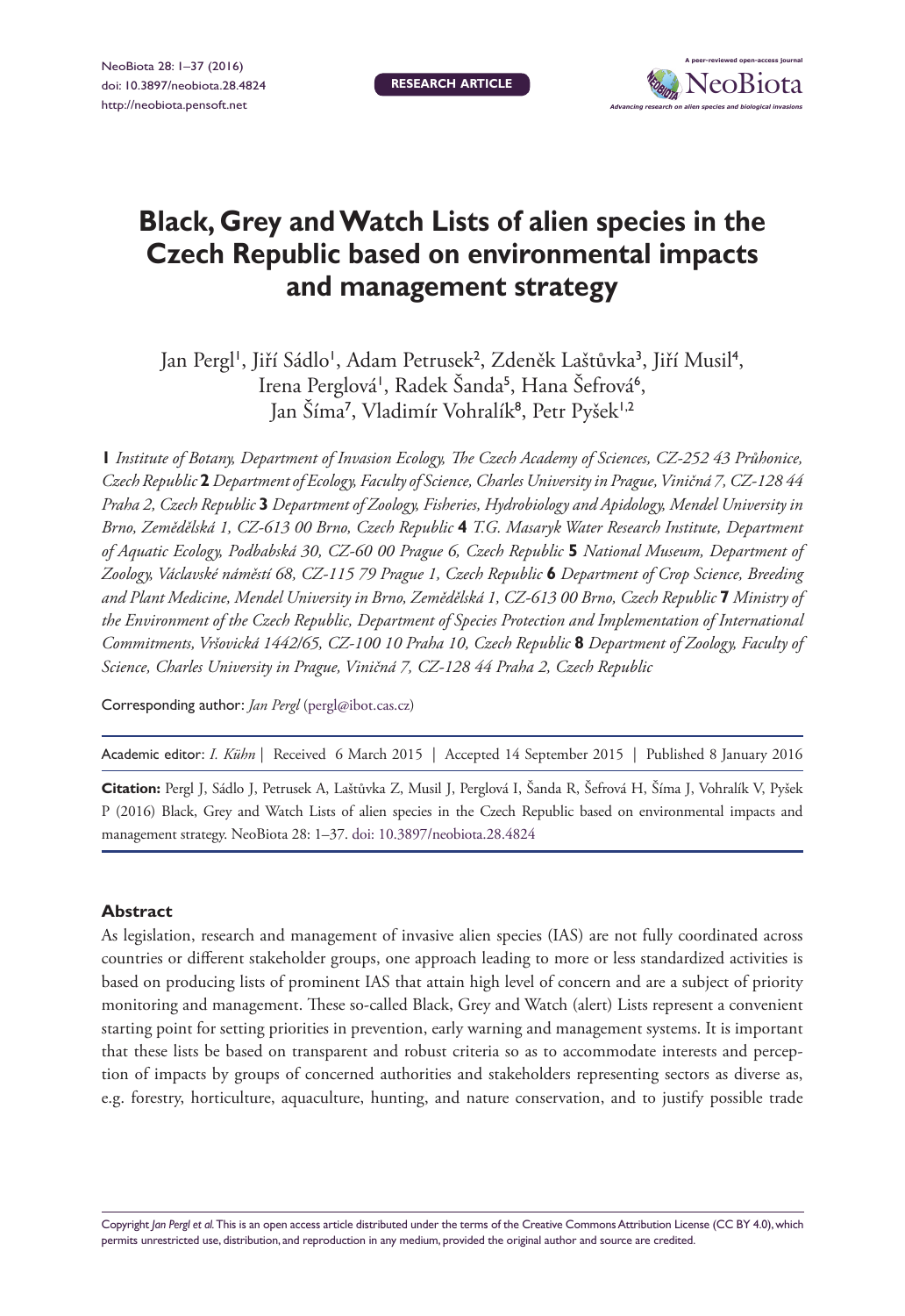restrictions. The principles for blacklisting need to be general enough to accommodate differences among taxonomic groups (plants, invertebrates, vertebrates) and invaded environments (e.g. aquatic, terrestrial, urban, suburban, seminatural), and must take into account invasion dynamics, the impact the IAS pose, and management strategies suitable for each particular invader.

With these assumptions in mind, we synthesize available information to present Black, Grey and Watch Lists of alien species for the Czech Republic, with recommended categorized management measures for land managers, policy makers and other stakeholders. We took into account differences in the listed species' distribution, invasion status, known or estimated environmental impact, as well as possible management options, and apply these criteria to both plants and animals. Species with lower impact, but for which some level of management and regulation is desirable, are included on the Grey List. Some potentially dangerous species occurring in European countries with comparable climatic conditions, as well as those introduced in the past but without presently known wild populations in the Czech Republic, are listed on the Watch list. In total, there are 78 plant and 39 animal species on the Black List, 47 and 16 on the Grey List, and 25 and 27, respectively, on the Watch List. The multilayered approach to the classification of alien species, combining their impacts, population status and relevant management, can serve as a model for other countries that are in process of developing their Black Lists.

#### **Keywords**

Alien species, Black list, Czech Republic, impact, legislative tools, management

### **Introduction**

### **Impacts of invasive alien species and Black Lists: state of the art**

Although only a small proportion of introduced species become naturalized or invasive and have a measurable impact (Lockwood et al. 2013; but see Ricciardi et al. 2013), biological invasions by alien species (introduced to regions outside their native distribution range due to human activities; Richardson et al. 2000, Blackburn et al. 2011) affect the majority of habitats, including semi-natural ones. Invasive alien species (IAS), with their widely documented impacts on biodiversity, ecosystem functioning and economy (Pyšek and Richardson 2010, Vilà et al. 2010, 2011, Pyšek et al. 2012c, Scalera et al. 2012, Follak et al. 2013, Blackburn et al. 2014, Jeschke et al. 2014) are recognized as one of the key components of global environmental change (MEA 2005). Costs due to IAS were estimated to reach up to 5% of global GDP (Pimentel et al. 2001, 2002). In Europe, recent estimates of direct costs due to IAS reach at least 12.7 billion  $\epsilon$  per year (Kettunen et al. 2009). It is also important to note that direct environmental and eradication costs associated with environmental weeds or pests are only a small fraction of costs caused to agriculture or forestry. Nevertheless, even these figures on overall costs for environmental weeds and pests illustrate the need for an urgent policy response at all scales, from national to international and global, supported by a corresponding scientific knowledge base; the fact that the majority of alien species are introduced intentionally or in association with imported/transported commodities (Hulme et al. 2008, 2009) provides an opportunity for interventions (Roques and Auger-Rozenberg 2006, Dehnen-Schmutz et al. 2007, Kenis et al. 2007).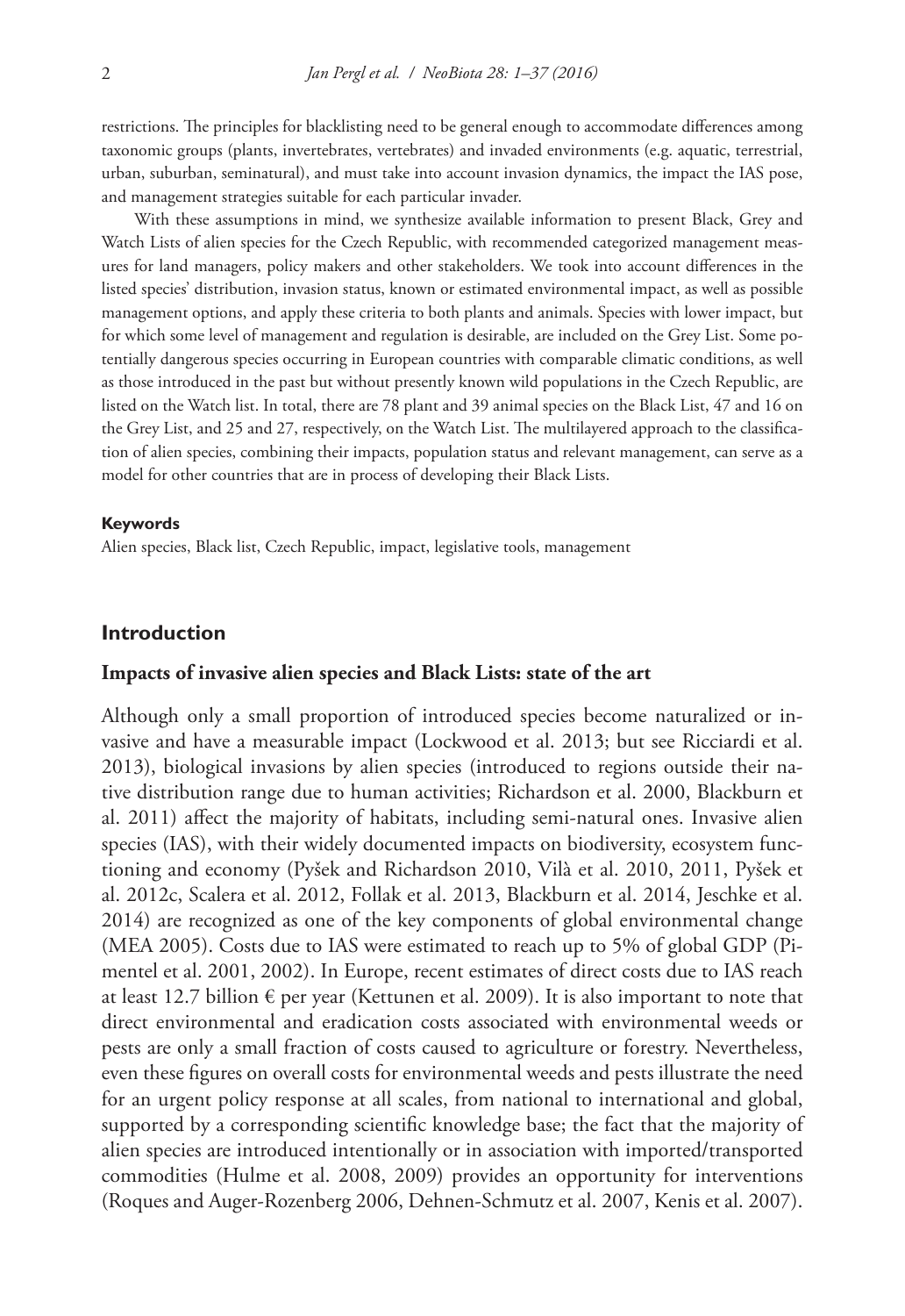In Europe, more than 12,000 alien plant and animal species are recorded (DAISIE 2009, [www.europe-aliens.org\)](http://www.europe-aliens.org) and the numbers of successfully establishing species continue to grow (Hulme et al. 2009, van Kleunen et al. 2015). Unfortunately, research, legislation, and management of IAS are not fully coordinated, neither within individual countries, nor continentally (Hulme et al. 2009), which leads individual countries to cope with alien species in different ways. The most common approach is based on producing lists of prominent IAS that receive much attention and are prioritized in terms of prevention, monitoring and management. These so-called Black, Grey and Watch (alert) Lists represent a convenient starting point for setting such priorities (European Commission 2014). The necessary condition for making such lists trustworthy is, however, a robust and transparent risk assessment, based on the impacts of individual species, allowing their scientifically defensible selection (Wittenberg and Cock 2001, Verbrugge et al. 2012, Lewis and Porter 2014). The transparency is important so as to accommodate interests and perception of impacts by groups of concerned authorities and stakeholders representing sectors as diverse as, e.g. forestry, horticulture, aquaculture, hunting and nature conservation, and to justify possible trade restrictions (Bayliss et al. 2013, Kelly et al. 2013, Ööpik et al. 2013). Therefore, when developing regional Black Lists, interests that differ among the above-mentioned sectors need to be taken into account. Many intentionally imported alien species are of a high economic value (DiTomaso et al. 2010, Richardson and Rejmánek 2011, Woziwoda et al. 2014), but can have negative impacts on native populations, species and communities due to a wide range of mechanisms and processes that have been described in the literature in the last decade (e.g. Levine et al. 2003, Gaertner et al. 2009, 2011, Mitchell et al. 2010, Pyšek and Richardson 2010, Vilà et al. 2010, 2011, Dodet and Collet 2012, Pyšek et al. 2012c, Scalera et al. 2012, Blackburn et al. 2014, Jeschke et al. 2014). However, although these processes are becoming reasonably well understood, there is still much uncertainty about which particular species will have an impact in specific environmental settings and how the invaded habitats and ecosystems will be impacted (Leung et al. 2012, Blackburn et al. 2014). Ideally, each intentional introduction of a new alien species should be thus preceded by a cost-benefit analysis of negative vs. positive effects on both the environment and socioeconomy (Keller and Drake 2009). The decision should then reflect the climatic and habitat match between the current range of the species and the region to which it is proposed for import, as well as information about previous invasion history and life history traits of the species itself, or its close relatives (Kolar and Lodge 2001, Keller and Springborn 2014).

### **IAS regulation in Europe and in the Czech Republic**

The urgent need to tackle biological invasions, develop a common policy and establish an early warning system in Europe, has been recognized by the European Commission (see the Communication 'Towards an EU Strategy on Invasive Species', (COM (2008) 789 final) and EU Biodiversity Strategy to 2020 [\(http://ec.europa.eu/environment/](http://ec.europa.eu/environment/nature/biodiversity/comm2006/2020.htm) [nature/biodiversity/comm2006/2020.htm](http://ec.europa.eu/environment/nature/biodiversity/comm2006/2020.htm)). Part of this activity is aimed at the new EU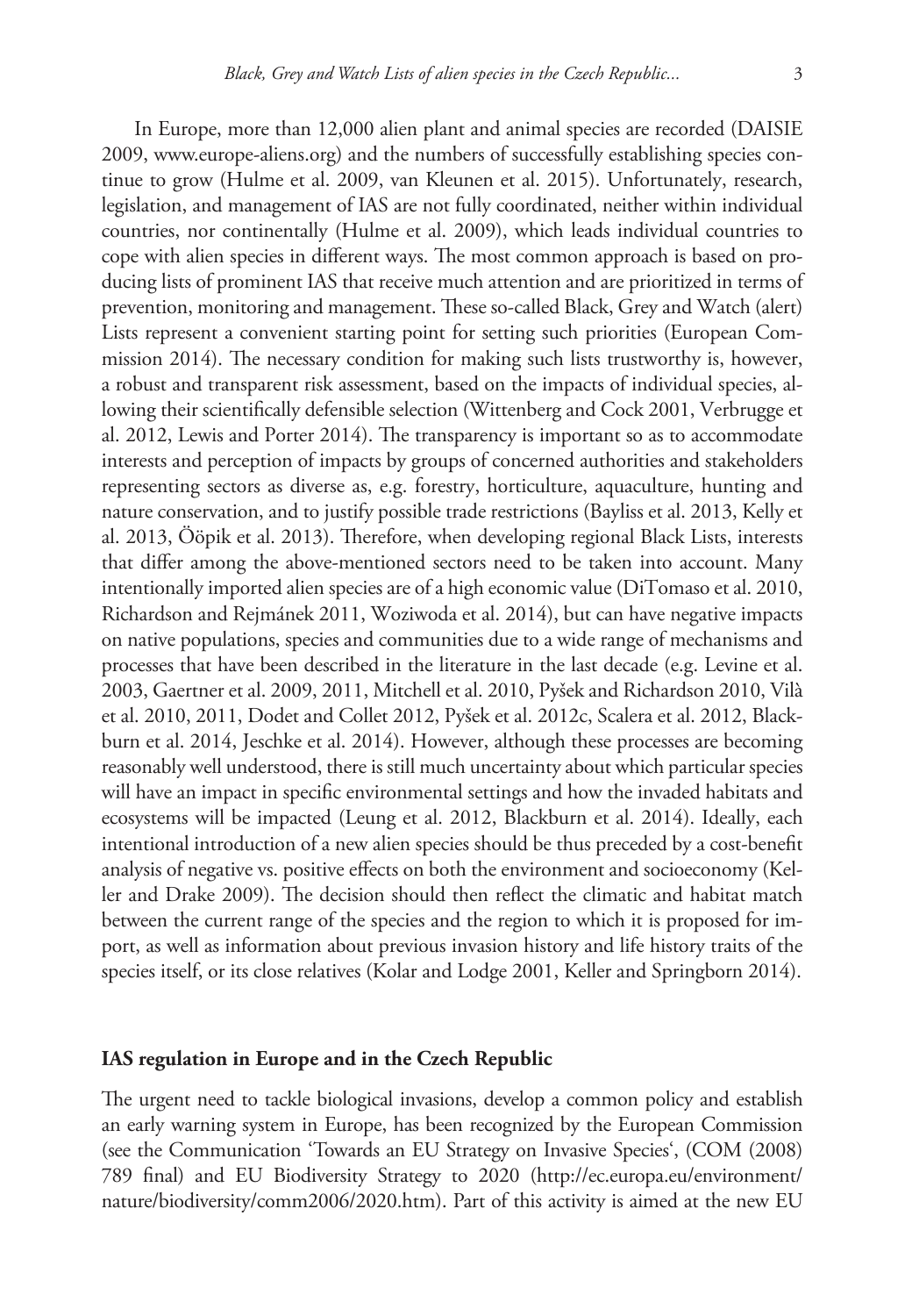Regulation on IAS COM (2013) 620 (European Commission 2014), which is an important legislation on invasive species threatening biodiversity and human well-being (Genovesi et al. 2015). Besides setting a framework for roles and responsibilities among the different bodies dealing with IAS it will include a list of species that pose the most significant threats (list of alien species of the Union concern) and thus should be prohibited from the import, sale, and use in Europe. This list will be prepared by the European Commission on the basis of the criteria set out in the Regulation; the EU member states participate in the process of the preparation of the list (by providing comments and proposals for individual IAS inclusion). Although national Black Lists may play an important role in the process of preparation of the EU list, so far only a few countries have developed their own Black Lists with some legislative support (Essl et al. 2011).

The development of national and regional Black Lists and identification of important species, based on using standard and transparent criteria, is a key aspect of the early warning and information systems. Some European countries or trade sectors (agriculture, aquaculture) already regulate the introduction and transport of selected species, based on risk assessments provided by the European Plant Protection Organisation (EPPO), European Food Safety Authority (EFSA) and UK Department for Environment, Food and Rural Affairs (DEFRA). An example of a working system is international cooperation in the field of agriculture pests (EPPO, DEFRA) which can serve as a template to be followed for the management of IAS in Europe in general (Brunel et al. 2013). Not only legislative tools are affecting the policy on IAS. To prevent the spread of alien species and restrict their trading, a significant component of policy and public involvement are voluntary codes of conduct developed for example for horticulture or sheltered under the Bern Convention (Heywood and Brunel 2011, Caffrey et al. 2014, Halford et al. 2014, Heywood 2014).

In the Czech Republic (78,866 km², 10.5 millions of inhabitants), as in many other European countries, there is an elaborate and legislatively well-anchored system of the approach to harmful organisms in agriculture. In the field of nature conservation, legislation is not sufficient and does not adequately respond to the current threats from biological invasions, but the issue of IAS has become in the last years one of the priorities in the Czech national strategic environmental documents (State Environmental Policy 2012–20, State Programme of Nature and Landscape Conservation 2009, Biodiversity Strategy 2005). These documents emphasize the need to focus on IAS, including development of priority lists of species for management, creating financial tools and preparation of new legislation, which will be encouraged by the adoption of the new IAS EU legislation.

### **Scoring species for Black Lists**

Despite significant progress in producing lists of important alien species for individual countries (see review in Essl et al. 2011), a standard methodology for the complex as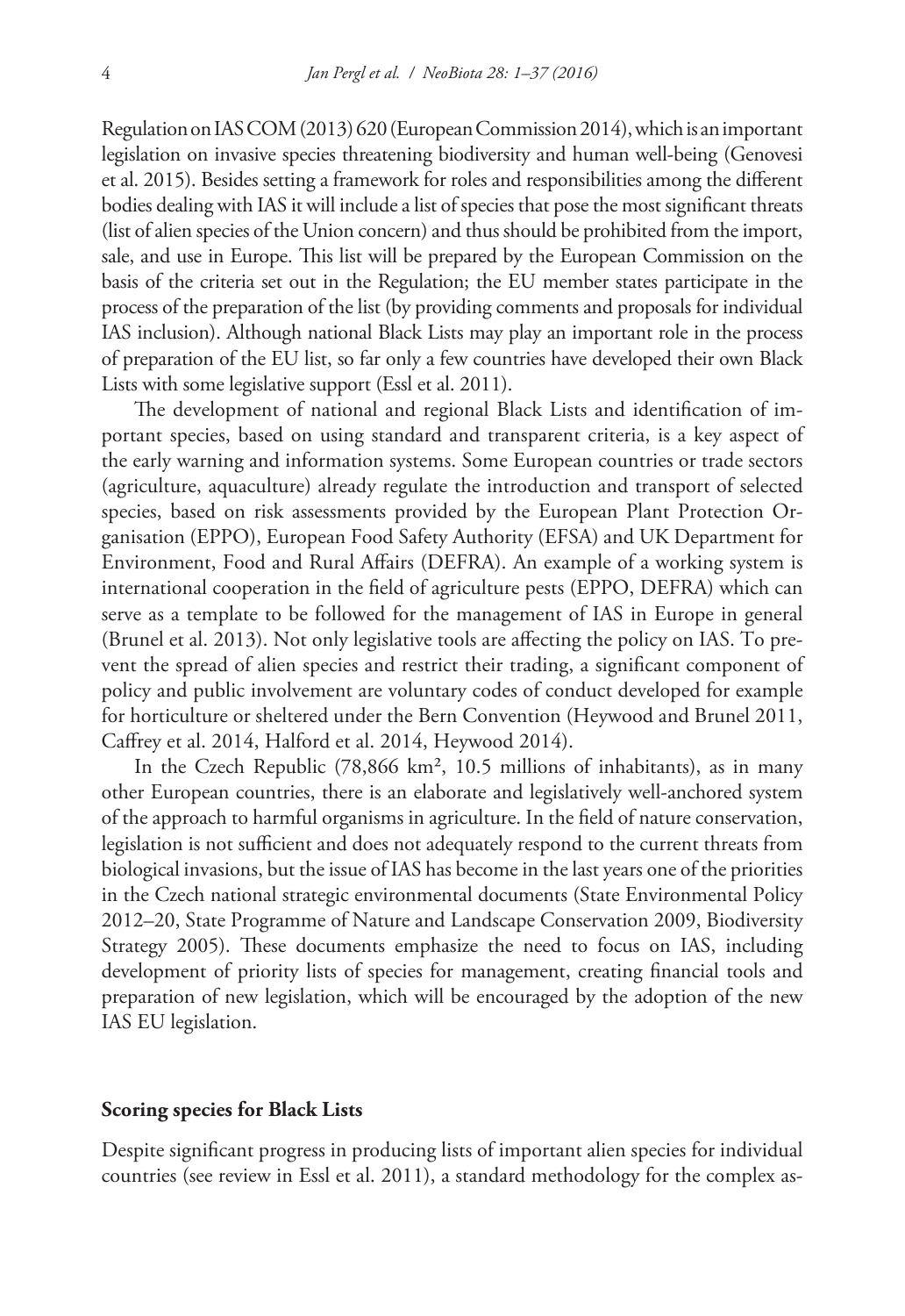sessment of their impacts only started to appear recently (e.g. Blackburn et al. 2014). Such a framework needs to be accompanied by a close cooperation between policy makers, researchers and practitioners in nature/biodiversity conservation and IAS management, to allow for harmonization of the information flow on IAS (Ricciardi et al. 2000, Kettunen et al. 2009, Shine et al. 2009, Caffrey et al. 2014).

Species with documented strong negative impacts, that threaten ecosystems, habitats or native biota, should be eradicated from the newly invaded sites as fast as possible, and further introductions of such species avoided (Convention on Biological Diversity 1992, Genovesi 2005). However, if resources are limited, the question remains which species, which locations and how (considering feasibility and control methods) should be targeted first, and this prioritization can be addressed by different methods (Humair et al. 2014).

The criteria for placing individual species into particular Black List categories need to be general enough to accommodate differences among various taxonomic groups (plants, invertebrates, vertebrates) and invaded environments (e.g. terrestrial, aquatic; urban, suburban, seminatural), take into account invasion dynamics, the environmental and socio-economic impact they pose and management strategy suitable for each particular invader. The existing Black Lists do not take differences between invaded habitats and management feasibility into account in their assessment, do not cover socio-economic impacts and are restricted to selected taxonomic groups (Essl et al. 2011). Some of the existing impact assessments, serving as a basis for Black Lists, multiply the impact scores by a given species' population status (Gederaas et al. 2012, [http://ias.biodiversity.be\)](http://ias.biodiversity.be) but as far as we know, there is no system that incorporates information on the type of invaded habitat and management feasibility into the Black List classification.

### **Aims of the study**

In the Czech Republic, there is a thorough knowledge of biological invasions that has resulted in publications of comprehensive and updated lists of alien plants and animals (Pyšek et al. 2002, 2012b, Šefrová and Laštůvka 2005) with an indication of their invasion status using commonly accepted classification (Richardson et al. 2000, Pyšek et al. 2004, Blackburn et al. 2011). However, the classification of alien species based on management criteria has not been available up to now. Still, for any management planning, setting the priorities among species and habitats is crucial. In this paper we thus combine information on the potential environmental impact of alien species in the Czech Republic, their current or predicted population status, the feasibility of management, and type of invaded habitats. As a synthesis, we present Black, Grey and Watch Lists of alien species for the country, with recommended categorized management measures for land managers, policy makers and other stakeholders.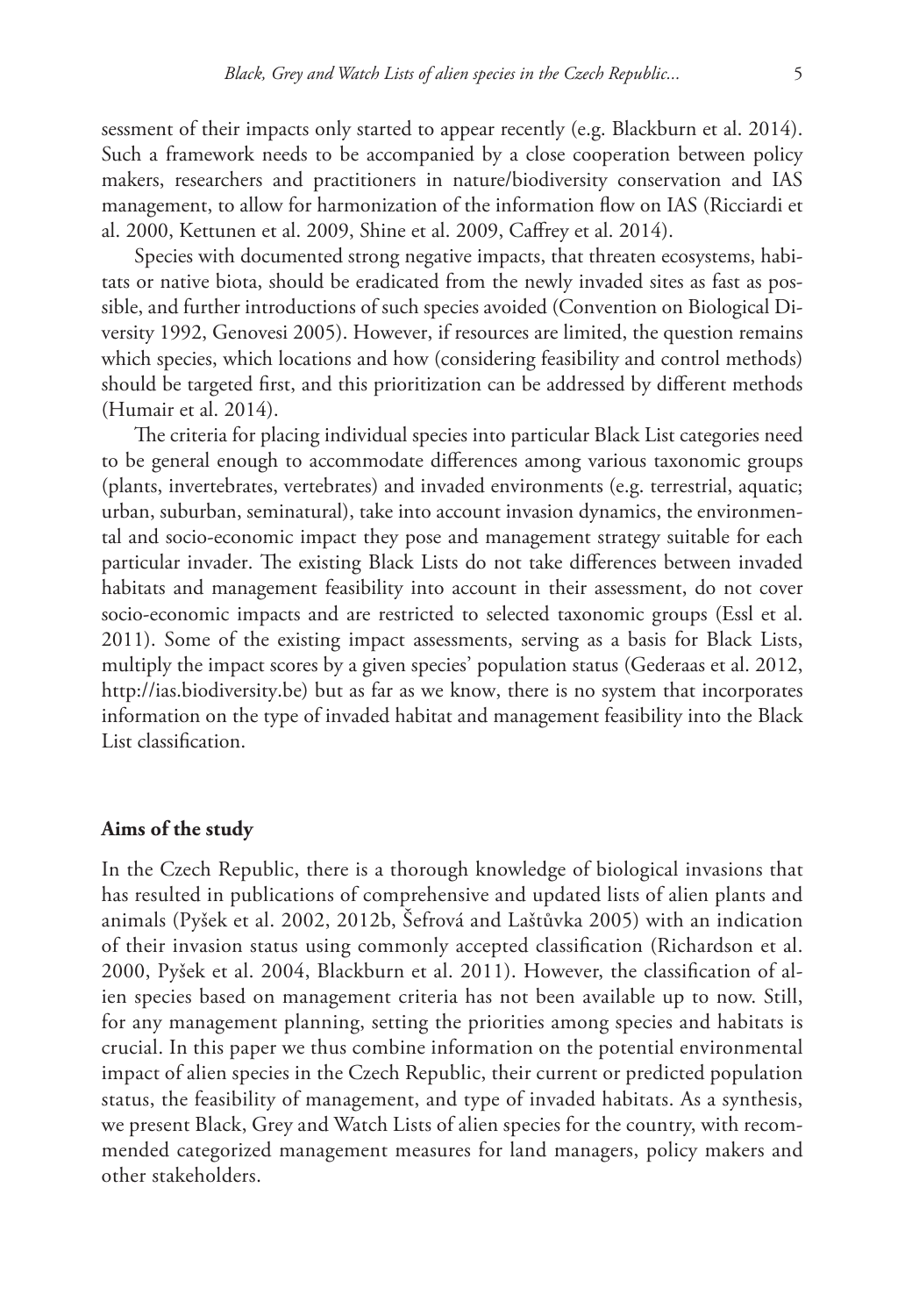### **Data and classification approach**

### **Data sources and species selection**

The proposed Black and Grey Lists of alien species in the Czech Republic are based primarily on the existing inventories of plant (Pyšek et al. 2012b) and animal (Šefrová and Laštůvka 2005) alien species. The data from these lists were amended by recent updates of the alien biota in the Czech Republic for particular groups such as fishes (Musil et al. 2010), national museum collections or unpublished records (personal communications and databases). The Watch List of alien species includes those currently not present in the wild in the Czech Republic and occurring there only in captivity or cultivation, but reported from the wild in other European countries with similar climate and habitats. Existing lists of aliens in these comparable countries, as summarized in e.g DAISIE or Nobanis, were thus screened to generate the Watch List for the Czech Republic.

To minimize the possible subjective bias of experts assessing species on original lists, each species was reassessed according to the current state of its population status, invaded habitats, cultivation and farming history, impact on environment (ecology) and socio-economy and with respect to the knowledge of its effective management. The species sharing similar patterns of classification were then grouped into subgroups of Black and Grey Lists (see details below). Species included in Black Lists were those posing significant strong negative effects on the environment and where some management, if available and feasible, should be applied. Grey List was used for species with limited negative environmental impact, where monitoring and local management is also relevant. Species for Watch List were selected from those that may in the near future colonize the territory Czech Republic and whose monitoring and management, due to possible substantial negative environmental impact, is recommended.

The evaluation of alien species occurring in the Czech Republic was done for vascular plants, vertebrates and most invertebrate groups. As the classification of alien plant species in the Czech Republic is more elaborated than that of animals, in terms of their regional population dynamics or abundances (Pyšek et al. 2012a, b), the criteria for the Black List species' assessment were first developed for plants and then adapted for other taxonomic groups.

### **Criteria for classification**

For each species included in the Black, Grey and Watch List based on the above criteria, the following information on their populations was assessed, if available, and used to classify species.

### **A. Mode of current spread:**

1. Plants and animals that are intentionally released into the environment for landscaping, restoration or hunting (the 'release' pathway according to Hulme et al. 2008)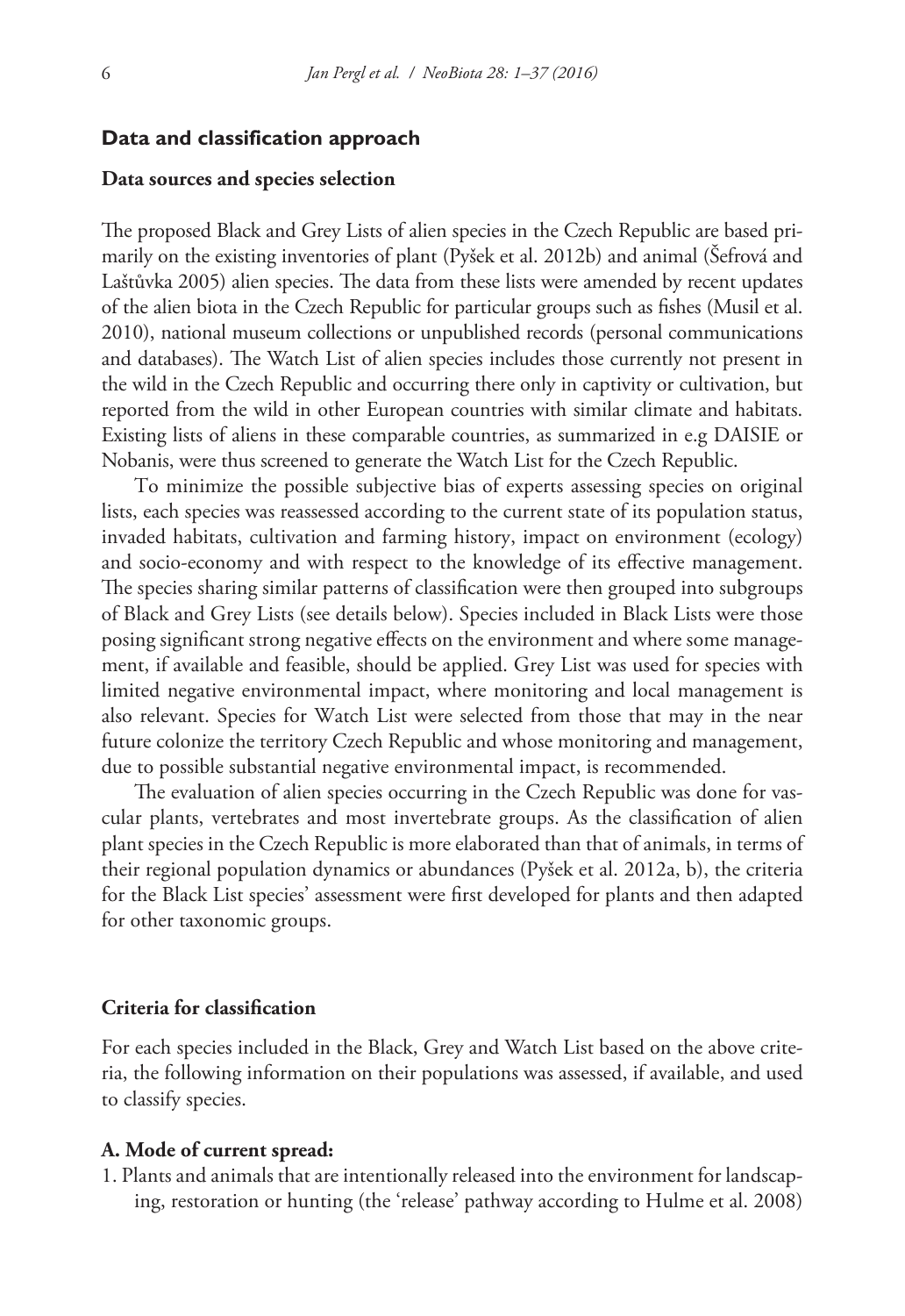and distribution of the species is highly dependent on human activities. Without presence of humans activities the species will disappear in relatively short time.

- 2. Current spread is mostly spontaneous without direct contribution of humans. For this category it is not crucial if the initial occurrences resulted from past human activities (abandoned plantations, populations of animals escaped from cultures, contaminants) or results of spontaneous spread from other areas where they are alien. Without presence of human activities the species will remain in the landscape for relatively long time.
- 3. Combination of release and spontaneous spread.

## **B. Distribution:**

Current distribution regardless of whether the species occurs as a result of release or spontaneous introduction. This categorization does not take into account abundance of the species. Both groups can be represented by dense or sparse populations. Especially in case of regionally widespread species, which are present in numerous, well established and continuously replenished populations, their local management cannot be usually efficient. However, in some cases local management may still be performed to reduce specific impacts, e.g. local and time-restricted trapping of *Neovison vison* (American mink) before the bird breeding season.

- 1. Regional: Present distribution of the species at a large scale or future expasion not strongly restricted by environmental constraints is expected. Clusters of local populations dispersed across country exchanging individuals due to the transport of propagules or active migration.
- 2. Local (isolated populations): current and also future distribution in localized area(s) within the Czech Republic. The distribution can be limited by e.g. climate or habitat specificity. The localized distribution makes management efficient if there are effective methods available.

## **C. Evaluation of environmental impact**

Standardized assessment of environmental and socio-economic impact is not available for all alien species in the Czech Republic. Therefore it was assessed using the simplified rationale of GISS (Nentwig et al. 2010, Kumschick et al. 2012, Vaes-Petignat and Nentwig 2014) and the recently suggested unified classification of alien species based on the magnitude of their impacts (Blackburn et al. 2014). The black listing in this study is based primarily on the environmental impact of populations occurring in the outdoor environment, and excludes e.g. alien species only having significant economic impact as storage pests. Due to the lack of direct knowledge on impacts of many species in the Czech Republic, their impact was classified as "potential impact", taking into account any impact of the given species reported from climatically similar regions, and also considering interactions with, or impact of, ecologically similar species. The impact was classified based on expert judgement into three levels ranging from limited (minimal) to moderate and massive, with respect to whether it results in irreversible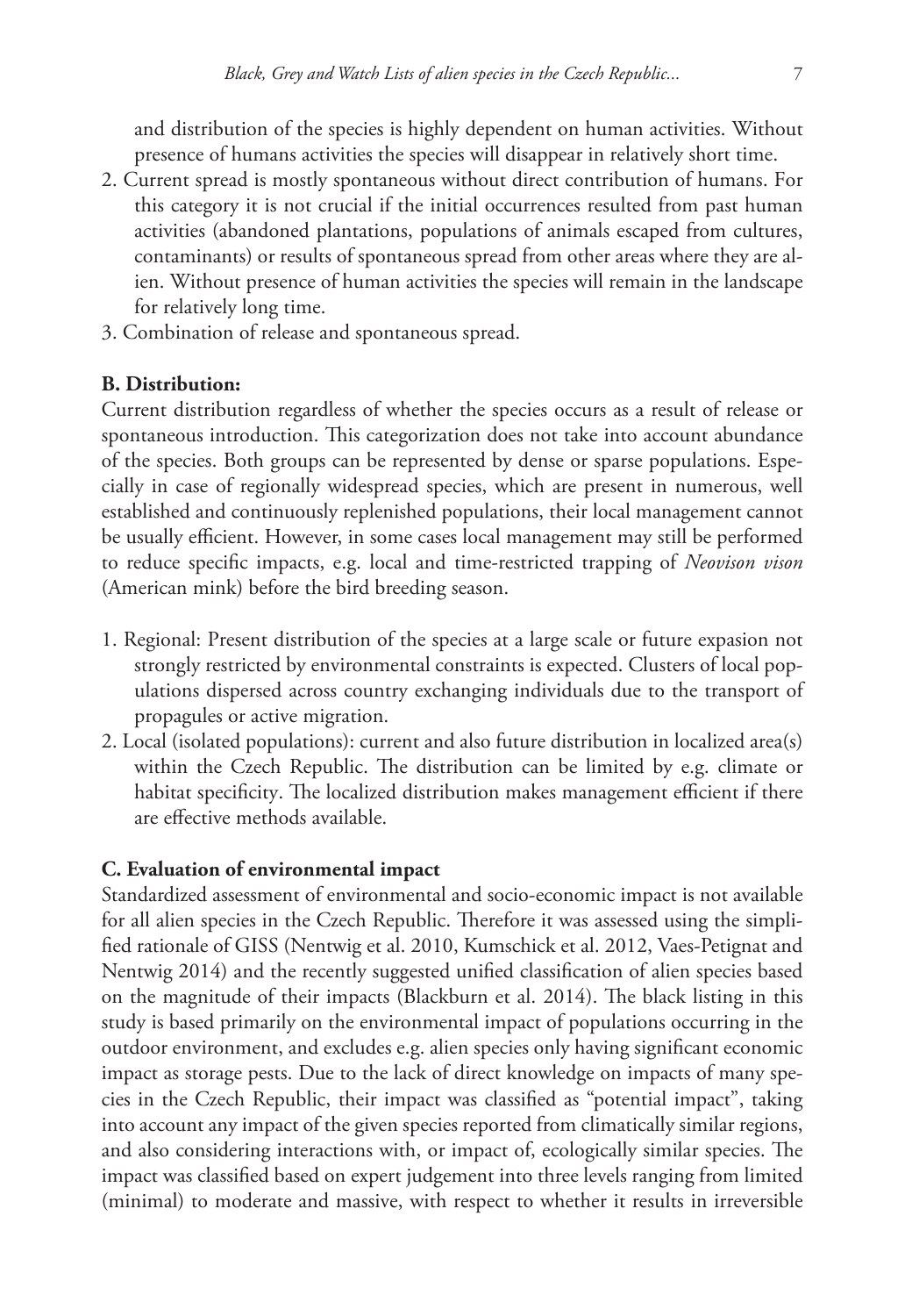negative changes to native populations, species or ecosystems (e.g. due to predation, competition, hybridization, ecosystem functioning). For impact assessment we used data from Kumschick et al. (2015), and Rumlerová et al. (unpublished).

### **D. Evaluation of socio-economic impact**

Socio-economic impact and impact on humans was additionally assessed for taxa with considerable environmental impacts to support final reasoning of recommended management. The weight of socio-economic impact was used and ranked high in case of species like *Ambrosia artemisiifolia* (common ragweed), *Heracleum mantegazzianum* (giant hogweed), where strong negative impact on human health is significant or *Arion vulgaris* (Lusitanian slug), and *Varroa destructor* (varroa mite), which have direct effect on agriculture. The impact was classified based on expert judgement into three levels ranging from minimal to moderate (most weeds and pests) and massive.

### **E. Management options**

Management options were assessed along axes representing the management itself, the context of invaded habitats, and population status. The species were classified according to the applicable management strategy (see details below and in Table 1).

**Complete eradication** is hardly feasible in the Czech Republic, an inland state surrounded by other countries, and can be only achieved, if at all, by intensive international cooperation followed by continuous sanitary measurements. Although complete eradication is usually feasible only on islands (e.g. Chapuis et al. 2004, Genovesi 2005, Simberloff et al. 2011), in some cases it is an ideal target to which efforts should be directed. In practice, complete eradication is possible only for populations of alien species that do not yet spread. For large infestations consisting of many metapopulations, complete eradication above some threshold is almost impossible due to enormous costs (Rejmánek and Pitcairn 2002, Pluess et al. 2012a, b). High cost of management can be justified only for newly detected occurrences of highly important alien species. Unfortunately, intentions behind eradication attempts are often led by wrong ideas to restore ecosystems to their "historical" state, which is often idealized. Eradication is sometimes initiated by the local public or little-informed conservation activists, and often is accompanied by damages to native communities.

**Tolerance (resignation)** means to refrain from any systematic attempts to manage the given alien species; although both lead to the same result, reasons for them are fundamentally different: tolerance is result of a decision based on the fact that the given IAS has a low impact, while resignation is an enforced attitude if there are no existing management options. The latter currently happens in e.g. mine disposal sites in northern Bohemia, where management is passive approach, and eradication efforts focused on a few selected plant species and habitats. Many newly introduced plants continuously spread as a result of restoration of brownfields and landscaping (Kabrna et al. 2014). Similarly, for some insects, e.g. *Harmonia axyridis* (harlequin ladybird), any management action is almost impossible.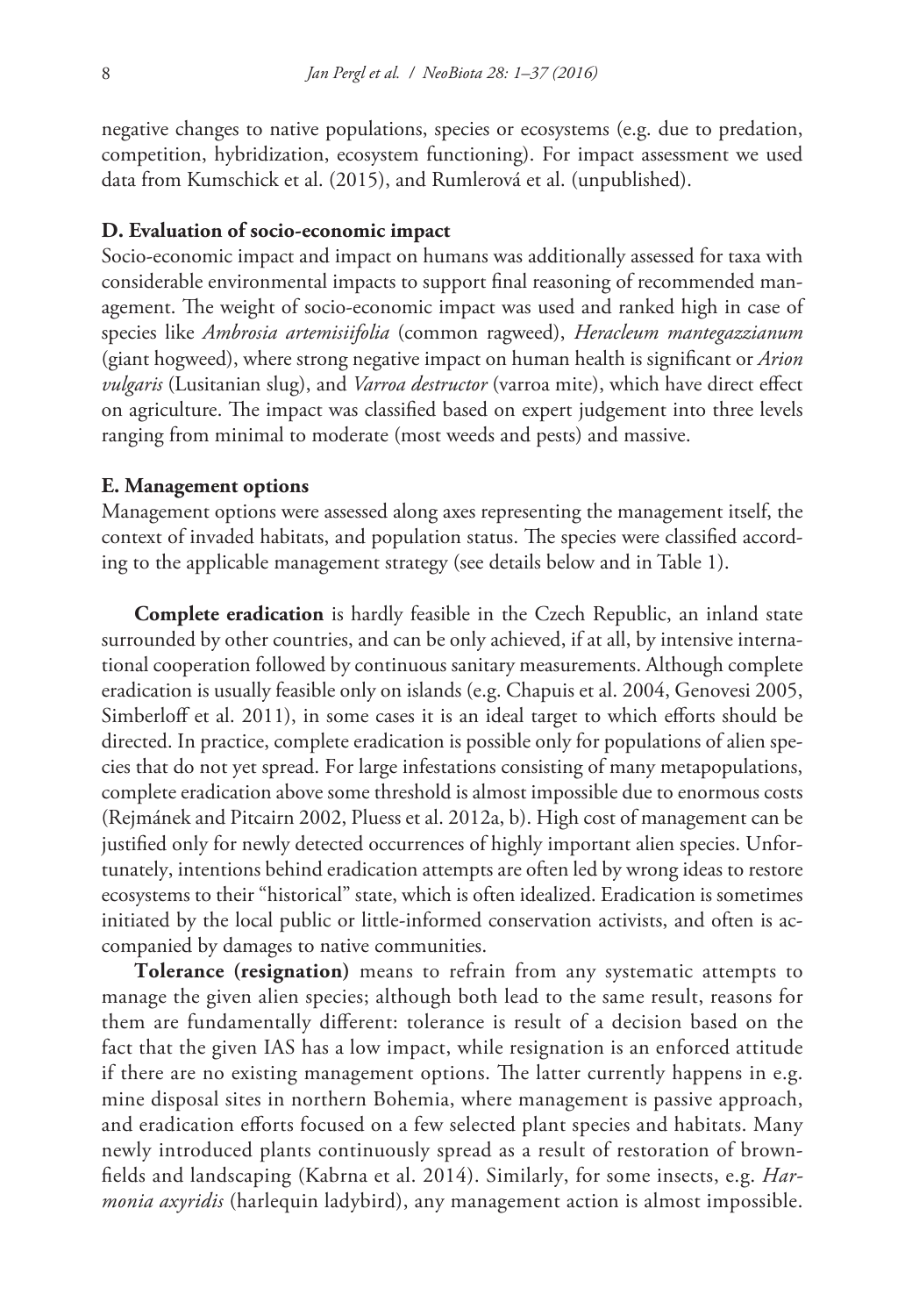| Management                                                                                          | Description                                                                                                                                                                                                                                                                                                                                                                                                                                                                         | Recommendation                                                                                                                                                                                                                                                                                                                                                                                                                                                                                                                                                                                                                                                                                |
|-----------------------------------------------------------------------------------------------------|-------------------------------------------------------------------------------------------------------------------------------------------------------------------------------------------------------------------------------------------------------------------------------------------------------------------------------------------------------------------------------------------------------------------------------------------------------------------------------------|-----------------------------------------------------------------------------------------------------------------------------------------------------------------------------------------------------------------------------------------------------------------------------------------------------------------------------------------------------------------------------------------------------------------------------------------------------------------------------------------------------------------------------------------------------------------------------------------------------------------------------------------------------------------------------------------------|
| option                                                                                              |                                                                                                                                                                                                                                                                                                                                                                                                                                                                                     | Tolerance is applicable in several cases. In some                                                                                                                                                                                                                                                                                                                                                                                                                                                                                                                                                                                                                                             |
| Tolerance/<br>resignation                                                                           | This approach is relevant in many<br>ecosystems/sectors (forestry, fishery)<br>for several reasons. Many alien species<br>occurring now in the landscape are<br>of a high economic importance. This<br>approach is also relevant for large<br>populations of widespread alien species<br>especially in urban and suburban<br>environments. Direct eradication of<br>such species is almost impossible or<br>associated with enormous costs and<br>likely to bring doubtful results. | urban and suburban areas we recommend to tolerate<br>the species of a high economic value as well as<br>species eradication of which is almost impossible<br>because of their wide distribution. This tolerance<br>should exclude areas of high conservation value<br>where approaches including local eradication<br>with subsequent change of local management<br>can be applied. Tolerance cannot be used in rural<br>landscape where primary aim is to prevent new<br>alien populations from establishing. We recommend<br>to tolerate e.g. large populations formed as a<br>result of old abandoned plantations (e.g. Robinia<br>pseudoacacia) or release (crayfish, white-tailed deer). |
| Eradication                                                                                         | Complete eradication of alien species at<br>national scale. It is usually demanding<br>in terms of financial, time and human<br>labour resources, and would require<br>transboundary coordination in case of<br>species present also in neighbouring<br>countries.                                                                                                                                                                                                                  | Complete eradication should be used primarily for<br>small and pioneer populations where rapid response<br>is likely to result in successful action. It is also<br>applicable to small populations of relatively large<br>animals where hunting or other effective control is<br>feasible. Eradication is not recommended in urban<br>and suburban environment where it usually fails<br>for several reasons (public opinion, high propagule<br>pressure). The complete eradication of several species<br>currently posing strong negative socio-economic<br>impact can be reasoned.                                                                                                          |
| Containment<br>Removal of<br>populations<br>from abandoned<br>plantations and<br>farming facilities | Local eradication or suppression of<br>alien species' populations. Depending<br>on infested area and habitat type,<br>the costs can vary. Repeated and<br>continuous management is necessary to<br>meet the goals.                                                                                                                                                                                                                                                                  | Containment is recommended only for sites with<br>high conservation priorities or to lower the negative<br>impact of selected alien species. Due to high costs<br>and need to repeat the actions regularly it is not<br>recommended in large areas, or urban and suburban<br>environment. Containment can be used to reduce<br>e.g. the propagule pressure.                                                                                                                                                                                                                                                                                                                                   |
|                                                                                                     | Removal of populations after cessation<br>of their planting or farming, especially<br>related to biofuel plants and animals<br>bred in cages, fishponds or forest<br>enclosures.                                                                                                                                                                                                                                                                                                    | Complete eradication of the populations at local<br>scale is recommended, as there is a high risk of<br>escape into natural environment following the<br>abandonment.                                                                                                                                                                                                                                                                                                                                                                                                                                                                                                                         |
| Prevention<br>of spread to<br>(semi-)natural<br>environment                                         | This management option refers<br>mainly to revegetation activities in<br>suburban zones (along road and railway<br>corridors) and to species released for<br>forestry, game hunting or fishery.                                                                                                                                                                                                                                                                                     | This option should be used in most cases to avoid<br>conflicts of nature conservation with forestry,<br>landscaping, agriculture and hunting. If a release of a<br>species into the wild is considered, preference should<br>be given to native or locally native taxa. Examples<br>are e.g. brown vs rainbow trout, or red vs sika deer.                                                                                                                                                                                                                                                                                                                                                     |
| Change of<br>management                                                                             | Change of management is a widely<br>used method applicable to a wide range<br>of habitats. In rural landscapes such a<br>recommended management (preferred<br>by nature conservation) is similar to<br>the traditional management (regular<br>mowing, removal of shrubs, grazing).<br>This management option includes also<br>hunting and fishery practices.                                                                                                                        | In case of plants, change of the current management<br>should be used to reduce the cover and therefore<br>impact of local dominants. Important condition<br>is that the management has to be permanent and<br>resulting ecosystem must be of higher natural quality<br>than the previous one. Change of management is<br>relevant for a wide range of stakeholders including<br>forestry, game hunting and fishery.                                                                                                                                                                                                                                                                          |

Table 1. List of selected management options (detailed classification) applied to alien species.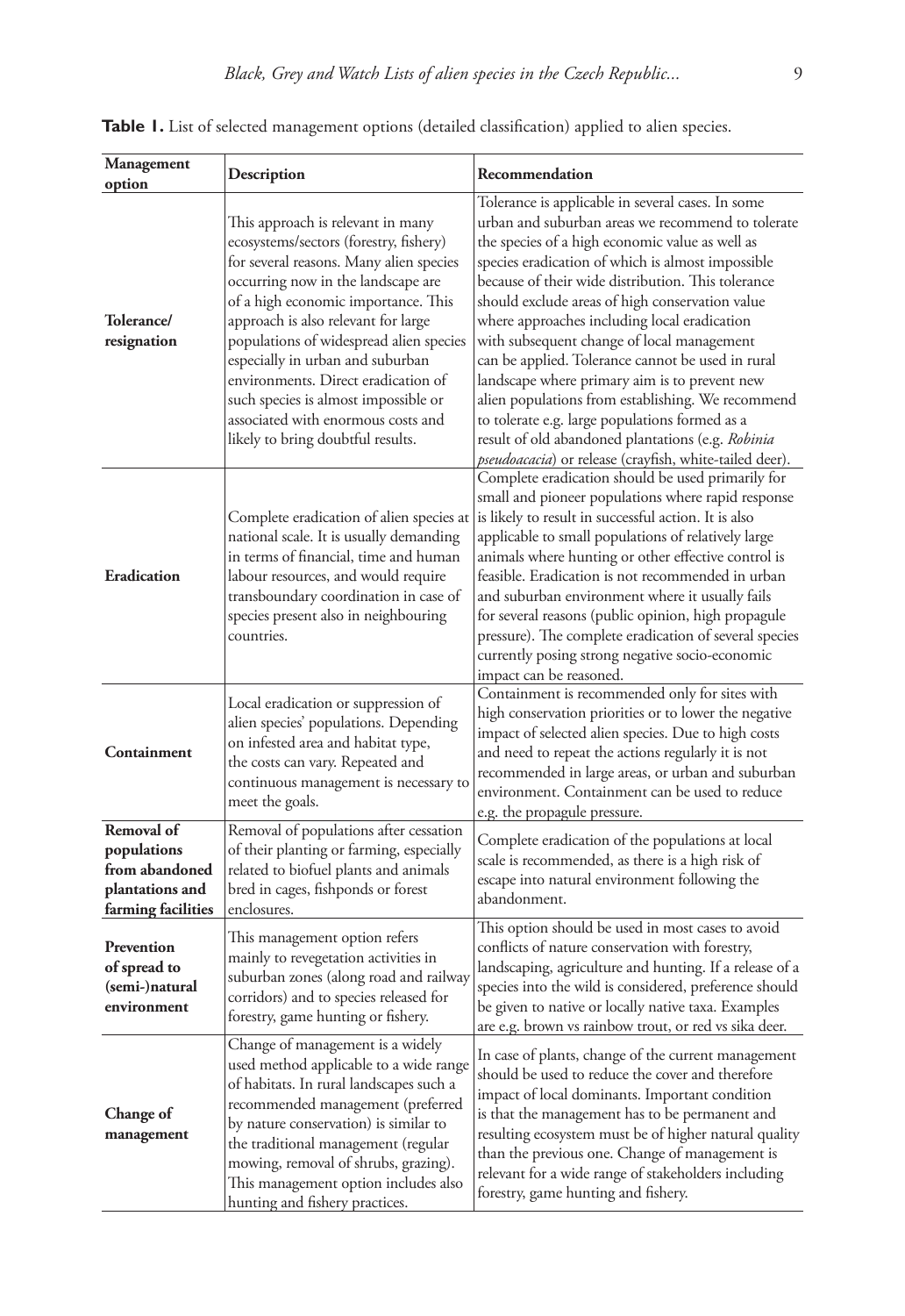At present we are unable to stop the invasion of such species, let alone eradicate them completely.

**Stratified approach** reflects the local/regional context of the invasions and therefore represents, in the vast majority of cases, the optimal strategy. An example is the management of *Robinia pseudoacacia* (black locust) in the Czech Republic, whose planting can be allowed in areas where the stands do not represent an imminent threat to the landscape, but should be prohibited, and extant stands eradicated, from sites with nature conservation needs, such as in and around steppe habitats. Similarly, some economically important alien fish species are tolerated in aquaculture ponds (many of which are localities of high conservation value, and even listed among protected nature reserves and Natura 2000 sites), but in other localities might be subject to management. For example, the native *Salmo trutta* (brown trout) should be preferred over alien salmonid fish, such as *Oncorhynchus mykiss* (rainbow trout), in stream habitats, but alien fish species are less likely to pose a conservation problem in ponds used for recreational fishing. The stratified approach thus discriminates where and when the management of alien species is needed and efficient, and where the eradication is neither effective, nor necessary (e.g. in urban and suburban areas). The stratified management limits counterproductive and useless actions against alien species and places them into the framework of nature protection and traditional land use management.

### **Results**

Although there are differences in life histories, population status and possible management options between plants and animals, in the proposed scheme for blacklisting we were able to produce comparable Black, Grey and Watch lists for these groups together. In the Black List, species were assigned into three categories according to their impact, distribution, population dynamics and management strategy (Table 2). It is important to note that individual subgroups of Black Lists do not reflect the importance of the included species in the descending order. Species listed in the Grey List have lower impact than Black-Listed species, but still may require some level of management and regulation. The eradication of Grey-List species at a large scale is not a high priority, nevertheless their management is recommended in some restricted areas with nature protection concerns. Grey and Watch List species should be monitored for any rapid change in their distribution and possible impact, especially on the environment.

In total, there are 78 plant and 39 animal species on the Black List, 47 plant and 16 animal species on the Grey List, and 25 plant and 27 animal species on the Watch List (Appendix).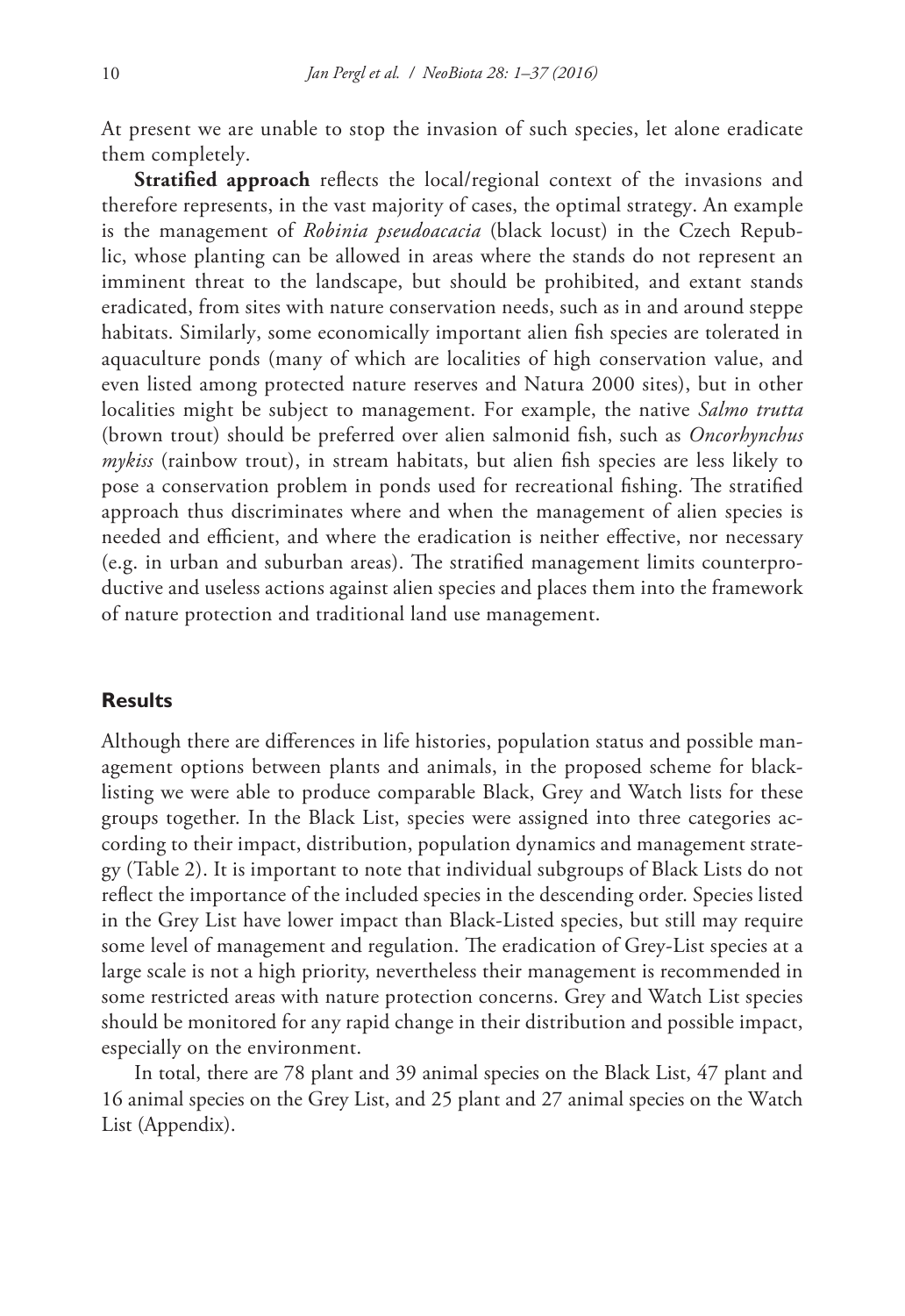| ֧֧֦֧ׅ֧ׅ֧ׅ֧ׅ֧ׅ֧֧ׅ֧֛ׅ֧֛֛֛֛֛֛֪֛֪֪֛֪֪֛֪֪֛֛֪֛֪֛֚֚֚֚֚֚֚֚֚֚֚֝֘֝֬֘֝֬֝֓֜֓֡֬֝֬֜֓֡֬֜֓֡֬֓֜֓֡֬֓֜֓֝֬֜֓֜֓֜֜<br>֧֬֕֬֟ <sup>֟</sup> ֓֟֬֟׆֧֪֪֪֪֪֪֪֪֪֪֪֟֓֓<br>aciae avamn.<br>ì<br>:<br>;<br>i<br>ist<br>T<br>i<br>at Klaciz an:<br>$\frac{1}{2}$<br>ļ<br>atamarias oi<br>URLUGULU U<br>$\subset$<br>rable? |
|------------------------------------------------------------------------------------------------------------------------------------------------------------------------------------------------------------------------------------------------------------------------------------------|
| :<br>į<br>icc<br>$\frac{1}{2}$<br>$-4$ $-4$<br>`ee<br>-<br>2010<br>20<br>e to tra<br>$\sim$<br><br>i<br>i<br>i<br>$P_{\rm eff}$ and the entire summation and                                                                                                                             |
| namenn<br>mandad mai                                                                                                                                                                                                                                                                     |

| category<br>Lists | Grouping<br>criteria                                                                                                                                       | Population status, dynamics<br>and distribution of target<br>species                                                                                                                                                                                                              | Recommended local<br>management                                                                                                                                                                                                                                                                                                                                                                                                                                            | Handling and release<br>restrictions                                                                                                                                                                                                                          | plant<br>species<br>No.of | Plant examples   animal                                                                                                                                                                                               | species<br>No.of | Animal examples                                                                                                                                                                  |
|-------------------|------------------------------------------------------------------------------------------------------------------------------------------------------------|-----------------------------------------------------------------------------------------------------------------------------------------------------------------------------------------------------------------------------------------------------------------------------------|----------------------------------------------------------------------------------------------------------------------------------------------------------------------------------------------------------------------------------------------------------------------------------------------------------------------------------------------------------------------------------------------------------------------------------------------------------------------------|---------------------------------------------------------------------------------------------------------------------------------------------------------------------------------------------------------------------------------------------------------------|---------------------------|-----------------------------------------------------------------------------------------------------------------------------------------------------------------------------------------------------------------------|------------------|----------------------------------------------------------------------------------------------------------------------------------------------------------------------------------|
| <b>BLI</b>        | economic impact.<br>environmental<br>and socio-<br>High                                                                                                    | population growth rate and<br>Abundant, distributed in<br>a wide range of habitats,<br>throughout the country.<br>Species showing high<br>colonization potential.                                                                                                                 | eradications or containment<br>everywhere, disposal of<br>abandoned plantations.<br>Complete eradication;                                                                                                                                                                                                                                                                                                                                                                  | No release; application<br>of trade regulations.                                                                                                                                                                                                              | $\sim$                    | mantegazzianum<br>artemisiifolia,<br>Heracleum<br>Ambrosia                                                                                                                                                            | 3                | Procyon lotor, Varroa<br>Neovison vison,<br>destructor                                                                                                                           |
| BL2               | on human actions<br>depending highly<br>impact. Species<br>environmental<br>that promote<br>their spread.<br>to massive<br>Moderate                        | species with wide distribution,<br>(released or escaped). Usually<br>in case of animals introduced<br>occurring in urban as well as<br>gardens and plantations, or<br>in (semi-)natural habitats.<br>for hunting and fishing<br>remnants of planting in<br>Species often found as | instead of economically important<br>species, alternative native species<br>should be promoted. If necessary<br>permitted, with prerequisite of<br>the economic activity has ceased<br>prevention escape, and removal<br>for economic activities in areas<br>of the captive population once<br>with low conservation value,<br>keeping in capture could be<br>In case of plants disposal of<br>the remnants of abandoned<br>plantations is needed.<br>Stratified approach; | regulations of trade and<br>economically important<br>landscape, some of the<br>can be planted outside<br>No release, legislative<br>species (marked by *)<br>handling, regulation<br>areas of high natural<br>suburban and rural<br>for planting in<br>value | $49$                      | altissima, Robinia<br>Symphyotrichum<br>strobus, Quercus<br>Asclepias syriaca,<br>speciosa, Pinus<br>Acer negundo,<br>pseudoacacia,<br>sp., Telekia<br>Helianthus<br>Solidago sp.<br>Ailanthus<br>tuberosus,<br>ntbra | ∞                | musimon, Salvelinus<br>Hypophthalmichthys<br>Ctenopharyngodon<br>Cervus nippon,<br>Oncorbynchus<br>mykiss, Ovis<br>fontinalis<br>molitrix,<br>idella,                            |
| BL3               | impact. Current<br>environmental<br>introductions.<br>unintentional<br>spontaneous<br>distribution<br>results from<br>spread and<br>to massive<br>Moderate | Species occur in urban<br>mainly from spontaneous<br>as in (semi-)natural<br>Species usually with wide<br>distribution which results<br>habitats.<br>as well<br>spread. S                                                                                                         | spontaneous distribution there is<br>no need to tolerate in any area.<br>Stratified approach; due to                                                                                                                                                                                                                                                                                                                                                                       | No release.                                                                                                                                                                                                                                                   | 27                        | Conyza canadensis,<br>Bunias orientalis,<br>Rumex alpinus,<br>crus-galli, Iva<br>xanthiifolia,<br>Echinochloa<br>inaequidens<br>theophrasti,<br>Abutilon<br>Senecio                                                   | 28               | zibethicus, Trachemys<br>Cameraria ohridella,<br>axyridis, Myocastor<br>villosus, Harmonia<br>Dikerogammarus<br>Ameiurus melas,<br>coypus, Ondatra<br>Arion vulgaris,<br>scripta |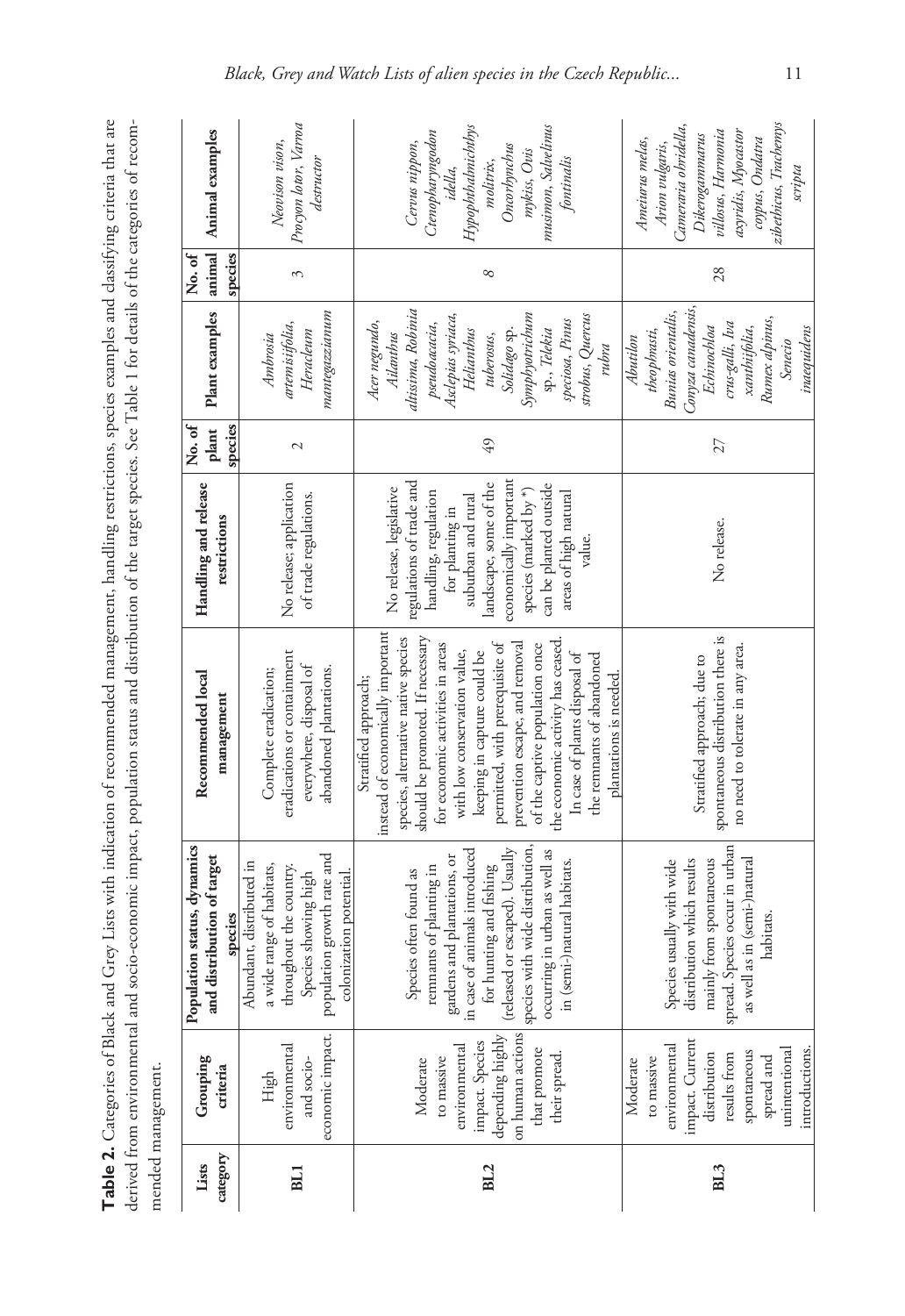| plant Plant examples   animal   Animal examples                                    | Astacus leptodactylus,<br>Gyrodactylus cyprini,<br>Rupicapra rupicapra<br>Ameiurus nebulosus,<br>Fascioloides magna,<br>Eriocheir sinensis,                                         |
|------------------------------------------------------------------------------------|-------------------------------------------------------------------------------------------------------------------------------------------------------------------------------------|
| No.of<br>species                                                                   |                                                                                                                                                                                     |
|                                                                                    | parviflora, Juglans<br>Sedum hispanicum<br>Erigeron annuus,<br>Bidens frondosus,<br>regia, Lonicera<br>aprifolium,<br>polystachya,<br>Impatiens<br>Rubrivena                        |
| No. of<br>species                                                                  |                                                                                                                                                                                     |
| Handling and release<br>restrictions                                               | Where appropriate,<br>can be employed<br>to reduce their<br>distribution.                                                                                                           |
| Recommended local<br>management                                                    | Tolerance; outside areas of a high   change in management<br>conservation value no need to<br>take direct actions.                                                                  |
| dation status, dynamics<br>Grouping Population status, dynamicrositeria<br>species | resulting from spontaneous<br>spread and escape from<br>planting or captivity. Can<br>be regionally or locally<br>throughout the country,<br>Scattered distribution<br>distributed. |
|                                                                                    | Currently<br>with limited<br>nvironmental<br>impact.                                                                                                                                |
| Lists<br>ategory                                                                   | ತ                                                                                                                                                                                   |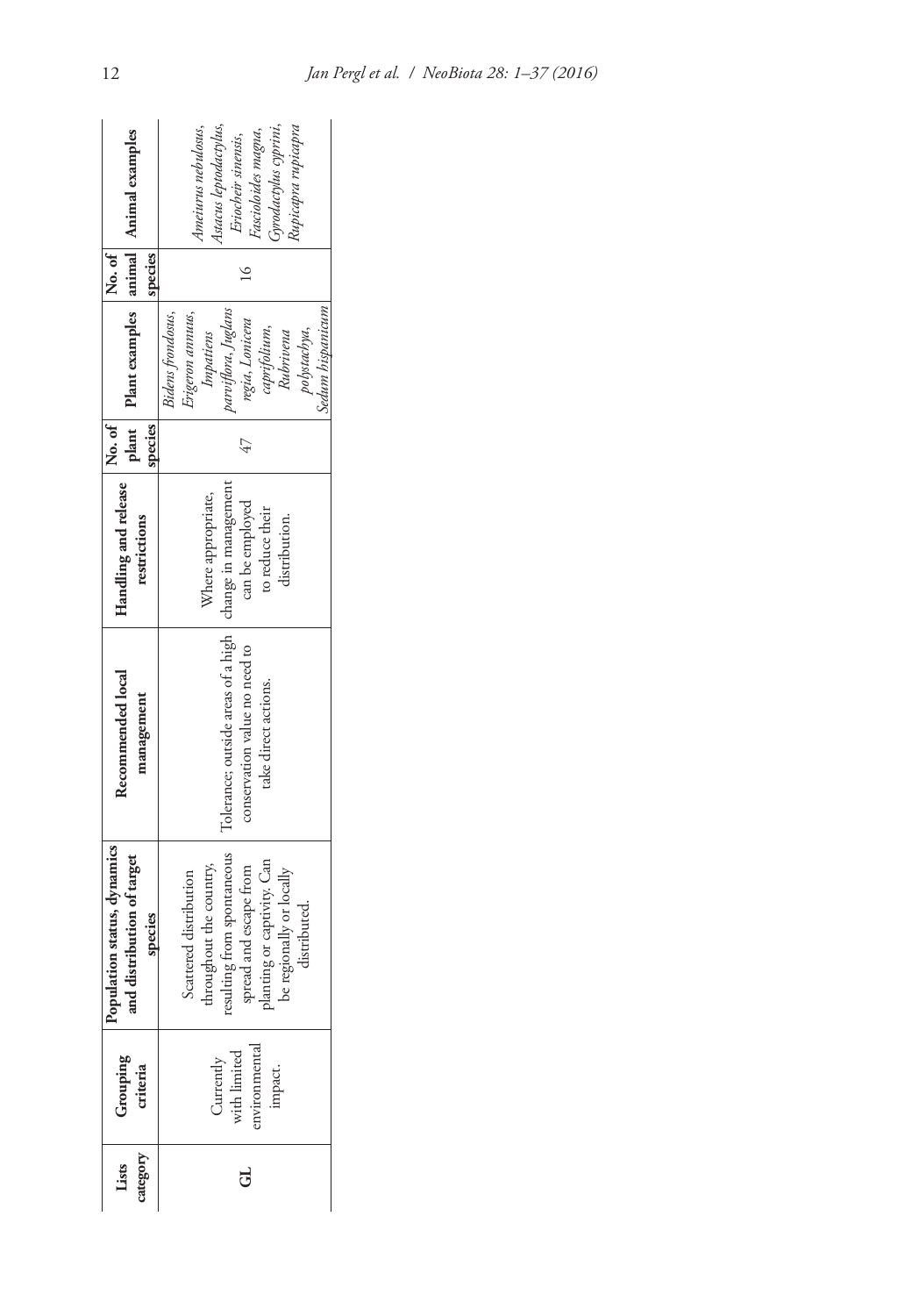### **Black and Grey Lists of alien species in the Czech Republic**

There are in total 1454 alien vascular plant species recorded in the Czech Republic (36.6% of the total flora; Pyšek et al. 2012a, b), however, the vast majority of them do not have a measurable impact. This group of "low impact species" consist of species that (i) are unable to reproduce or develop viable populations outside cultivation (casuals); (ii) are naturalized but have not expanded their range for a long time, or even failed to persist and became rare (e.g. *Agrostemma githago*, common corn-cockle) and (iii) are locally naturalized, having potentially negative impact (e.g. *Celastrus orbiculatus*, oriental bittersweet), but their sparse distribution still makes management feasible. Within the last group belong species which are candidates for priority monitoring (e.g. biofuel plants like *Paulownia tomentosa*, princess tree). Alien plant species with potentially high risk of environmental and potential negative socio-economic impact thus recruit from naturalized species starting to spread (85 species), or species with continuing spread (61 species).

The assessment of fauna was based on several sources providing an overview of alien animal species occurring in the Czech Republic: 662 species from the DAISIE database (Pergl et al. 2012), 595 species from the catalogue of alien animal species (Šefrová and Laštůvka 2005), and 490 species from the list of alien terrestrial insects occurring in indoor and outdoor environments (Šefrová 2005 and unpublished database of Šefrová et al.). This screening resulted in a total of 680 alien animal species, the majority of which are terrestrial insects (490), followed by other terrestrial and aquatic invertebrates (110) and vertebrates (80). Of the alien terrestrial insects, 249 are known to be restricted to indoor spaces where stable temperature allows them to shelter from harsh winter conditions outside, and the same holds for the majority of arachnids and gastropods. These species, unable to escape into the outdoor environment, were thus not included in the assessment for the Black List. As a result, we identified 184 animal species that occur outdoors and have (or potentially may have) an environmental impact.

There are 102 established (naturalized) but not invasive insect species that have not spread significantly or had already spread in the past and now are considered as a part of resident communities. Among the invasive insects, seven species have an impact on native insects and 41 can be classified also as pests in agriculture, forestry or horticulture. Of these, 28 species cause significant losses to the economy and are therefore permanently monitored and managed; monetary value of the damage to the environment, if at all possible to estimate based on current knowledge, is by an order of magnitude lower than that to economy.

In the list, we retained two invertebrate species known to have more devastating effect on agriculture than on biodiversity, *Arion vulgaris* (Lusitanian slug) and *Varroa destructor* (varroa mite), which potentially can also have a strong environmental impact. *Arion vulgaris* is generally widespread and may influence also natural communities by herbivory and competition with native gastropods; the environmental impacts of *V. destructor* are indirect, through its potential effect on the pollination by honeybees. In aquatic environments, the proportion of invertebrates with possible impact on native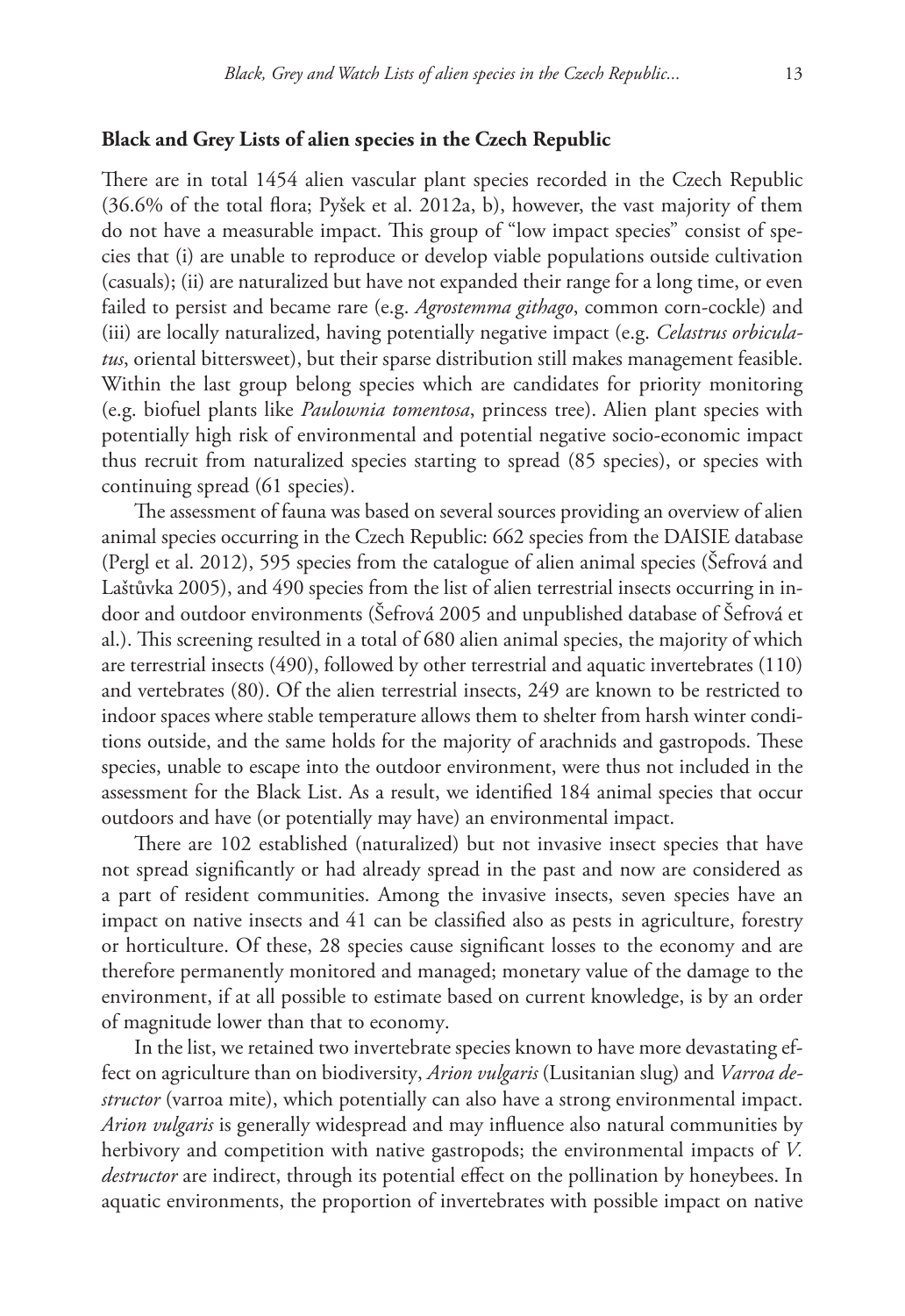species or ecosystems is relatively high, with representatives from macrozoobenthic molluscs, such as *Dreissena polymorpha* (zebra mussel), or crustaceans, such as the amphipod *Dikerogammarus villosus* (killer shrimp), or invasive crayfish (*Orconectes limosus*, spiny-cheek crayfish; *Pacifastacus leniusculus*, signal crayfish).

Alien vertebrates are the smallest group in terms of species number, but host the highest proportion of species causing ecological impacts. There are marked differences among vertebrate groups. There is no alien bird with negative ecological impact in the Czech Republic, and only one reptile (*Trachemys scripta*, pond slider), which so far does not seem to be able to reproduce in the wild under the local climatic conditions. In contrast, fish and mammals with well documented or potential impact are quite common. Several of these fish  $(-10$  spp.) and mammals  $(-15$  spp.) are already widely distributed in the Czech Republic, and their complete eradication is not feasible. However, local/regional eradication or suppression by management action may be possible. It is therefore important to reduce new introductions and releases and strictly control the vicinity of farming and breeding facilities (e.g. deer parks, fishponds) to prevent or at least diminish escapes into nature.

The groups of alien species classified within the Black (BL1–3) and Grey Lists are characterized mainly by level of impact, type of spread (affecting the management and regulation). Species with high environmental and high socio-economic impact are in BL1. Species with high or medium environmental impact and almost negligible socioeconomic impact are then classified according prevailing mode of their spread (BL2, BL3). Species, the environmental impact of which is limited at present, are included in the Grey List (GL). The detailed description of the groups is following:

**Species group BL1:** Species with the greatest impact and with the strongest regulations recommended/needed; their populations should be managed whenever possible although they are already present in large numbers in the Czech Republic and their complete eradication is not feasible. Whenever feasible, it is important to limit further spread of these species; for species where efficient management strategy is not available at present, research that may provide management options is warranted. The group includes two plant and three animal taxa. Plants listed in these category are rapidly spreading neophytes, an annual *Ambrosia artemisiifolia* (common ragweed) and monocarpic perennial *Heracleum mantegazzianum* (giant hogweed), having strong impacts on native biodiversity and/or posing direct threats to human health (allergy and photodermatitis) (Nielsen et al. 2005, Hejda et al. 2009, Pyšek et al. 2012a). Animal taxa comprise heterogeneous group of species which include *Varroa destructor*, a mite affecting bees, and two mammal species (*Neovison vison*, American mink; *Procyon lotor*, racoon). As *Varroa* has also significant socio-economic impact and is restricted to honey bee colonies, its distribution is monitored and management is already driven by state authorities.

**Species group BL2:** Species depending highly on human actions that promote their spread (mostly combination of release and spontaneous spread), both types of distribution, and mostly with moderate to massive environmental impact, but minimal socio-economic impact; 49 plant and 8 animal taxa. These species are often found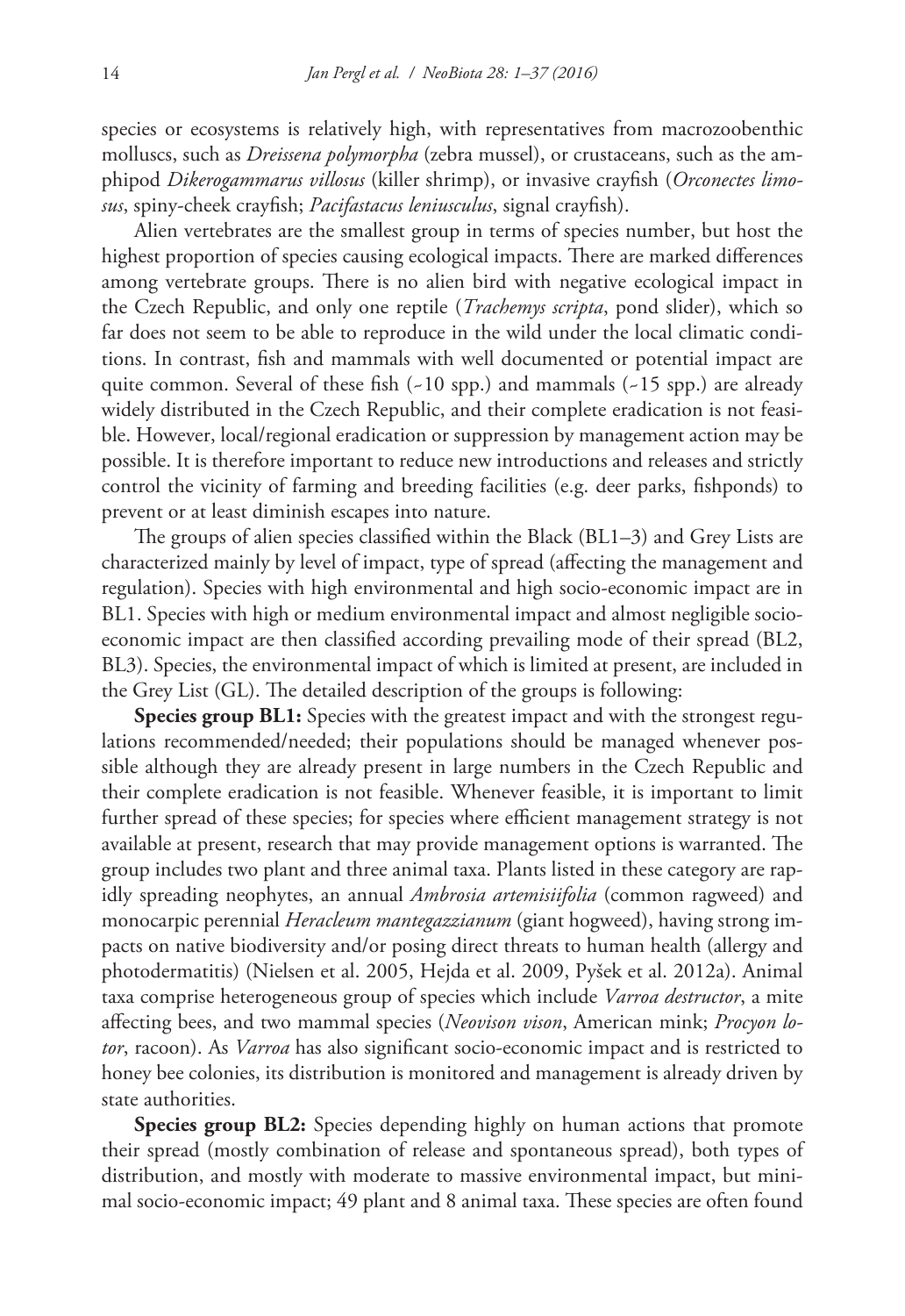as remnants of planting in gardens and plantations or in case of animals introduced for hunting and fishing, which facilitates their further spread. Instead of economically important species, alternative native species should be promoted. If necessary for economic activities in areas with low conservation value, keeping in capture could be permitted, with prerequisite of good prevention of escape, and removal of the captive population once the economic activity has ceased. Spontaneous populations outside urban areas or areas of captivity should be reduced by change of local management, or by local eradication campaigns when feasible. Specific focus should be on areas with high conservation value.

**Species group BL3:** Species whose current distribution results from spontaneous spread and unintentional introductions. They cover species with both types of distribution and impact ranging from limited to massive (Appendix). The recommended strategy for these species is stratified approach balancing between the local needs and the available resources for eradication. As none of the species is planted or released intentionally, the management and trade regulations can be more straightforward than in BL2. If locally necessary and there are known efficient eradication methods for the given species, eradication should be attempted. In urban and suburban environments species can be tolerated, but eradication or suppression by change of local management (land use) is recommended.

**Species group GL:** Species with limited environmental impact at present, distributed both regionally and locally, and with current distribution as a results of spontaneous or combined spread. For the listed species outside areas of a high conservation value there is no need to take actions against them, or restrict them. Change in management may be actively taken into account to reduce their distribution. This group consists of 47 plants and 16 animals, and is substantially formed of several weedy plant species and parasites.

### **Watch List of alien plant and animal species**

The Watch List (Appendix) contains selected high-impact species that (1) have not yet been recorded from the Czech Republic but occur in other European countries with similar climatic conditions and habitats (and thus may be successfully introduced to or invade the Czech territory), (2) species that are at present kept in culture or enclosures only (such as *Capra aegagrus*, wild goat, or *Bison bison*, American bison), or (3) species introduced in the past but without presently known wild populations, which may be considered potential competitors for native species (several fish species). In case of plants this is analogous to species already present in e.g. gardens, parks or aquaculture (e.g. *Azolla filiculoides*, Pacific mosquitofern; *Paulownia tomentosa*, princess tree) which may in the future establish in the wild and became problematic. There are 25 plant and 27 animal taxa on the Watch List. For these species, as well as for some sparsely distributed species from the Black or Grey Lists, preventive actions against their introduction to and subsequent spread in the country, or uninvaded regions, are justified.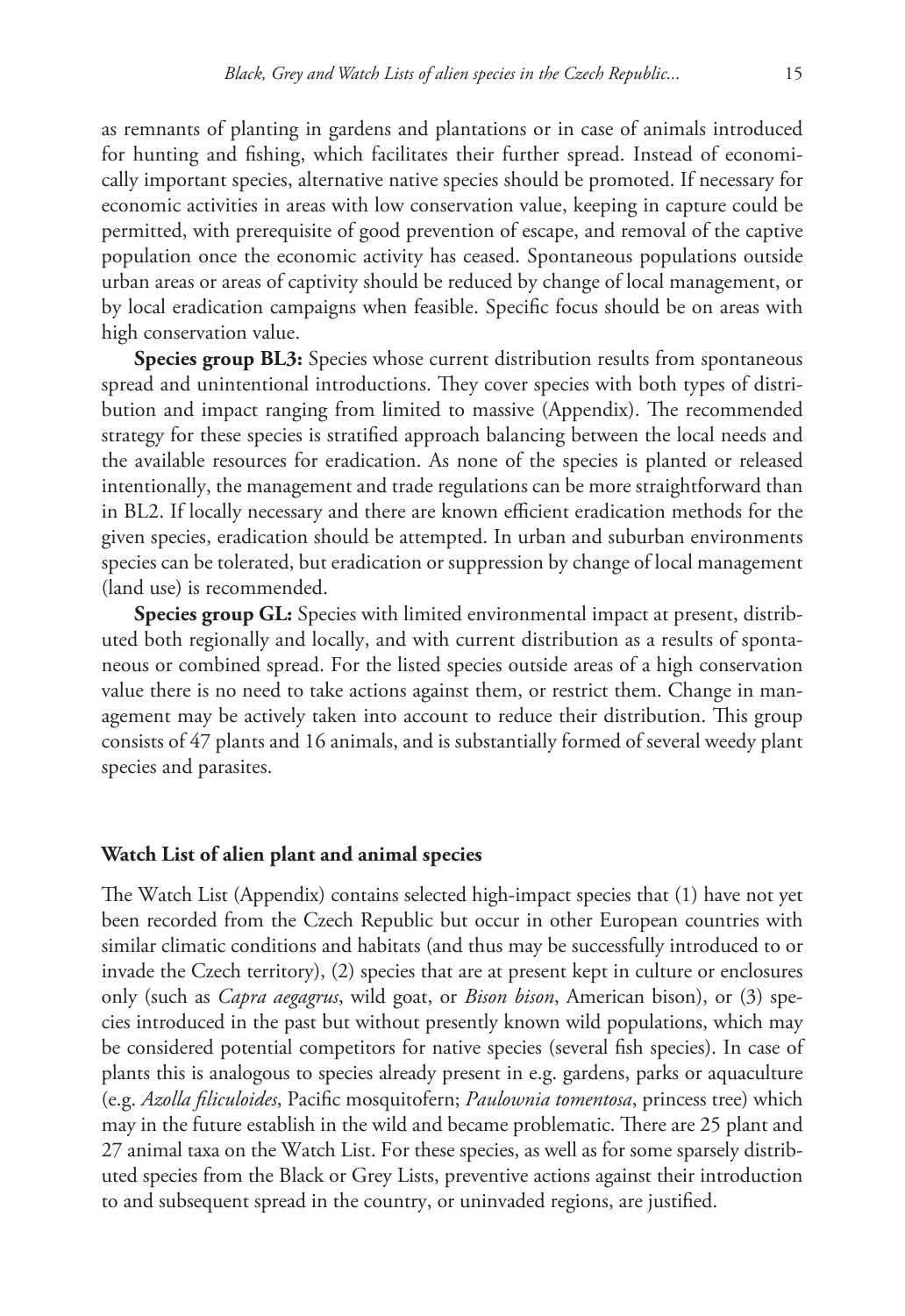### **Discussion**

This paper provides the first assessment of alien species in the Czech Republic in terms of their environmental impact, with direct habitat-related recommendations for land managers, policy makers and other stakeholders. Introduction and naturalization of a new species is a dynamic process (Blackburn et al. 2011, Richardson and Pyšek 2012, Lockwood et al. 2013), therefore the published lists of this kind are not and cannot be definitive. One of the important aspects of such a work is that it can stimulate discussion on the assessment of individual species as well suggestions of possible additions or deletions, from people involved in research, management, as well as general public.

It has to be highlighted that the proposed groups BL2 and BL3 within the Black List do not show the importance of the included species for prioritization of the management as their environmental impacts, though not negligible, may vary. The grouping is used mainly to differentiate between various management options in respect to particular site conditions. Furthermore, these lists are based on environmental rather than socio-economic impact. Thus, we did not include in the list pests causing heavy economic losses, like *Leptinotarsa decemlineata* (Colorado potato beetle), the impact of which is restricted exclusively to agriculture. In contrast, we included, for example, *Varroa destructor*, whose impact on commercial honey bees may have indirect environmental consequences through effects on pollination of many plant species.

Within the Grey List, we included also a taxon that, despite being a part of the alien fauna in the Czech Republic, does not require management in the wild but rather import restrictions. This is the case of the Chinese mitten crab (*Eriocheir sinensis*), a potential host of a serious pathogen that can be transmitted to freshwater crayfish, i.e., native species of conservation relevance (Svoboda et al. 2014). Due to its transient occurrence in the Czech Republic (during periodic migrations only), this species was not listed in group BL3 that includes alien crayfish species with the same capability but established in the country and thus eligible for local management. For the Chinese mitten crab, a legislative ban of release into the wild as well as regulation of trade and import of live individuals are recommended; if an import is considered, only dead animals for food market should be imported.

The system presented here follows the recommendations of IUCN that all newly introduced alien species should be treated as "guilty until proven innocent", following the precautionary principle (Genovesi 2005). The proper evaluation of a species is hindered by a possible lag phase between the introduction and naturalization (Williamson et al. 2005, Blackburn et al. 2011) and a wide range of possible impacts that are context-dependent (Pyšek et al. 2012c, Hulme et al. 2013, Horáčková et al. 2014). In reality, the recognition of problematic invasive alien species in early stages is very difficult and usually not possible until the species is widely distributed; at that stage, however, it is usually too late for its easy eradication (Pluess et al. 2012b).

Invasive alien species are responsible for many negative effects on native species and ecosystems, particularly in areas with a high conservation status (Foxcroft et al. 2013) where IAS management is costly and makes up a large proportion of the pro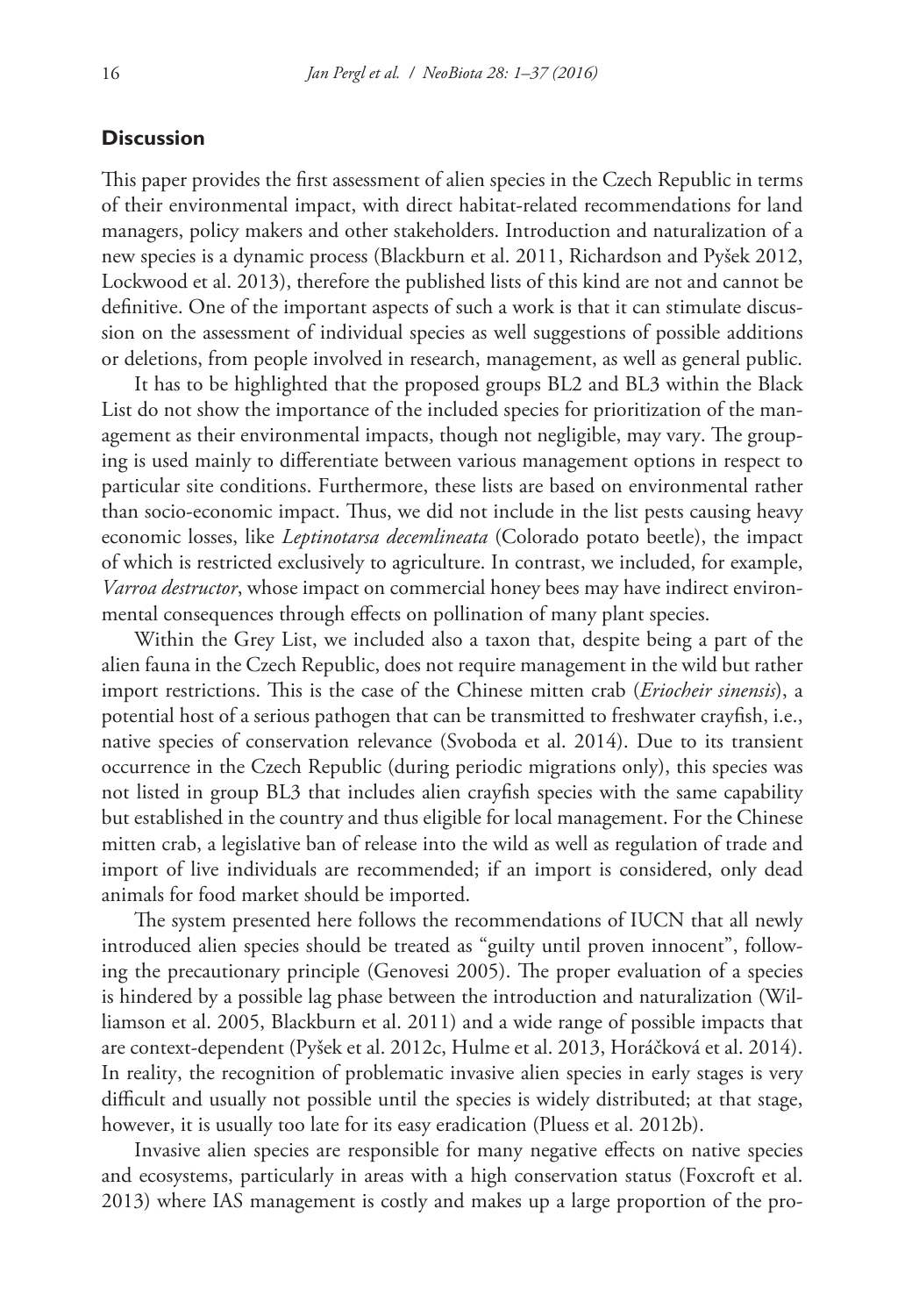tected area management budget (Frazee et al. 2003). In contrast, in many ecosystems, human activities and resulting land-use change, such as increasing intensification of agriculture and urbanization, or abandonment of industrial areas, promotes existence of "novel" habitats where some alien species might be a valuable component (Hobbs et al. 2006, Gaertner et al. 2012). This is the case of green areas in and around cities where the native species diversity is reduced and vegetation is composed of a few dominant native species accompanied by aliens with a relative low cover. Urban areas are a significant source of alien species (Aronson et al. 2014, Kowarik et al. 2013), but they also fill important ecosystem services with wide socio-economic implications. Therefore, to eradicate or not is often not a simple decision, especially if one takes into account financial costs and feasibility of such a management action.

A separate issue related to alien species and our proposed Black, Grey and Watch Lists are recent developments in the area of biofuel plants and animal species imported for aquaculture and farming. It has been suggested that the traits of an ideal biofuel species are the same as those favouring invasiveness (Raghu et al. 2006, Buddenhagen et al. 2009, Smith et al. 2015). Some of the biofuel species (*Arundo donax*, giant cane; *Psidium cattleianum*, cattley guava) are even listed among 100 of the worst global invaders of the IUCN (Lowe et al. 2000). In the Czech Republic, the issue of importing and planting potentially invasive species is manifested by the biofuel or forestry species such as *Reynoutria* taxa, or *Quercus rubra* and *Paulownia tomentosa*, respectively. For such cases, we advocate a stratified approach based on the type of the invaded habitat, and habitat-related nature conservation needs. A knowledge-based and region-specific differentiated approach is much more suitable than efforts aimed at complete eradication, regardless of circumstances, which is in most cases hardly possible anyway (Rejmánek and Pitcairn 2002, Pluess et al. 2012a, b).

Our aim was to make the Lists on the one hand relatively comprehensive but on the other hand simple enough for later implementation into policy tools. Such an approach was reflected in the composition of the Watch List. It contains species that are not present in the Czech Republic but require attention (because they are already established and cause impact in the neighbouring countries or areas in Europe with similar climatic conditions, and their import is highly probable), but also species already present in the Czech Republic, but currently still restricted to cultivation, captivity or another kind of controlled environment. This allows for raising attention to those "knocking on the door" as well as those already cultivated/farmed species which should be monitored.

Implementing the Black Lists into legislative tools in the Czech Republic is, as in many other countries, constrained by limited integration of IAS-related agendas among different sectors and individual concerned bodies (e.g. nature protection, agriculture, forestry, aquaculture and fishery, hunting, pet industry and trade with various species and products, research, municipalities etc.). In the Czech Republic, the issue of IAS falls within the competence of the Ministry of Environment, but some activities which can on the one hand promote IAS (e.g. biofuel plants, horticulture), or on the other hand control them (e.g. phytosanitary and veterinary measures) are under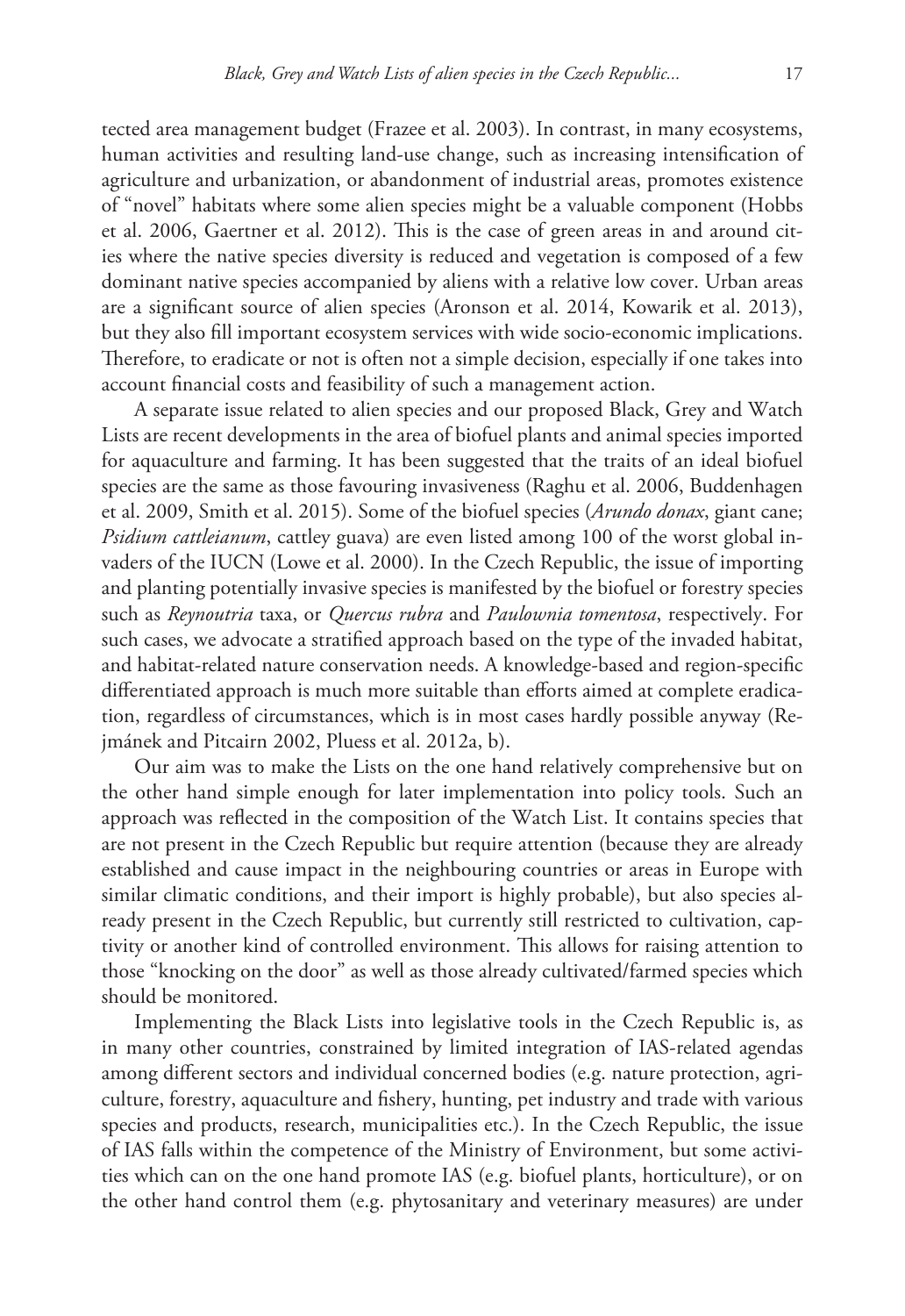the competence of other sectors, primarily the Ministry of Agriculture. Unfortunately, due to the different interests of each sector, cooperation between them is not very effective at present. These different interests lead to the inconsistency and weakening of the legislative instruments, unclear competences in the field of IAS, as well as to their ineffective management. Therefore, an essential condition of any progress in the Czech Republic is to communicate the goals and problems caused by IAS to the general public, stakeholders and policy makers to be able to successfully incorporate the legislative measures, and preventive and control management. Implementation of the new EU Regulation will significantly facilitate this process.

The lists presented here are the first attempt to provide basis for setting the priorities of policy and nature protection at the national level in the Czech Republic. The lists should also serve as a national starting point for discussion on priority IAS species at the EU level, based on the new EU Regulation on IAS (Caffrey et al. 2014, European Commission 2014). As the EU List has to take into account interests of individual member states, it will likely reflect to a large extent political interests rather than purely scientific assessment. Therefore national lists may provide a more flexible and effective way of dealing with invasive species. Compared to other existing Black and Grey Lists for other European countries (Essl et al. 2011, Gederaas et al. 2012, Nehring et al. 2013), our approach also takes into account invaded habitats and feasibility and meaningfulness of potential management; we believe that such a methodological approach to prioritization of species represents important advancement, transferable to other regions in Europe and elsewhere.

### **Acknowledgements**

The work on this paper was initiated by the Ministry of Environment of the Czech Republic. Lucie Juřičková, Lenka Kubcová, Václav Pižl, Karel Tajovský, Luboš Beran, and Jan Dušek are acknowledged for consultations that improved our knowledge on species distribution and impact, thus facilitating classification within the List categories. JP, JS, IP and PP were supported by The Czech Academy of Sciences (no. RVO 67985939, and Praemium Academiae award to P.P.), and Czech Science Foundation (projects no. P504/11/1028, and no. 14-36079G – Centre of Excellence PLADIAS). RŠ was supported by the Ministry of Culture of the Czech Republic (DKRVO 2015/15, National Museum, 00023272). Christina Alba is acknowledged for improvement of our English, Wojciech Solarz and an anonymous reviewer for helpful comments.

### **References**

Aronson MFJ, La Sorte FA, Nilon CH, Katti M, Goddard MA, Lepczyk CA, Warren PS, Williams NSG, Cilliers S, Clarkson B, Dobbs C, Dolan R, Hedblom M, Klotz S, Louwe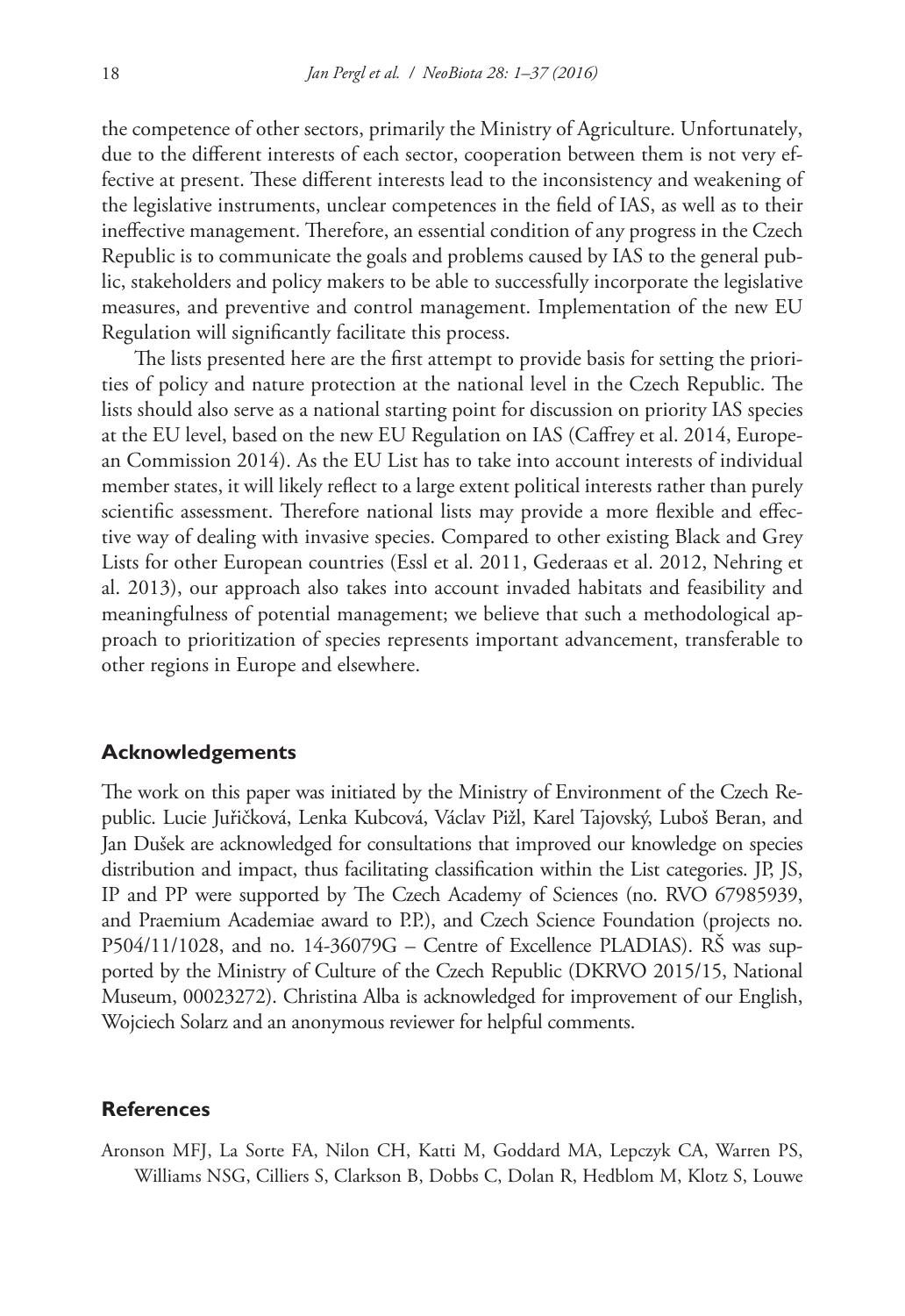Koojimans J, Kühn I, MacGregor-Fors I, McDonnell M, Mörtberg U, Pyšek P, Siebert S, Sushinsky J, Werner P, Winter M (2014) A global analysis of the impacts of urbanization on bird and plant diversity reveals key anthropogenic drivers. Proceedings of the Royal Society B 281: 20133330. [doi: 10.1098/rspb.2013.3330](http://dx.doi.org/10.1098/rspb.2013.3330)

- Bayliss H, Stewart G, Wilcox A, Randall N (2013) A perceived gap between invasive species research and stakeholder priorities. NeoBiota 19: 67–82. [doi: 10.3897/neobiota.19.4897](http://dx.doi.org/10.3897/neobiota.19.4897)
- Blackburn TM, Essl F, Evans T, Hulme PE, Jeschke JM, Kühn I, Kumschick S, Marková Z, Mrugała A, Nentwig W, Pergl J, Pyšek P, Rabitsch W, Ricciardi A, Richardson DM, Sendek A, Vilà M, Wilson JRU, Winter M, Genovesi P, Bacher S (2014) A unified classification of alien species based on the magnitude of their environmental impacts. PLoS Biology 12: e1001850. [doi: 10.1371/journal.pbio.1001850](http://dx.doi.org/10.1371/journal.pbio.1001850)
- Blackburn TM, Pyšek P, Bacher S, Carlton JT, Duncan RP, Jarošík V, Wilson JRU, Richardson DM (2011) A proposed unified framework for biological invasions. Trends in Ecology & Evolution 26: 333–339. [doi: 10.1016/j.tree.2011.03.023](http://dx.doi.org/10.1016/j.tree.2011.03.023)
- Brunel S, Suffert M, Petter F, Baker R (2013) Interface between pest risk science and policy: the EPPO perspective. NeoBiota 18: 9–23. [doi: 10.3897/neobiota.18.4049](http://dx.doi.org/10.3897/neobiota.18.4049)
- Buddenhagen CE, Chimera C, Clifford P (2009) Assessing biofuel crop invasiveness: a case study. PLoS ONE 4: e5261. [doi: 10.1371/journal.pone.0005261](http://dx.doi.org/10.1371/journal.pone.0005261)
- Caffrey JM, Joe M, Baars J-R, Barbour JH, Boets P, Boon P, Davenport K, Dick JTA, Early J, Edsman L, Gallagher C, Gross J, Heinimaa P, Horrill C, Hudin S, Hulme PE, Hynes S, MacIsaac HJ, McLoone P, Millane M, Moen TL, Moore N, Newman J, O'Conchuir R, O'Farrell M, O'Flynn C, Oidtmann B, Renals T, Ricciardi A, Roy H, Shaw R, Weyl O, Williams F, Lucy FE (2014) Tackling invasive alien species in Europe: the Top 20 issues. Management of Biological Invasions 5: 1–20. [doi: 10.3391/mbi.2014.5.1.01](http://dx.doi.org/10.3391/mbi.2014.5.1.01)
- Chapuis JL, Frenot Y, Lebouvier M (2004) Recovery of native plant communities after eradication of rabbits from the subantarctic Kerguelen Islands, and influence of climate change. Biological Conservation 117: 167–179. [doi: 10.1016/S0006-3207\(03\)00290-8](http://dx.doi.org/10.1016/S0006-3207(03)00290-8)
- Convention on Biological Diversity (1992)<http://www.cbd.int>
- DAISIE (2009) Handbook of alien species in Europe. Springer, Berlin, 1–399.
- Dehnen-Schmutz K, Touza J, Perrings C, Williamson M (2007) The horticultural trade and ornamental plant invasions in Britain. Conservation Biology 21: 224–231. [doi:](http://dx.doi.org/10.1111/j.1523-1739.2006.00538.x) [10.1111/j.1523-1739.2006.00538.x](http://dx.doi.org/10.1111/j.1523-1739.2006.00538.x)
- DiTomaso JM, Reaser JK, Dionigi CP, Doering OC, Chilton E, Schardt JD, Barney JN (2010) Biofuel versus bioinvasion: seeding policy priorities. Environmental Science & Technology 44: 6906–6910. [doi: 10.1021/es100640y](http://dx.doi.org/10.1021/es100640y)
- Dodet M, Collet C (2012) When should exotic forest plantation tree species be considered as an invasive threat and how should we treat them? Biological Invasions 14: 1765–1778. [doi: 10.1007/s10530-012-0202-4](http://dx.doi.org/10.1007/s10530-012-0202-4)
- Essl F, Nehring S, Klingenstein F, Milasowszky N, Nowack C, Rabitsch W (2011) Review of risk assessment systems of IAS in Europe and introducing the German-Austrian black list information system (GABLIS). Journal for Nature Conservation 19: 339–350. [doi:](http://dx.doi.org/10.1016/j.jnc.2011.08.005) [10.1016/j.jnc.2011.08.005](http://dx.doi.org/10.1016/j.jnc.2011.08.005)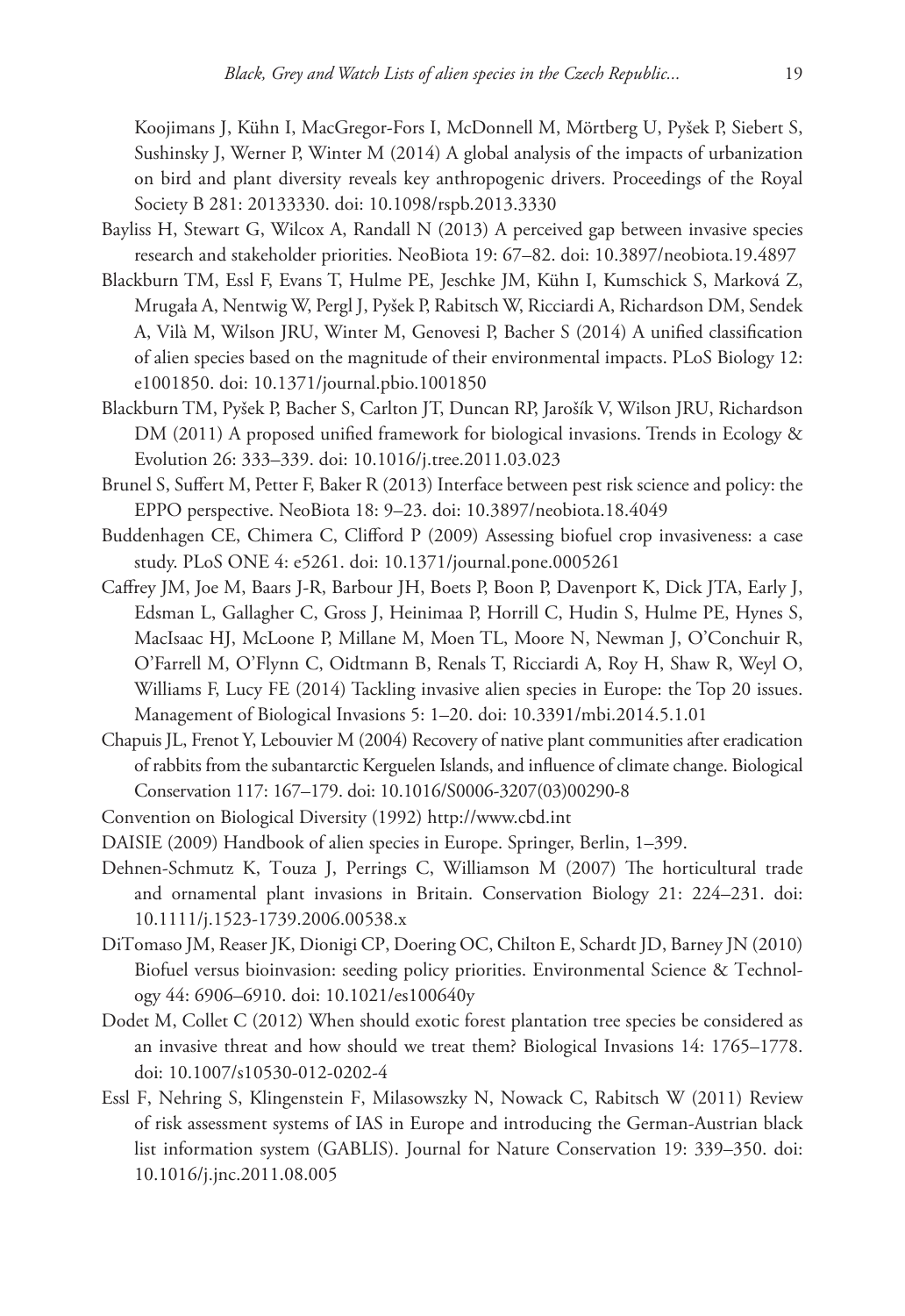- European Commission (2014) Regulation (EU) No 1143/2014 of the European Parliament and of the Council of 22 October 2014 on the Prevention and Management of the Introduction and Spread of Invasive Alien Species. Brussels.
- Follak S, Dullinger S, Kleinbauer I, Moser D, Essl F (2013) Invasion dynamics of three allergenic invasive Asteraceae (*Ambrosia trifida*, *Artemisia annua*, *Iva xanthiifolia*) in central and eastern Europe. Preslia 85: 41–61.
- Foxcroft LC, Pyšek P, Richardson DM, Genovesi P (Eds) (2013) Plant Invasions in Protected Areas – Patterns, Problems and Challenges. Springer, Dordrecht, 656 pp. [doi:](http://dx.doi.org/10.1007/978-94-007-7750-7) [10.1007/978-94-007-7750-7](http://dx.doi.org/10.1007/978-94-007-7750-7)
- Frazee SR, Cowling RM, Pressey RL, Turpie JK, Lindenberg N (2003) Estimating the costs of conserving a biodiversity hotspot: a case-study of the Cape Floristic Region, South Africa. Biological Conservation 112: 275–290. [doi: 10.1016/S0006-3207\(02\)00400-7](http://dx.doi.org/10.1016/S0006-3207(02)00400-7)
- Gaertner M, Breeyen AD, Hui C, Richardson DM (2009) Impacts of alien plant invasions on species richness in Mediterranean-type ecosystems: a meta-analysis. Progress in Physical Geography 33: 319–338. [doi: 10.1177/0309133309341607](http://dx.doi.org/10.1177/0309133309341607)
- Gaertner M, Fisher J, Sharma G, Esler K (2012) Insights into invasion and restoration ecology: time to collaborate towards a holistic approach to tackle biological invasions. NeoBiota 12: 57–76. [doi: 10.3897/neobiota.12.2123](http://dx.doi.org/10.3897/neobiota.12.2123)
- Gaertner M, Richardson DM, Privett SDJ (2011) Effects of alien plants on ecosystem structure and functioning and implications for restoration: insights from three degraded sites in South African Fynbos. Environmental Management 48: 57–69. [doi: 10.1007/s00267-011-9675-7](http://dx.doi.org/10.1007/s00267-011-9675-7)
- Gederaas L, Moen TL, Skjelseth S, Larsen L-K (Eds) (2012) Alien species in Norway with the Norwegian Black List. The Norwegian Biodiversity Information Centre, Norway.
- Genovesi P (2005) Eradications of invasive alien species in Europe: a review. Biological Invasions 7: 127–133. [doi: 10.1007/1-4020-3870-4\\_12](http://dx.doi.org/10.1007/1-4020-3870-4_12)
- Genovesi P, Carboneras C, Vilà M, Walton P (2015) EU adopts innovative legislation on invasive species: a step towards a global response to biological invasions? Biological Invasions 17: 1307–1311. [doi: 10.1007/s10530-014-0817-8](http://dx.doi.org/10.1007/s10530-014-0817-8)
- Halford M, Heemers L, Dierickx M, Van Wesemael D, Mathys C, Mahy G (2014) Regulation and self-regulation instruments to prevent deliberate introductions of Invasive Alien Plants. A review with a focus on voluntary approaches. Discussion aper. AlterIAS Project [http://www.alterias.be/images/stories/downloads/Article/discussion\\_paper\\_regulation\\_](http://www.alterias.be/images/stories/downloads/Article/discussion_paper_regulation_selfregulation_iap.pdf) [selfregulation\\_iap.pdf](http://www.alterias.be/images/stories/downloads/Article/discussion_paper_regulation_selfregulation_iap.pdf) [accessed August 2014]
- Hejda M, Pyšek P, Pergl J, Sádlo J, Chytrý M, Jarošík V (2009) Invasion success of alien plants: do habitats affinities in the native distribution range matter? Global Ecology and Biogeography 18: 372–382. [doi: 10.1111/j.1466-8238.2009.00445.x](http://dx.doi.org/10.1111/j.1466-8238.2009.00445.x)
- Heywood VH (2014) Voluntary codes of conduct for botanic gardens and horticulture and engagement with the public. EPPO Bulletin 44: 223–231. [doi: 10.1111/epp.12112](http://dx.doi.org/10.1111/epp.12112)
- Heywood VH, Brunel S (2011) Code of conduct on horticulture and Invasive Alien Plants. Nature and Environment no. 162. Council of Europe Publishing (Strasbourg).
- Hobbs RJ, Arico S, Aronson J, Baron JS, Bridgewater P, Cramer VA, Epstein PR, Ewel JJ, Klink CA, Lugo AE, Norton D, Ojima D, Richardson DM, Sanderson EW, Valladares F, Vilà M, Zamora R, Zobel M (2006) Novel ecosystems: theoretical and management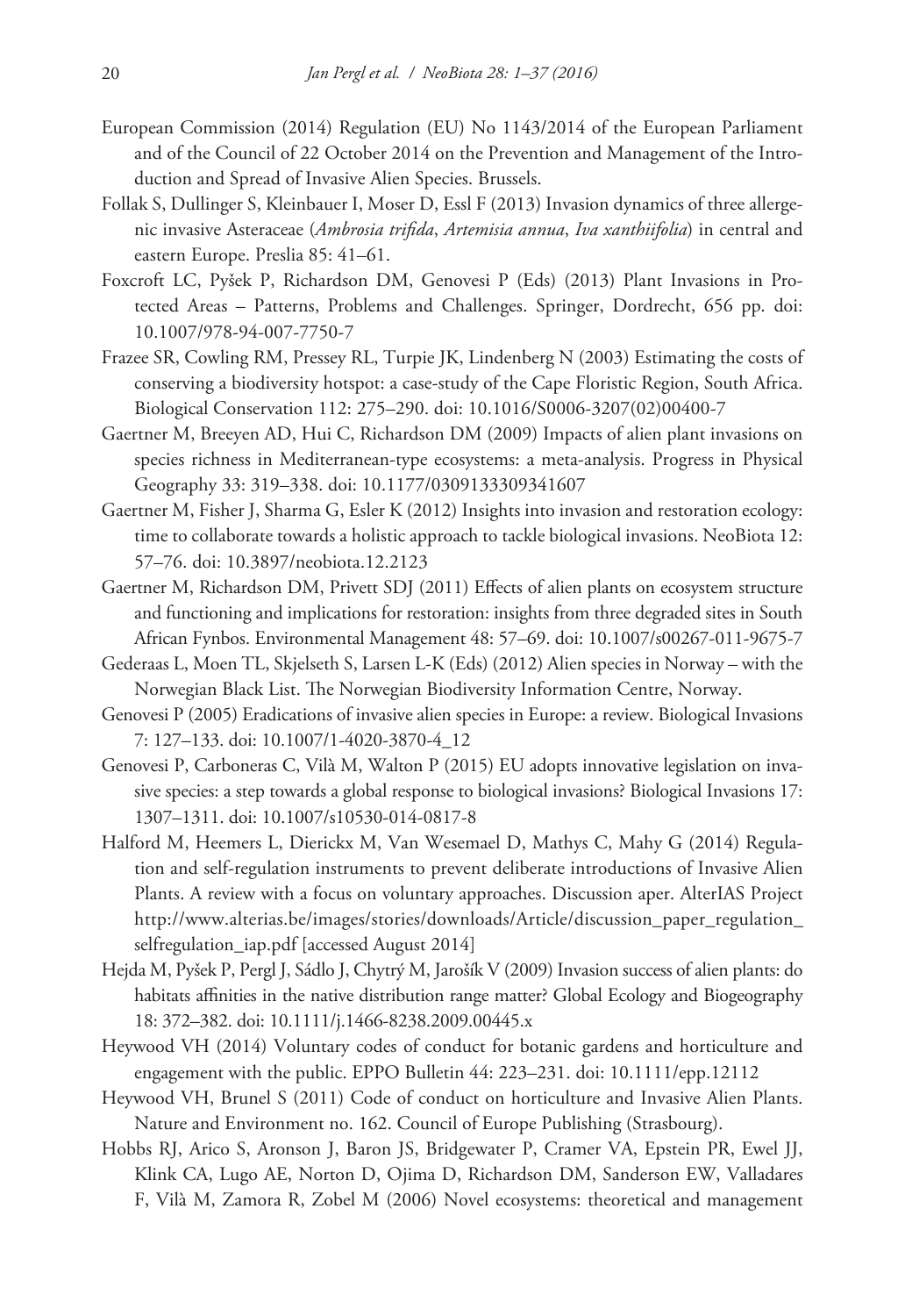aspects of the new ecological world order. Global Ecology and Biogeography 15: 1–7. [doi:](http://dx.doi.org/10.1111/j.1466-822X.2006.00212.x) [10.1111/j.1466-822X.2006.00212.x](http://dx.doi.org/10.1111/j.1466-822X.2006.00212.x)

- Horáčková J, Juřičková L, Jarošík V, Šizling A, Pyšek P (2014) Invasiveness does not predict impact: response of native land snail communities to plant invasions in riparian habitats. PLoS ONE 9: e108296. [doi: 10.1371/journal.pone.0108296](http://dx.doi.org/10.1371/journal.pone.0108296)
- Hulme PE, Bacher S, Kenis M, Klotz S, Kühn I, Minchin D, Nentwig W, Olenin S, Panov V, Pergl J, Pyšek P, Roques A, Sol D, Solarz W, Vilà M (2008) Grasping at the routes of biological invasions: a framework for integrating pathways into policy. Journal of Applied Ecology 45: 403–414. [doi: 10.1111/j.1365-2664.2007.01442.x](http://dx.doi.org/10.1111/j.1365-2664.2007.01442.x)
- Hulme PE, Pyšek P, Jarošík V, Pergl J, Schaffner U, Vilà M (2013) Bias and error in current knowledge of plant invasions impacts. Trends in Ecology & Evolution 28: 212–218. [doi:](http://dx.doi.org/10.1016/j.tree.2012.10.010) [10.1016/j.tree.2012.10.010](http://dx.doi.org/10.1016/j.tree.2012.10.010)
- Hulme PE, Pyšek P, Nentwig W, Vilà M (2009) Will threat of biological invasions unite the European Union? Science 324: 40–41. [doi: 10.1126/science.1171111](http://dx.doi.org/10.1126/science.1171111)
- Humair F, Edwards PJ, Siegrist M, Kueffer C (2014) Understanding misunderstandings in invasion science: why experts don't agree on common concepts and risk assessments. NeoBiota 20: 1–30. [doi: 10.3897/neobiota.20.6043](http://dx.doi.org/10.3897/neobiota.20.6043)
- Jeschke JM, Bacher B, Blackburn TM, Dick JTA, Essl F, Evans T, Gaertner M, Hulme PE, Kühn I, Mrugala A, Pergl J, Pyšek P, Rabitsch W, Ricciardi A, Richardson DM, Sendek A, Vilà M, Winter M, Kumschick S (2014) Defining the impact of non-native species. Conservation Biology 28: 1188–1194. [doi: 10.1111/cobi.12299](http://dx.doi.org/10.1111/cobi.12299)
- Kabrna M, Hendrychová M, Prach K (2014) Establishment of target and invasive plant species on a reclaimed coal mining dump in relation to their occurrence in the surroundings. International Journal of Mining, Reclamation and Environment 28: 242–249. [doi:](http://dx.doi.org/10.1080/17480930.2013.820390) [10.1080/17480930.2013.820390](http://dx.doi.org/10.1080/17480930.2013.820390)
- Keller RP, Drake JM (2009) Trait-based risk assessment for invasive species. In: Keller RP, Lodge DM, Lewis MA, Shogren JF (Eds) Bioeconomics of invasive species. Oxford University Press, New York, 44–62.
- Keller RP, Springborn MR (2014) Closing the screen door to new invasions. Conservation Letters 7: 285–292. [doi: 10.1111/conl.12071](http://dx.doi.org/10.1111/conl.12071)
- Kelly J, O'Flynn C, Maguire C (2013) Risk analysis and prioritisation for invasive and non-native species in Ireland and Northern Ireland. Report prepared for the Northern Ireland Environment Agency and National Parks and Wildlife Service as part of Invasive Species Ireland.
- Kenis M, Rabitsch W, Auger-Rozenberg M-A, Roques A (2007) How can alien species inventories and interception data help us prevent insect invasions? Bulletin of Entomological Research 97: 489–502. [doi: 10.1017/S0007485307005184](http://dx.doi.org/10.1017/S0007485307005184)
- Kettunen M, Genovesi P, Gollasch S, Pagad S, Starfinger U, ten Brink P, Shine C (2009) Technical support to EU Strategy on Invasive Alien Species (IAS) – Assessment of the impacts of IAS in Europe and the EU. Institute for European Environmental Policy, London and Brussels.
- Kolar CS, Lodge DM (2001) Progress in invasion biology: predicting invaders. Trends in Ecology & Evolution 16: 199–204. [doi: 10.1016/S0169-5347\(01\)02101-2](http://dx.doi.org/10.1016/S0169-5347(01)02101-2)
- Kowarik I, von der Lippe M, Cierjacks A (2013) Prevalence of alien versus native species of woody plants in Berlin differs between habitats and at different scales. Preslia 85: 113–132.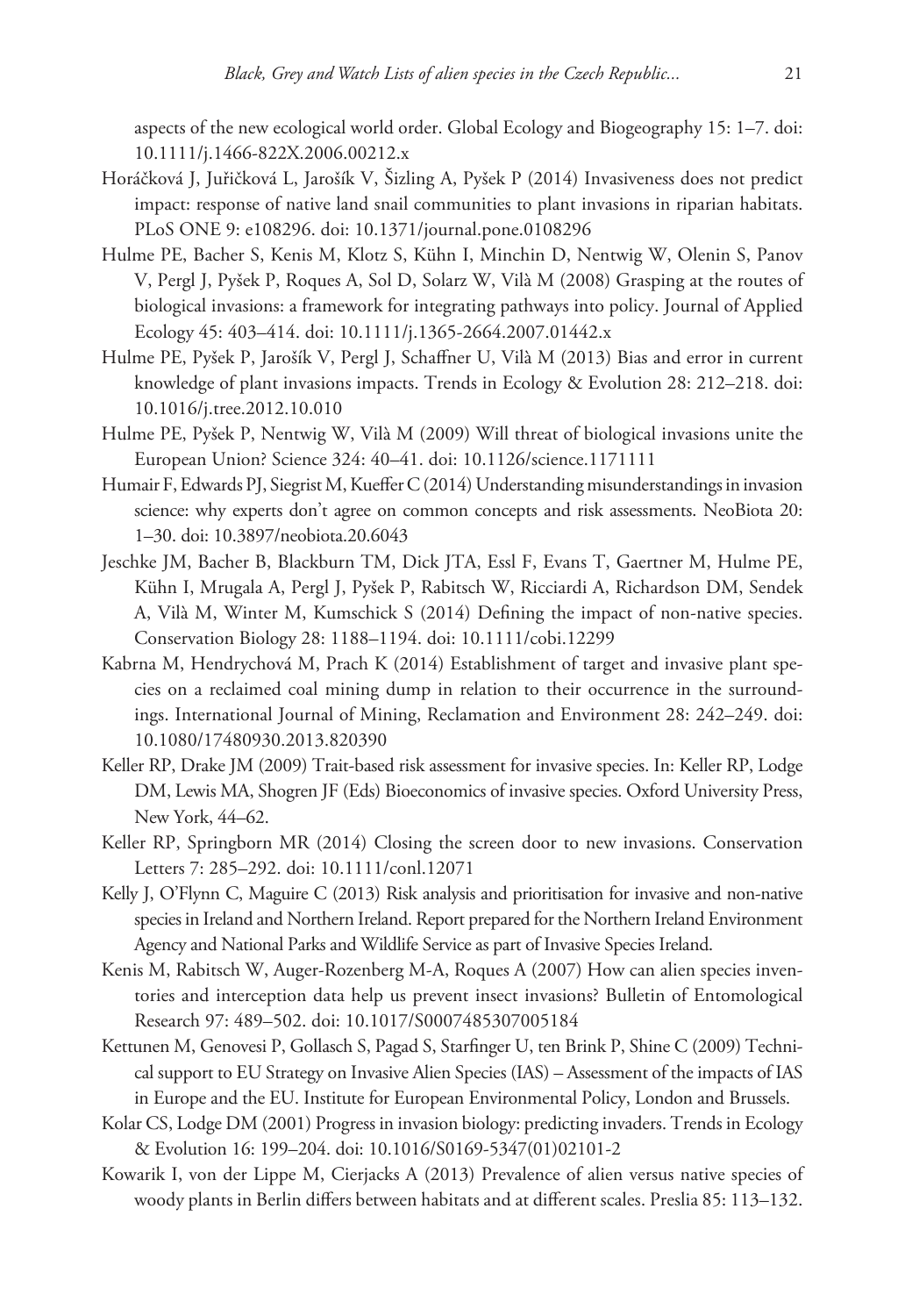- Kumschick S, Bacher S, Dawson W, Heikkilä J, Sendek A, Pluess T, Robinson T, Kühn I (2012) A conceptual framework for prioritization of invasive alien species for management according to their impact. NeoBiota 15: 69–100. [doi: 10.3897/neobiota.15.3323](http://dx.doi.org/10.3897/neobiota.15.3323)
- Kumschick S, Bacher S, Evans T, Marková Z, Pergl J, Pyšek P, Vaes-Petignat S, van der Veer G, Vilà M, Nentwig W (2015) Comparing impacts of alien plants and animals using a standard scoring system. Journal of Applied Ecology 52: 552–561. [doi: 10.1111/1365-2664.12427](http://dx.doi.org/10.1111/1365-2664.12427)
- Leung B, Roura-Pascual N, Bacher S, Heikkilä J, Brotons L, Burgman MA, Dehnen-Schmutz K, Essl F, Hulme PE, Richardson DM, Sol D, Vilà M, Rejmánek M (2012) TEASIng apart alien species risk assessments: a framework for best practices. Ecology Letters 15: 1475–1493. [doi: 10.1111/ele.12003](http://dx.doi.org/10.1111/ele.12003)
- Levine JM, Vilà M, D'Antonio CM, Dukes JS, Grigulis K, Lavorel S (2003) Mechanisms underlying the impacts of exotic plant invasions. Proceedings of the Royal Society of London Series B-Biological Sciences 270: 775–781. [doi: 10.1098/rspb.2003.2327](http://dx.doi.org/10.1098/rspb.2003.2327)
- Lewis KC, Porter RD (2014) Global approaches to addressing biofuel-related invasive species risks and incorporation into U.S. laws and policies. Ecological Monographs 84: 171–201. [doi: 10.1890/13-1625.1](http://dx.doi.org/10.1890/13-1625.1)
- Lockwood JL, Hoopes MF, Marchetti MP (2013) Invasion ecology. Second Edition. Wiley, Chichester, 466 pp.
- Lowe S, Browne M, Boudjelas S, De Poorter M (2000) 100 of the world's worst invasive alien species: a selection from the global invasive species database. The IUCN Invasive Species Specialist Group (ISSG), Auckland, New Zealand, 1–12.
- Millennium Ecosystem Assessment (2005) Ecosystems and human well-being: synthesis. Island Press, Washington, DC, 160 pp.
- Mitchell CE, Blumenthal D, Jarošík V, Pulley EE, Pyšek P (2010) Controls on pathogen species richness in plants' introduced and native ranges: roles of residence time, range size, and host traits. Ecology Letters 13: 1525–1535. [doi: 10.1111/j.1461-0248.2010.01543.x](http://dx.doi.org/10.1111/j.1461-0248.2010.01543.x)
- Musil J, Jurajda P, Adámek Z, Horký P, Slavík O (2010) Non-native fish introductions in the Czech Republic – species inventory, facts and future perspectives. Journal of Applied Ichthyology 26: 38–45. [doi: 10.1111/j.1439-0426.2010.01500.x](http://dx.doi.org/10.1111/j.1439-0426.2010.01500.x)
- Nehring S, Essl F, Rabitsch W (2013) Methodik der naturschutzfachlichen Invasivitätsbewertung für gebietsfremde Arten. Version 1.2 BfN-Skripten 340: 1–46.
- Nentwig W, Kühnel E, Bacher S (2010) A generic impact-scoring system applied to alien mammals in Europe. Conservation Biology 24: 302–311. [doi: 10.1111/j.1523-1739.2009.01289.x](http://dx.doi.org/10.1111/j.1523-1739.2009.01289.x)
- Nielsen C, Ravn HP, Nentwig W, Wade M (Eds) (2005) The giant hogweed best practice manual. Guidelines for the management and control of an invasive alien weed in Europe. Forest and Landscape Denmark, Hoersholm, 44 pp.
- Ööpik M, Bunce RGH, Tischler M (2013) Horticultural markets promote alien species invasions: an Estonian case study of herbaceous perennials. NeoBiota 17: 19–37. [doi: 10.3897/](http://dx.doi.org/10.3897/neobiota.17.4217) [neobiota.17.4217](http://dx.doi.org/10.3897/neobiota.17.4217)
- Pergl J, Nentwig W, Winter M, Bacher S, Essl F, Genovesi P, Hulme PE, Jarošík V, Kühn I, Pyšek P, Roques A, Roy D, Vilà M, Roy H (2012) Progress on DAISIE: ALIEN species inventories in Europe updated. In: Neobiota 2012, 7th European Conference on Biological Invasions, Pontevedra, Spain, 12–14 Sept 2012.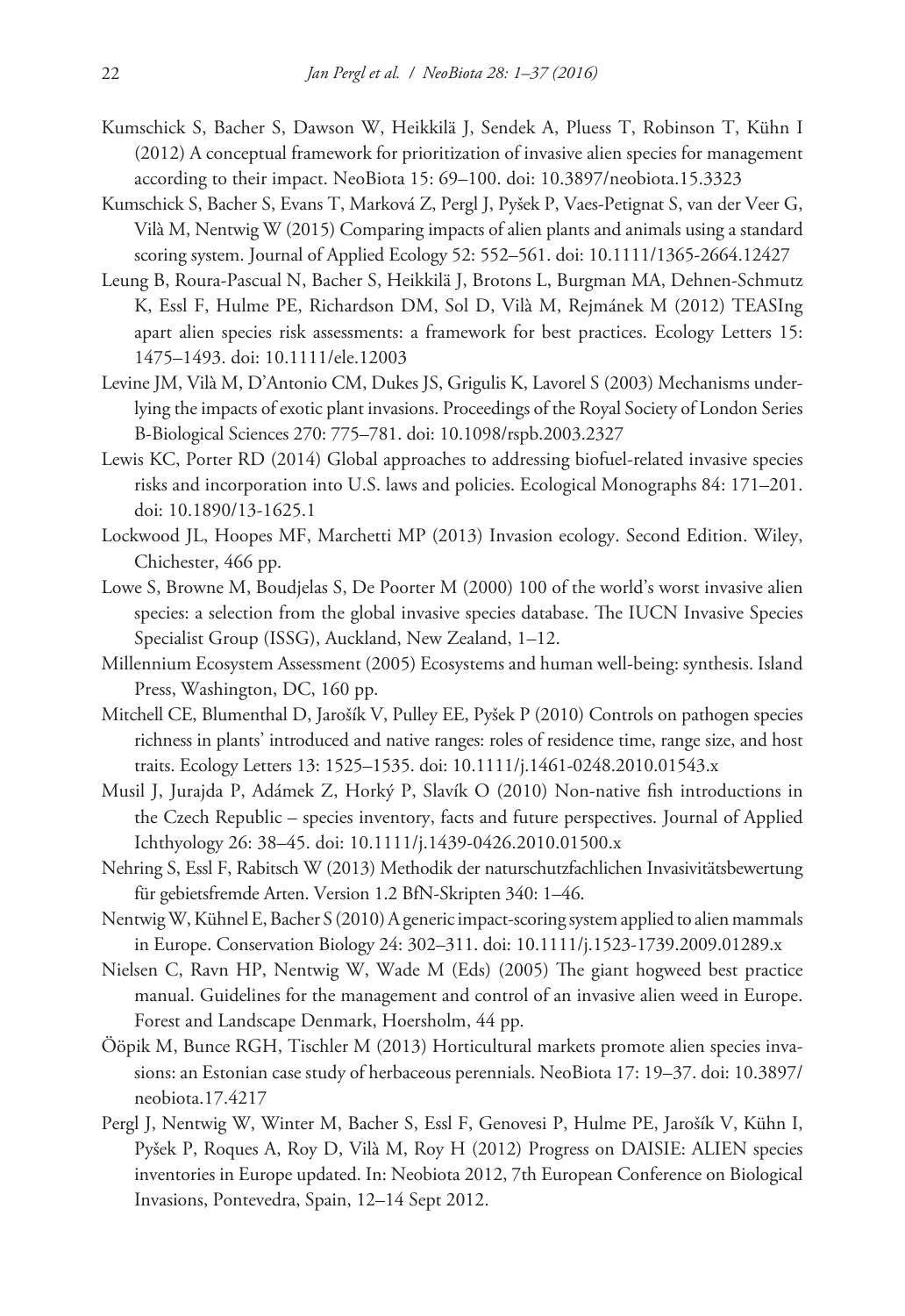- Pimentel D, McNair S, Janecka J, Wightman J, Simmonds C, O'Connell C, Wong E, Russel L, Zern J, Aquino T, Tsomondo T (2001) Economic and environmental threats of alien plant, animal, and microbe invasions. Agroecosystems and Environment 84: 1–20. [doi:](http://dx.doi.org/10.1016/S0167-8809(00)00178-X) [10.1016/S0167-8809\(00\)00178-X](http://dx.doi.org/10.1016/S0167-8809(00)00178-X)
- Pimentel D, McNair S, Janecka J, Wightman J, Simmonds C, O'Connel C, Wong E, Russel L, Zern J, Aquino T, Tsomondo T (2002) Economic and environmental threats of alien plant, animal, and microbe invasions. In: Pimentel D (Ed.) Biological invasions: economic and environmental costs of alien plant, animal, and microbe species. CRC Press, Boca Raton, FL, 307–329.
- Pluess T, Cannon R, Jarošík V, Pergl J, Pyšek P, Bacher S (2012a) When are eradication campaigns successful? A test of common assumptions. Biological Invasions 14: 1365–1378. [doi: 10.1007/s10530-011-0160-2](http://dx.doi.org/10.1007/s10530-011-0160-2)
- Pluess T, Jarošík V, Pyšek P, Cannon R, Pergl J, Breukers A, Bacher S (2012b) Which factors affect the success or failure of eradication campaigns against alien species? PLoS One 7: e48157. [doi: 10.1371/journal.pone.0048157](http://dx.doi.org/10.1371/journal.pone.0048157)
- Pyšek P, Chytrý M, Pergl J, Sádlo J, Wild J (2012a) Plant invasions in the Czech Republic: current state, introduction dynamics, invasive species and invaded habitats. Preslia 84: 575–630.
- Pyšek P, Danihelka J, Sádlo J, Chrtek J Jr, Chytrý M, Jarošík V, Kaplan Z, Krahulec F, Moravcová L, Pergl J, Štajerová K, Tichý L (2012b) Catalogue of alien plants of the Czech Republic (2nd edition): checklist update, taxonomic diversity and invasion patterns. Preslia 84: 155–255.
- Pyšek P, Jarošík V, Hulme PE, Pergl J, Hejda M, Schaffner U, Vilà M (2012c) A global assessment of invasive plant impacts on resident species, communities and ecosystems: the interaction of impact measures, invading species' traits and environment. Global Change Biology 18: 1725–1737. [doi: 10.1111/j.1365-2486.2011.02636.x](http://dx.doi.org/10.1111/j.1365-2486.2011.02636.x)
- Pyšek P, Richardson DM (2010) Invasive species, environmental change and management, and health. Annual Review of Environment and Resources 35: 25–55. [doi: 10.1146/annurev](http://dx.doi.org/10.1146/annurev-environ-033009-095548)[environ-033009-095548](http://dx.doi.org/10.1146/annurev-environ-033009-095548)
- Pyšek P, Richardson DM, Rejmánek M, Webster G, Williamson M, Kirschner J (2004) Alien plants in checklists and floras: towards better communication between taxonomists and ecologists. Taxon 53: 131–143. [doi: 10.2307/4135498](http://dx.doi.org/10.2307/4135498)
- Pyšek P, Sádlo J, Mandák B (2002) Catalogue of alien plants of the Czech Republic. Preslia 74: 97–186.
- Raghu S, Anderson RC, Daehler CC, Davis AS, Widenmann RN, Simberloff D, Mack R (2006) Adding biofuels to the invasive species fire? Science 313: 1742. [doi: 10.1126/sci](http://dx.doi.org/10.1126/science.1129313)[ence.1129313](http://dx.doi.org/10.1126/science.1129313)
- Rejmánek M, Pitcairn MJ (2002) When is eradication of exotic pest plants a realistic goal? In: Veitch CR, Clout MN (Eds) Turning the tide: the eradication of invasive species. IUCN, Gland and Cambridge, 249–253.
- Ricciardi A, Hoopes MF, Marchetti MP, Lockwood JL (2013) Progress toward understanding the ecological impacts of nonnative species. Ecological Monographs 83: 263–282. [doi:](http://dx.doi.org/10.1890/13-0183.1) [10.1890/13-0183.1](http://dx.doi.org/10.1890/13-0183.1)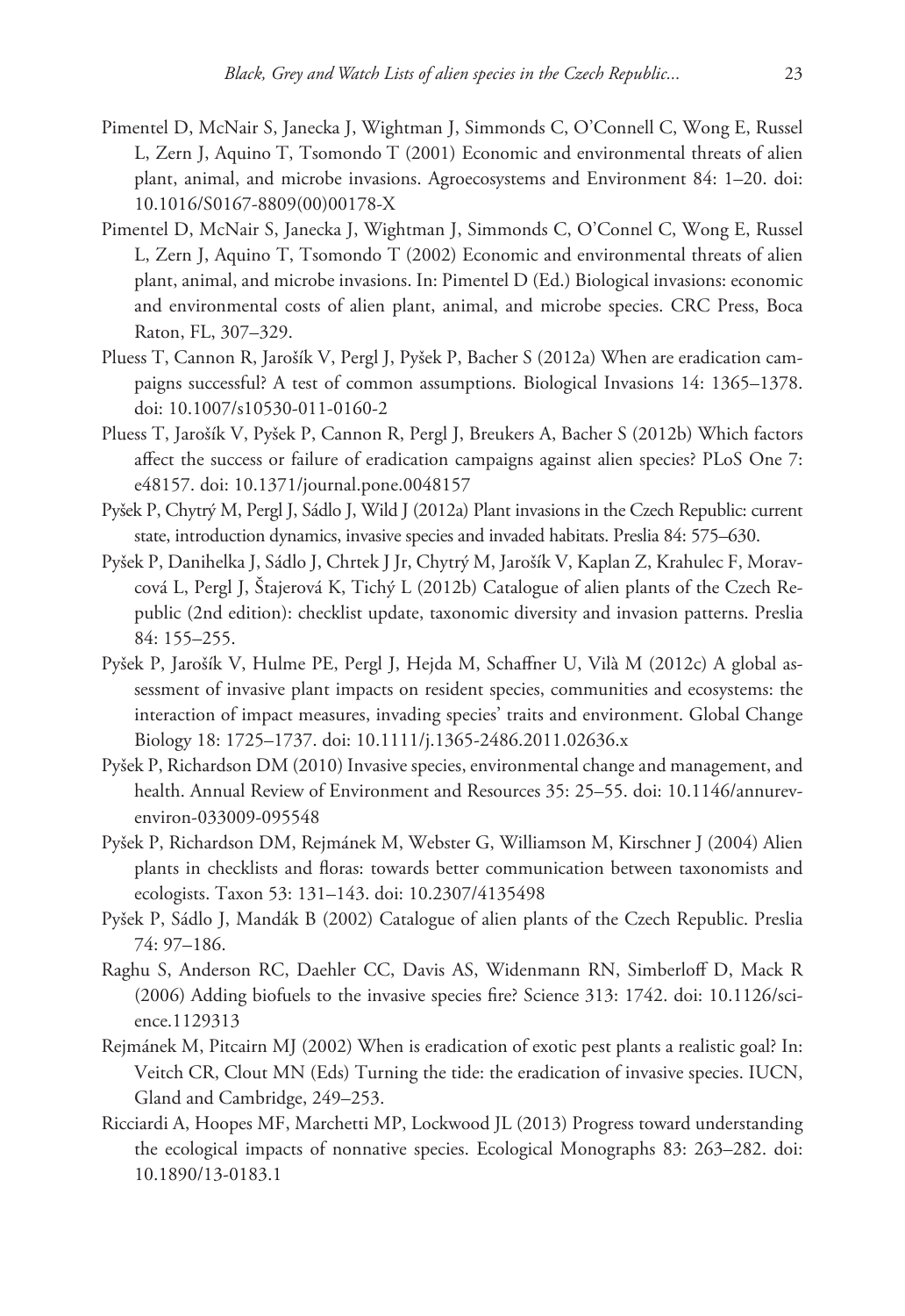- Ricciardi A, Steiner WW, Mack RN, Simberloff D (2000) Toward a global information system for invasive species. Bioscience 50: 239–244. [doi: 10.1641/0006-3568\(2000\)050\[0239:TA](http://dx.doi.org/10.1641/0006-3568(2000)050%5B0239:TAGISF%5D2.3.CO;2) [GISF\]2.3.CO;2](http://dx.doi.org/10.1641/0006-3568(2000)050%5B0239:TAGISF%5D2.3.CO;2)
- Richardson DM, Pyšek P (2012) Naturalization of introduced plants: ecological drivers of biogeographic patterns. New Phytologist 196: 383–396. [doi: 10.1111/j.1469-](http://dx.doi.org/10.1111/j.1469-8137.2012.04292.x) [8137.2012.04292.x](http://dx.doi.org/10.1111/j.1469-8137.2012.04292.x)
- Richardson DM, Pyšek P, Rejmánek M, Barbour MG, Panetta FD, West CJ (2000) Naturalization and invasion of alien plants: concepts and definitions. Diversity and Distributions 6: 93–107. [doi: 10.1046/j.1472-4642.2000.00083.x](http://dx.doi.org/10.1046/j.1472-4642.2000.00083.x)
- Richardson DM, Rejmánek M (2011) Trees and shrubs as invasive alien species: a global review. Diversity and Distributions 17: 788–809. [doi: 10.1111/j.1472-4642.2011.00782.x](http://dx.doi.org/10.1111/j.1472-4642.2011.00782.x)
- Roques A, Auger-Rozenberg MA (2006) Tentative analysis of the interceptions of non-indigenous organisms in Europe during 1995–2004. EPPO Bulletin 36: 490–496. [doi:](http://dx.doi.org/10.1111/j.1365-2338.2006.01049.x) [10.1111/j.1365-2338.2006.01049.x](http://dx.doi.org/10.1111/j.1365-2338.2006.01049.x)
- Scalera R, Genovesi P, De Man D et al. (2012) European code of conduct on Zoological gardens and aquaria and Invasive Alien Species. Council of Europe document T-PVS/Inf (2011) 26 rev., Strassbourg.
- Šefrová H (2005) Introduced and invasive insect species in the Czech Republic and their economic and ecological impact (Insecta). Acta Universitatis Agriculturae et Silviculturae Mendelianae Brunensis 53(5): 151–158. [doi: 10.11118/actaun200553050151](http://dx.doi.org/10.11118/actaun200553050151)
- Šefrová H, Laštůvka Z (2005) Catalogue of alien animal species in the Czech Republic. Acta Universitatis Agriculturae et Silviculturae Mendelianae Brunensis 53(4): 151–170. [doi:](http://dx.doi.org/10.11118/actaun200553040151) [10.11118/actaun200553040151](http://dx.doi.org/10.11118/actaun200553040151)
- Shine C, Kettunen M, Genovesi P, Gollasch S, Pagad S, Starfinger U (2009) Technical support to EU Strategy on Invasive Species (IAS) – Policy options to control the negative impacts of IAS on biodiversity in Europe and the EU (Final module report for the European Commission). Institute for European Environmental Policy (IEEP), Brussels, Belgium.
- Simberloff D, Genovesi P, Pyšek P, Campbell K (2011) Recognizing conservation success. Science 332: 419. [doi: 10.1126/science.332.6028.419-a](http://dx.doi.org/10.1126/science.332.6028.419-a)
- Smith LL, Allen DJ, Barney J (2015) The thin green line: sustainable bioenergy feedstocks or invaders in waiting. NeoBiota 25: 47–71. [doi: 10.3897/neobiota.25.8613](http://dx.doi.org/10.3897/neobiota.25.8613)
- Svoboda J, Strand DA, Vrålstad T, Grandjean F, Edsman L, Kozák P, Kouba A, Fristad RF, Bahadir Koca S, Petrusek A (2014) The crayfish plague pathogen can infect freshwaterinhabiting crabs. Freshwater Biology 59: 918–929. [doi: 10.1111/fwb.12315](http://dx.doi.org/10.1111/fwb.12315)
- Vaes-Petignat S, Nentwig W (2014) Environmental and economic impact of alien terrestrial arthropods in Europe. NeoBiota 22: 23–42. [doi: 10.3897/neobiota.22.6620](http://dx.doi.org/10.3897/neobiota.22.6620)
- van Kleunen M, Dawson W, Essl F, Pergl J, Winter M, Weber E, Kreft H, Weigelt P, Kartesz J, Nishino M, Antonova LA, Barcelona JF, Cabezas FJ, Cárdenas D, Cárdenas-Toro J, Castaño N, Chacón E, Chatelain C, Ebel AL, Figueiredo E, Fuentes N, Groom QJ, Henderson L, Inderjit, Kupriyanov A, Masciadri S, Meerman J, Morozova O, Moser D, Nickrent DL, Patzelt A, Pelser PB, Baptiste MP, Poopath M, Schulze M, Seebens H, Shu W, Thomas J, Velayos M, Wieringa JJ, Pyšek P (2015) Global exchange and accumulation of non-native plants. Nature 525: 100–103. [doi: 10.1038/nature14910](http://dx.doi.org/10.1038/nature14910)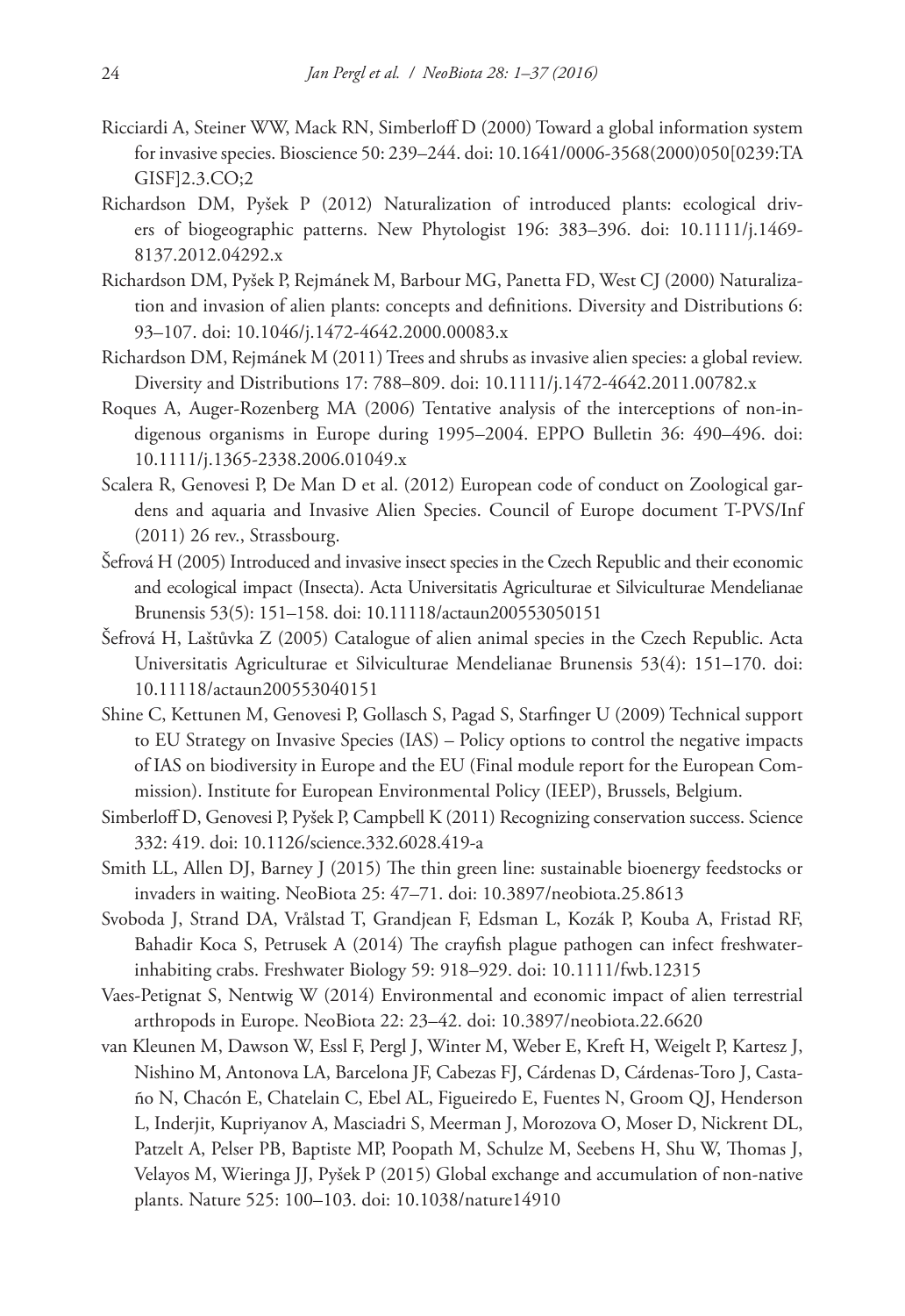- Verbrugge LN, van der Velde G, Hendriks AJ, Verreycken H, Leuven R (2012) Risk classifications of aquatic non-native species: application of contemporary European assessment protocols in different biogeographical settings. Aquatic Invasions 7: 49–58. [doi: 10.3391/](http://dx.doi.org/10.3391/ai.2012.7.1.006) [ai.2012.7.1.006](http://dx.doi.org/10.3391/ai.2012.7.1.006)
- Vilà M, Basnou C, Pyšek P, Josefsson M, Genovesi P, Gollasch S, Nentwig W, Olenin S, Roques A, Roy D, Hulme PE, DAISIE partners (2010) How well do we understand the impacts of alien species on ecosystem services? A pan-European, cross-taxa assessment. Frontiers in Ecology and the Environment 8: 135–144. [doi: 10.1890/080083](http://dx.doi.org/10.1890/080083)
- Vilà M, Espinar JL, Hejda M, Hulme PE, Jarošík V, Maron JL, Pergl J, Schaffner U, Sun Y, Pyšek P (2011) Ecological impacts of invasive alien plants: a meta-analysis of their effects on species, communities and ecosystems. Ecology Letters 14: 702–708. [doi: 10.1111/j.1461-](http://dx.doi.org/10.1111/j.1461-0248.2011.01628.x) [0248.2011.01628.x](http://dx.doi.org/10.1111/j.1461-0248.2011.01628.x)
- Williamson M, Pyšek P, Jarošík V, Prach K (2005) On the rates and patterns of spread of alien plants in the Czech Republic, Britain and Ireland. Ecoscience 12: 424–433. [doi: 10.2980/](http://dx.doi.org/10.2980/i1195-6860-12-3-424.1) [i1195-6860-12-3-424.1](http://dx.doi.org/10.2980/i1195-6860-12-3-424.1)
- Wittenberg R, Cock MJ (2001) Invasive alien species: a toolkit of best prevention and management practices. CABI Publishing, Wallingford, 240 pp.
- Woziwoda B, Potocki M, Sagan J, Zasada M, Tomusiak R, Wilczyński S (2014) Commercial forestry as a vector of alien tree species – the case of *Quercus rubra* L. introduction in Poland. Baltic Forestry 20: 131–141.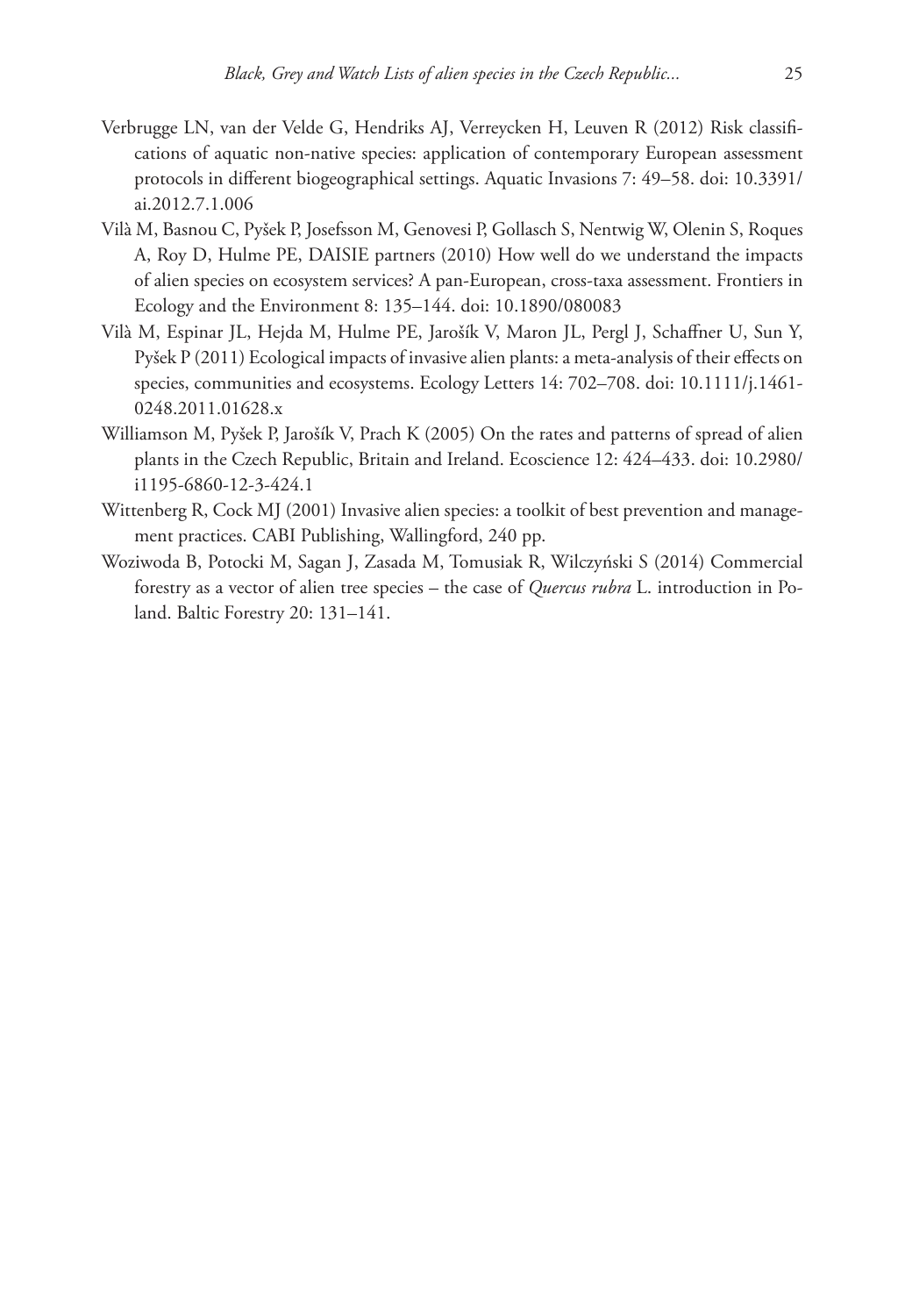**Appendix**<br>Table AI. List of species in the groups of Black (BL) and Grey (GL) Lists. For plants, life history is shown: a – annual, b – biennial, pe – perennial, s – shrub,<br>t – tree, aq – aquatic, p – parasitic. Plant sp Table A1. List of species in the groups of Black (BL) and Grey (GL) Lists. For plants, life history is shown: a - annual, b - biennial, pe - perennial, s - shrub, t – tree, aq – aquatic, p – parasitic. Plant species marked by \* may be tolerated outside nature valuable areas. Economically important species where replacement by native species or keeping in controlled conditions (e.g. fishponds, enclosures) is recommended, are marked by (+).

| group categ.<br>Taxon List |                 | (scientific name)<br>Species                           | Czech name                           | Family           | Environ-<br>ment         | taxon group<br>Life history | Note | current spread<br>Mode of | Distribution | Environ-<br>impact<br>mental | (socio-economic)<br>Human<br>impact | Management<br>strategy |
|----------------------------|-----------------|--------------------------------------------------------|--------------------------------------|------------------|--------------------------|-----------------------------|------|---------------------------|--------------|------------------------------|-------------------------------------|------------------------|
| plant                      | BL1             | Ambrosia artemisiifolia L.                             | peřenolistá<br>ambrozie              | Asteraceae       | terrestrial              | a                           |      | Spontaneous               | Local        | Moderate                     | Massive                             | Complete eradication   |
| plant                      | BLI             | Heracleum mantegazzianum Som-<br>mier et Levier        | bolševník<br>velkolepý               | Apiaceae         | terrestrial              | $b$ pe                      |      | Spontaneous               | Regional     | Massive                      | Massive                             | Complete eradication   |
| animal                     | BL1             | Neovison vison (Schreber, 1777)                        | norek amer-<br>ický                  | Mustelidae       | terrestrial<br>(aquatic) | mammal                      |      | Spontaneous               | Regional     | Moderate                     | Limited                             | Complete eradication   |
| animal                     | BLI             | Procyon lotor (Linnaeus, 1758)                         | mýval severní                        | Procyonidae      | terrestrial<br>(aquatic) | mammal                      |      | Spontaneous               | Regional     | Moderate                     | Limited                             | Complete eradication   |
| animal                     | BL1             | ∛<br>Varroa destructor (Anderson<br>Trueman, 2000)     | zhoubný<br>kleštík                   | Varroidae        | terrestrial              | invertebrate                |      | Spontaneous               | Regional     | Limited                      | Massive                             | Complete eradication   |
| plant                      | BL2             | Acer negundo L.                                        | javor jasano-<br>listý               | Sapindaceae      | terrestrial              | P                           |      | Released/sponta-<br>neous | Regional     | Massive                      | Limited                             | Stratified approach    |
| plant                      | BL2             | ingle<br>Ailanthus altissima (Mill.) Swi               | žláznatý<br>pajasan                  | Simaroubaceae    | terrestrial              | $\overline{\phantom{0}}$    |      | Released/sponta-<br>neous | Regional     | Massive                      | Limited                             | Stratified approach    |
| plant                      | BL2             | Allium paradoxum (M. Bieb.)<br>G. Don                  | podivný<br>česnek                    | Amaryllidaceae   | terrestrial              | pe                          |      | Released/sponta-<br>neous | Regional     | Moderate                     | Limited                             | Stratified approach    |
| plant                      | BL2             | Amorpha fruticosa L.                                   | netvařec<br>křovitý                  | Fabaceae         | terrestrial              | S                           |      | Released/sponta-<br>neous | Regional     | Moderate                     | Limited                             | Stratified approach    |
| plant                      | BL2             | Presl<br>Arthenatherum elatius (L.) J. I<br>et C. Pres | ovsík vyvýšený                       | Poaceae          | terrestrial              | pe                          |      | Released/sponta-<br>neous | Regional     | Moderate                     | Limited                             | Stratified approach    |
| plant                      | BL2             | Asclepias syriaca L.                                   | hedvábná, k.<br>vatočník<br>klejicha | Apocynaceae      | terrestrial              | pe,                         |      | Released/sponta-<br>neous | Local        | Moderate                     | Limited                             | Stratified approach    |
| plant                      | BL2             | Azolla filiculoides Lam.                               | azola americká                       | Salviniaceae     | aquatic                  | afaq                        |      | Released/sponta-<br>neous | Regional     | Moderate                     | Limited                             | Stratified approach    |
| plant                      | BL <sub>2</sub> | Beta vulgaris Altissima Group                          | řepa obecná<br>cukrovka              | Amaranthaceae    | terrestrial              | b a                         |      | Released                  | Regional     | Limited                      | Moderate                            | Stratified approach    |
| plant                      | BL2             | Buddleja davidii Franch.                               | Davidova<br>komule                   | Scrophulariaceae | terrestrial              | S                           |      | Released/sponta-<br>neous | Regional     | Moderate                     | Limited                             | Stratified approach    |
| plant                      | BL2             | Colutea arborescens L.                                 | měchýřník<br>žanovec                 | Fabaceae         | terrestrial              | S                           |      | Released/sponta-<br>neous | Regional     | Moderate                     | Limited                             | Stratified approach    |
| plant                      | BL2             | Ļ<br>Cornus sericea L. et C. alba                      | svída výběžkatá                      | Cornaceae        | terrestrial              | S                           |      | Released/sponta-<br>neous | Regional     | Moderate                     | Limited                             | Stratified approach    |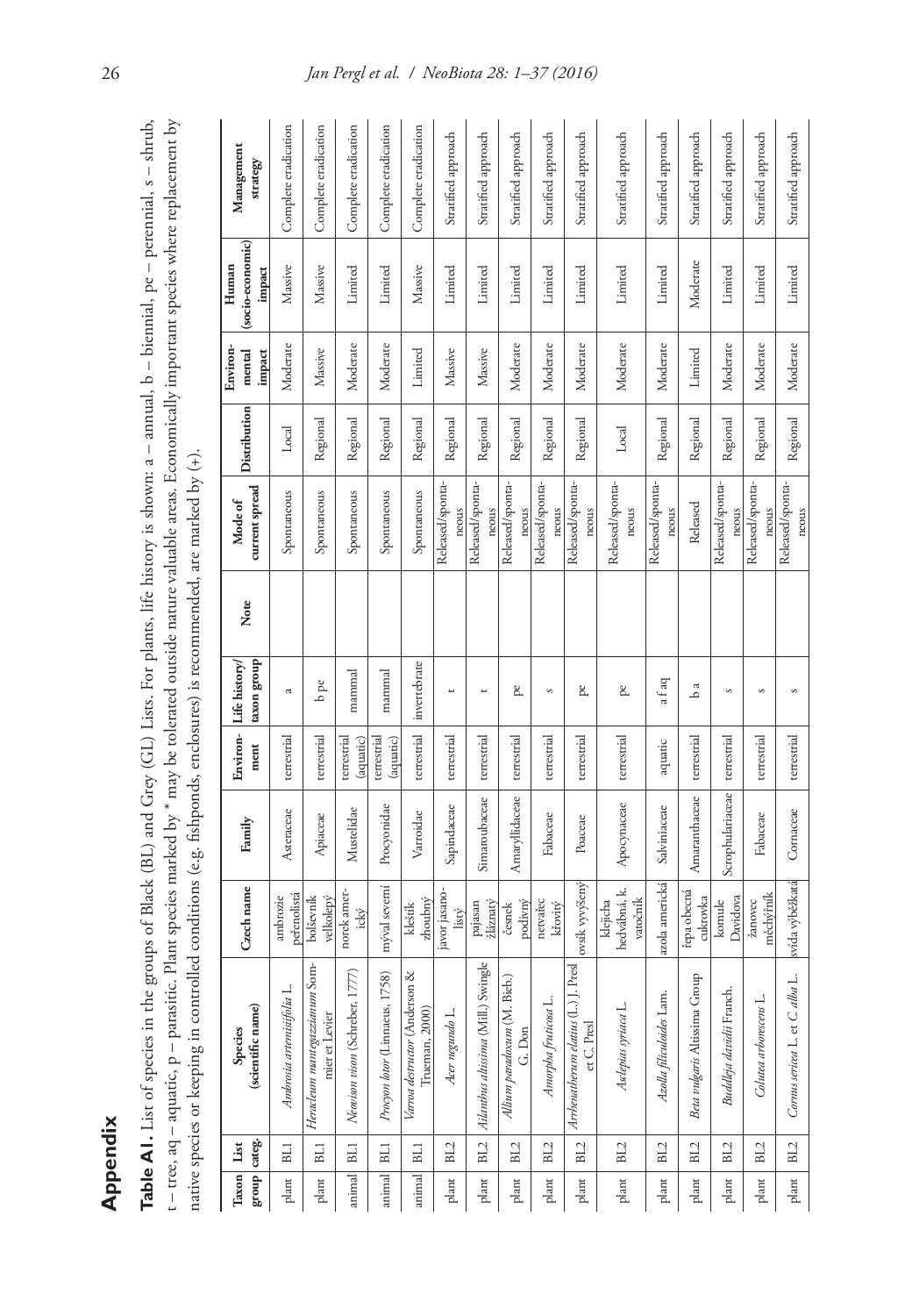|       | group categ.<br>Taxon List | (scientific name)<br>Species                          | Czech name                                        | Family         | Environ-<br>ment | taxon group<br>Life history | Note                                                                     | current spread<br>Mode of | Distribution | Environ-<br>mental<br>impact | (socio-economic)<br>Human<br>impact | Management<br>strategy |
|-------|----------------------------|-------------------------------------------------------|---------------------------------------------------|----------------|------------------|-----------------------------|--------------------------------------------------------------------------|---------------------------|--------------|------------------------------|-------------------------------------|------------------------|
| plant | BL <sub>2</sub>            | Cytisus scoparius (L.) Link subsp.<br>scoparius       | janovec met-<br>latý pravý                        | Fabaceae       | terrestrial      | $\mathfrak{S}$              |                                                                          | Released/sponta-<br>neous | Regional     | Moderate                     | Limited                             | Stratified approach    |
| plant | BL2                        | Echinocystis lobata (Michx.) Torr.<br>et A. Gray      | aločnatý<br>štětinec                              | Cucurbitaceae  | terrestrial      | a                           |                                                                          | Released/sponta-<br>neous | Regional     | Moderate                     | Limited                             | Stratified approach    |
| plant | BL2                        | Echinops exaltatus Schrad.                            | bělotrn statný                                    | Asteraceae     | terrestrial      | pe.                         |                                                                          | Released/sponta-<br>neous | Regional     | Moderate                     | Limited                             | Stratified approach    |
| plant | BL2                        | Echinops sphaerocephalus L. subsp.<br>sphaerocephalus | tohlavý pravý<br>bélotrn kula-                    | Asteraceae     | terrestrial      | pe                          |                                                                          | Released/sponta-<br>neous | Local        | Moderate                     | Limited                             | Stratified approach    |
| plant | BL2                        | Fallopia aubertii (L. Henry) Holub   opletka čínská   |                                                   | Polygonaceae   | terrestrial      | S                           |                                                                          | Released                  | Regional     | Moderate                     | Limited                             | Stratified approach    |
| plant | BL2                        | Fraxinus pennsylvanica Marshall                       | jasan pensyl-<br>vánský                           | Oleaceae       | terrestrial      | $\overline{\phantom{0}}$    |                                                                          | Released/sponta-<br>neous | Regional     | Massive                      | Limited                             | Stratified approach    |
| plant | BL <sub>2</sub>            | Salega officinalis L.                                 | iestřabina<br>lékařská                            | Fabaceae       | terrestrial      | pe                          |                                                                          | Released/sponta-<br>neous | Regional     | Moderate                     | Limited                             | Stratified approach    |
| plant | BL <sub>2</sub>            | Galeobdolon argentatum Smejkal                        | postříbřený<br>pitulník                           | Lamiaceae      | terrestrial      | pe                          |                                                                          | Released/sponta-<br>neous | Regional     | Moderate                     | Limited                             | Stratified approach    |
| plant | BL2                        | Helianthus ×laetiflorus Pers.                         | slunečnice<br>pozdní                              | Asteraceae     | terrestrial      | pe                          |                                                                          | Released/sponta-<br>neous | Regional     | Moderate                     | Limited                             | Stratified approach    |
| plant | BL2                        | Helianthus pauciflorus Nutt.                          | slunečnice<br>tuhá                                | Asteraceae     | terrestrial      | pe                          |                                                                          | Released/sponta-<br>neous | Regional     | Moderate                     | Limited                             | Stratified approach    |
| plant | BL2                        | Helianthus tuberosus L.                               | topinambur<br>slunečnice                          | Asteraceae     | terrestrial      | pe                          |                                                                          | Released/sponta-<br>neous | Regional     | Massive                      | Limited                             | Stratified approach    |
| plant | BL2                        | Impatiens glandulifera Royle                          | netýkavka<br>žláznatá                             | Balsaminaceae  | terrestrial      | a                           |                                                                          | Released/sponta-<br>neous | Regional     | Moderate                     | Limited                             | Stratified approach    |
| plant | BL <sub>2</sub>            | Laburnum anagyroides Medik                            | štědřenec<br>odvislý                              | Fabaceae       | terrestrial      | s t                         | Wettst.) Dippel,<br>incl. L. x waterer<br>(Mill.) J. Presl<br>L. alpinum | Released/sponta-<br>neous | Regional     | Moderate                     | Limited                             | Stratified approach    |
| plant | BL <sub>2</sub>            | Lupinus polyphyllus Lindl.                            | vlčí bob mno-<br>mnoholistá,<br>holistý<br>lupina | Fabaceae       | terrestrial      | pe                          |                                                                          | Released/sponta-<br>neous | Regional     | Moderate                     | Limited                             | Stratified approach    |
| plant | BL2                        | Lycium barbarum L.                                    | kustovnice cizí                                   | Solanaceae     | terrestrial      | S                           | $\ast$                                                                   | Released                  | Regional     | Moderate                     | Limited                             | Stratified approach    |
| plant | BL2                        | Parthenocissus inserta (A. Kern.)<br>Fritsch          | popinavý<br>loubinec                              | Vitaceae       | terrestrial      | S                           |                                                                          | Released/sponta-<br>neous | Regional     | Massive                      | Limited                             | Stratified approach    |
| plant | BL2                        | Parthenocissus quinquefolia (L<br>Planch.             | loubinec<br>pětilistý                             | Vitaceae       | terrestrial      | $\mathcal{S}$               |                                                                          | Released/sponta-<br>neous | Regional     | Moderate                     | Limited                             | Stratified approach    |
| plant | BL2                        | Ę<br>Physocarpus opulifolius (L.) Maxi                | tavola kalino-<br>listá                           | Rosaceae       | terrestrial      | $\mathcal{S}$               |                                                                          | Released/sponta-<br>neous | Regional     | Moderate                     | Limited                             | Stratified approach    |
| plant | BL2                        | Phytolacca esculenta Van Houtte                       | líčidlo jedlé                                     | Phytolaccaceae | terrestrial      | pe                          |                                                                          | Released/sponta-<br>neous | Regional     | Moderate                     | Limited                             | Stratified approach    |
|       |                            |                                                       |                                                   |                |                  |                             |                                                                          |                           |              |                              |                                     |                        |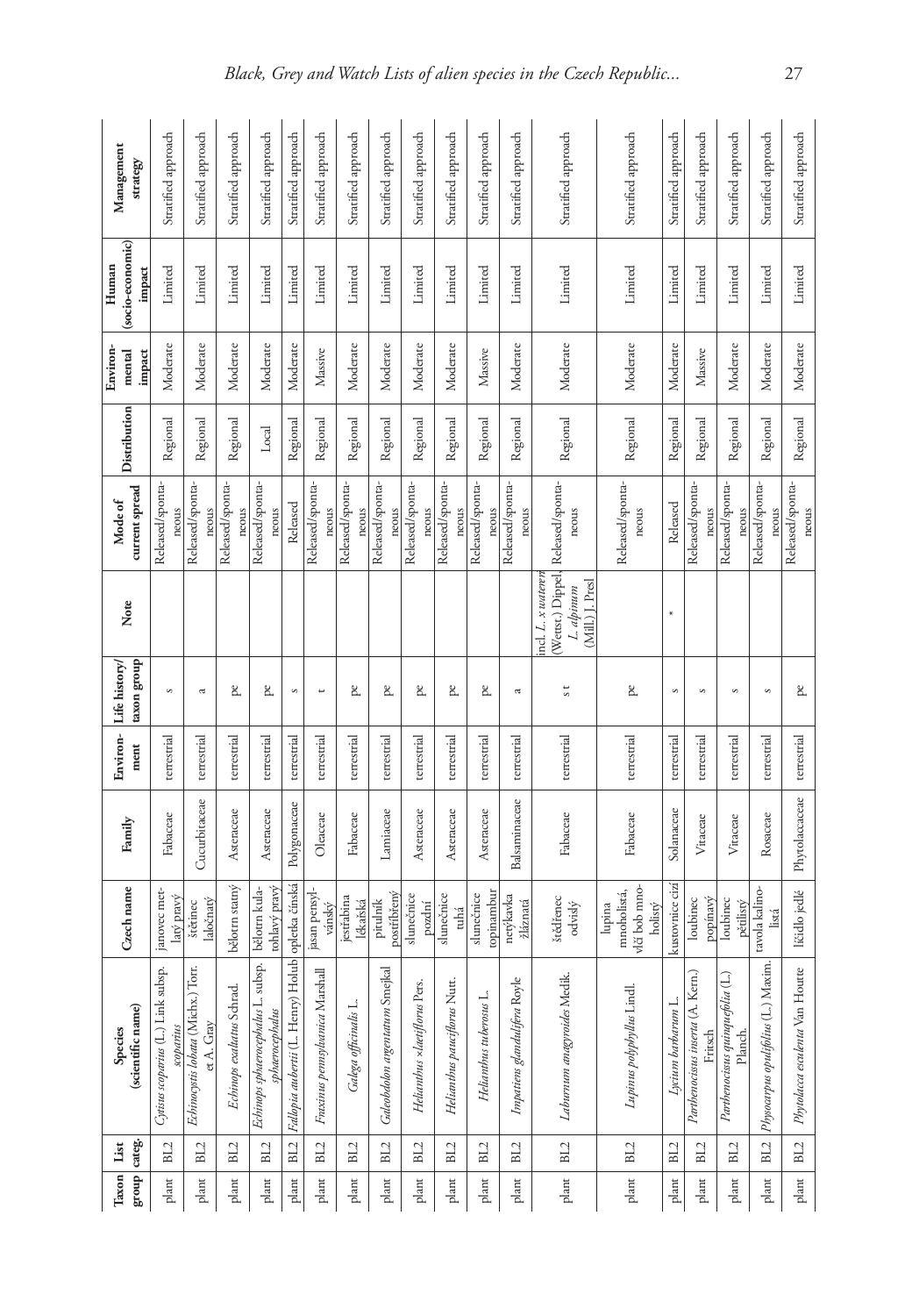| Taxon List | group categ.    | (scientific name)<br>Species                                  | Czech name                                             | Family         | Environ-<br>ment | taxon group<br>Life history/ | Note                                                                                     | current spread<br>Mode of | Distribution | Environ<br>mental<br>impact | (socio-economic)<br>Human<br>impact | Management<br>strategy |
|------------|-----------------|---------------------------------------------------------------|--------------------------------------------------------|----------------|------------------|------------------------------|------------------------------------------------------------------------------------------|---------------------------|--------------|-----------------------------|-------------------------------------|------------------------|
| plant      | BL2             | Pinus nigra J. F. Arnold subsp.<br>nigra                      | borovice černá<br>pravá                                | Pinaceae       | terrestrial      | $\overline{\phantom{a}}$     |                                                                                          | Released/sponta-<br>neous | Local        | Moderate                    | Limited                             | Stratified approach    |
| plant      | BL2             | Pinus strobus L.                                              | vejmutovka,<br>vejmutovka<br>borovice                  | Pinaceae       | terrestrial      | $\overline{\phantom{0}}$     |                                                                                          | Released/sponta-<br>neous | Local        | Massive                     | Limited                             | Stratified approach    |
| plant      | BL2             | Populus xcanadensis Moench                                    | topol kanadský                                         | Salicaceae     | terrestrial      | ب                            | $\ast$                                                                                   | Released/sponta-<br>neous | Regional     | Massive                     | Limited                             | Stratified approach    |
| plant      | BL2             | Populus balsamifera L.                                        | topol balzá-<br>mový                                   | Salicaceae     | terrestrial      | $\overline{\phantom{a}}$     |                                                                                          | Released/sponta-<br>neous | Regional     | Moderate                    | Limited                             | Stratified approach    |
| plant      | BL2             | Prunus cerasifera Ehrh.                                       | lán, myrobalán<br>slivoň myroba-                       | Rosaceae       | terrestrial      | t s                          | $\ast$                                                                                   | Released/sponta-<br>neous | Regional     | Massive                     | Limited                             | Stratified approach    |
| plant      | BL <sub>2</sub> | Prunus serotina Ehth.                                         | střemcha<br>pozdní                                     | Rosaceae       | terrestrial      | t s                          |                                                                                          | Released/sponta-<br>neous | Regional     | Massive                     | Limited                             | Stratified approach    |
| plant      | BL2             | Pyracantha coccinea M. J. Roem.                               | hlohyně<br>šarlatová                                   | Rosaceae       | terrestrial      | s t                          |                                                                                          | Released/sponta-<br>neous | Local        | Moderate                    | Limited                             | Stratified approach    |
| plant      | BL <sub>2</sub> | Quercus rubra L.                                              | dub červený                                            | Fagaceae       | terrestrial      | $\overline{\phantom{a}}$     |                                                                                          | Released/sponta-<br>neous | Regional     | Massive                     | Limited                             | Stratified approach    |
| plant      | BL <sub>2</sub> | đ<br>Reynoutria x bohemica Chreek<br>Chrtková                 | křídlatka česká                                        | Polygonaceae   | terrestrial      | pe                           |                                                                                          | Released/sponta-<br>neous | Regional     | Massive                     | Limited                             | Stratified approach    |
| plant      | BL2             | Reynoutria japonica Houtt. var.<br>aponica                    | japonská pravá<br>křídlatka                            | Polygonaceae   | terrestrial      | pe                           |                                                                                          | Released/sponta-<br>neous | Regional     | Massive                     | Limited                             | Stratified approach    |
| plant      | BL <sub>2</sub> | Reynoutria sachalinensis (F.<br>Schmidt) Nakai                | sachalinská<br>křídlatka                               | Polygonaceae   | terrestrial      | pe                           |                                                                                          | Released/sponta-<br>neous | Regional     | Massive                     | Limited                             | Stratified approach    |
| plant      | BL2             | Rhus typhina (L.) Sudw.                                       | orobincová<br>skumpa                                   | Anacardiaceae  | terrestrial      | s t                          |                                                                                          | Released                  | Regional     | Moderate                    | Limited                             | Stratified approach    |
| plant      | BL2             | Robinia pseudoacacia L.                                       | trnovník akát,<br>akát                                 | Fabaceae       | terrestrial      | $\overline{ }$               | $\ast$                                                                                   | Released/sponta-<br>neous | Regional     | Massive                     | Limited                             | Stratified approach    |
| plant      | BL2             | Rudbeckia laciniata L.                                        | třapatka<br>dřípatá                                    | Asteraceae     | terrestrial      | pe                           |                                                                                          | Released/sponta-<br>neous | Regional     | Moderate                    | Limited                             | Stratified approach    |
| plant      | BL2             | Solidago canadensis <sub>L</sub> .                            | kanadský<br>zlatobýl                                   | Asteraceae     | terrestrial      | pe                           |                                                                                          | Released/sponta-<br>neous | Regional     | Massive                     | Limited                             | Stratified approach    |
| plant      | BL2             | Solidago gigantea Aiton                                       | obrovský<br>zlatobýl                                   | Asteraceae     | terrestrial      | pe                           |                                                                                          | Released/sponta-<br>neous | Regional     | Massive                     | Limited                             | Stratified approach    |
| plant      | BL <sub>2</sub> | Symphoricarpos albus (L.) S.<br>Blake                         | pámelník bílý                                          | Caprifoliaceae | terrestrial      | S                            |                                                                                          | Released                  | Regional     | Moderate                    | Limited                             | Stratified approach    |
| plant      | BL2             | $\overline{G}$<br>Symphyotrichum novi-belgii (L.)<br>L. Nesom | novobelgická,<br>novobelgická<br>hvězdnice<br>astřička | Asteraceae     | terrestrial      | g,                           | closely related<br>$\mbox{complex}$ (e.g.<br>incl. all other<br>hybrids in<br>this taxon | Released/sponta-<br>neous | Regional     | Massive                     | Limited                             | Stratified approach    |
|            |                 |                                                               |                                                        |                |                  |                              | S. lanceolatum)                                                                          |                           |              |                             |                                     |                        |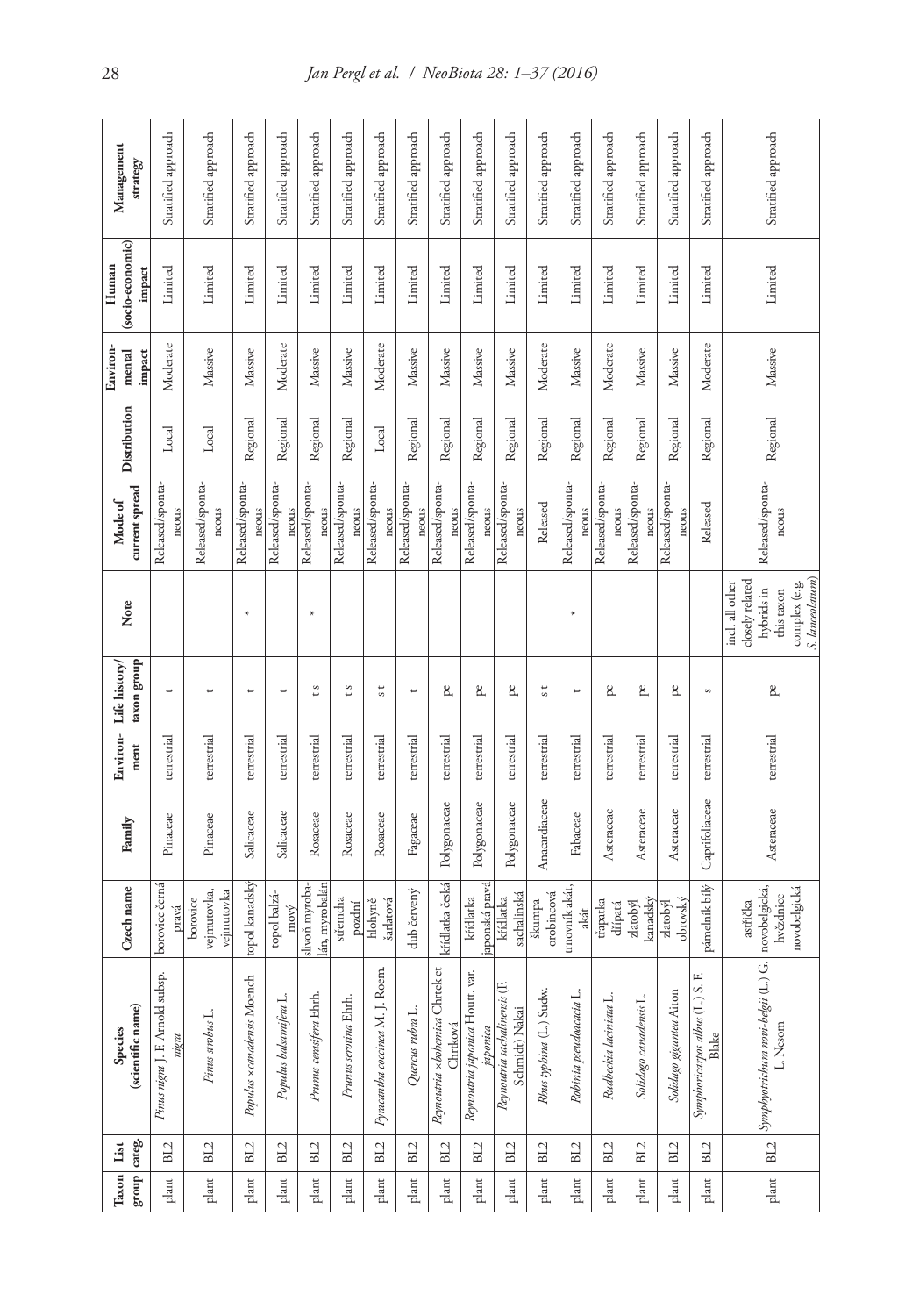|        | group categ.<br>Taxon List | (scientific name)<br>Species                        | Czech name                             | Family        | Environ-<br>ment | taxon group<br>Life history | Note      | current spread<br>Mode of | Distribution | Environ-<br>mental<br>impact | (socio-economic)<br>Human<br>impact | Management<br>strategy |
|--------|----------------------------|-----------------------------------------------------|----------------------------------------|---------------|------------------|-----------------------------|-----------|---------------------------|--------------|------------------------------|-------------------------------------|------------------------|
| plant  | BL <sub>2</sub>            | cio<br>Telekia speciosa (Schreb.) Baum              | kolotočník<br>ozdobný                  | Asteraceae    | terrestrial      | pe                          |           | Released/sponta-<br>neous | Regional     | Moderate                     | Limited                             | Stratified approach    |
| animal | BL <sub>2</sub>            | ∞<br>Cervus nippon Temminck, 183                    | jelen sika                             | Cervidae      | terrestrial      | mammal                      | $^{+}$    | Released/sponta-<br>neous | Regional     | Moderate                     | Limited                             | Stratified approach    |
| animal | BL2                        | Ctenopharyngodon idella (Valenci-<br>ennes, 1844)   | amur bílý                              | Cyprinidae    | aquatic          | fish                        |           | Released                  | Regional     | Moderate                     | Limited                             | Stratified approach    |
| animal | BL2                        | Hypophthalmichthys molitrix<br>(Valenciennes, 1844) | tolstolobik bílý                       | Cyprinidae    | aquatic          | fish                        |           | Released                  | Regional     | Moderate                     | Limited                             | Stratified approach    |
| animal | BL2                        | Hypophthalmichthys nobilis (Rich-<br>ardson, 1845)  | tolstolobik<br>pestrý                  | Cyprinidae    | aquatic          | fish                        |           | Released                  | Regional     | Moderate                     | Limited                             | Stratified approach    |
| animal | BL2                        | Ć,<br>Micropterus salmoides (Lacépèd<br>1802)       | pstruhový<br>okounek                   | Centrarchidae | aquatic          | fish                        |           | Released                  | Local        | Limited                      | Limited                             | Stratified approach    |
| animal | BL2                        | Oncorbynchus mykiss (Walbaum,<br>1792)              | pstruh duhový                          | Salmonidae    | aquatic          | fish                        | $\ddot{}$ | Released                  | Regional     | Limited                      | Limited                             | Stratified approach    |
| animal | BL2                        | Ovis musimon (Pallas, 1811)                         | muflon                                 | Bovidae       | terrestrial      | mammal                      | $\ddot{}$ | Released/sponta-<br>neous | Regional     | Limited                      | Limited                             | Stratified approach    |
| animal | BL2                        | Salvelinus fontinalis (Mitchill,<br>1815)           | siven americký                         | Salmonidae    | aquatic          | fish                        | $^{+}$    | Released/sponta-<br>neous | Regional     | Limited                      | Limited                             | Stratified approach    |
| plant  | BL3                        | Abutilon theophrasti Medik.                         | Theophrastův<br>mračňák                | Malvaceae     | terrestrial      | a                           |           | Spontaneous               | Local        | Limited                      | Moderate                            | Stratified approach    |
| plant  | BL <sub>3</sub>            | Alopecurus myosuroides Huds.                        | psárka polní                           | Poaceae       | terrestrial      | $\approx$                   |           | Spontaneous               | Regional     | Moderate                     | Moderate                            | Stratified approach    |
| plant  | BL <sub>3</sub>            | Amaranthus albus L.                                 | laskavec bílý                          | Amaranthaceae | terrestrial      | $\approx$                   |           | Spontaneous               | Local        | Limited                      | Moderate                            | Stratified approach    |
| plant  | BL3                        | Amaranthus powellii S. Watson                       | zelenoklasý<br>laskavec                | Amaranthaceae | terrestrial      | $\approx$                   |           | Spontaneous               | Regional     | Moderate                     | Moderate                            | Stratified approach    |
| plant  | BL <sub>3</sub>            | Amaranthus retroflexus L.                           | ohnutý, l.<br>laskavec<br>sıstnatý     | Amaranthaceae | terrestrial      | a                           |           | Spontaneous               | Regional     | Moderate                     | Moderate                            | Stratified approach    |
| plant  | BL3                        | Bunias orientalis L.                                | rukevník<br>východní                   | Brassicaceae  | terrestrial      | $_{\rm b~pc}$               |           | Spontaneous               | Regional     | Massive                      | Limited                             | Stratified approach    |
| plant  | BL <sub>3</sub>            | Cannabis sativa vat. spontanea<br>Vavilov           | konopí seté<br>rumištní                | Cannabaceae   | terrestrial      | $\approx$                   |           | Spontaneous               | Regional     | Moderate                     | Moderate                            | Stratified approach    |
| plant  | BL <sub>3</sub>            | Cirsium arvense (L.) Scop.                          | pcháč oset                             | Asteraceae    | terrestrial      | pe                          |           | Spontaneous               | Regional     | Moderate                     | Moderate                            | Stratified approach    |
| plant  | BL3                        | Conium maculatum L.                                 | bolehlav<br>plamatý                    | Apiaceae      | terrestrial      | da                          |           | Spontaneous               | Regional     | Moderate                     | Moderate                            | Stratified approach    |
| plant  | BL <sub>3</sub>            | Consolida hispanica (Costa)<br>Greuter et Burdet    | východní<br>ostrožka                   | Ranunculaceae | terrestrial      | ದ                           |           | Spontaneous               | Regional     | Limited                      | Moderate                            | Stratified approach    |
| plant  | BL3                        | Conyza canadensis (L.) Cronquist                    | turan kanadsky<br>kanadská,<br>turanka | Asteraceae    | terrestrial      | a                           |           | Spontaneous               | Regional     | Moderate                     | Moderate                            | Stratified approach    |
|        |                            |                                                     |                                        |               |                  |                             |           |                           |              |                              |                                     |                        |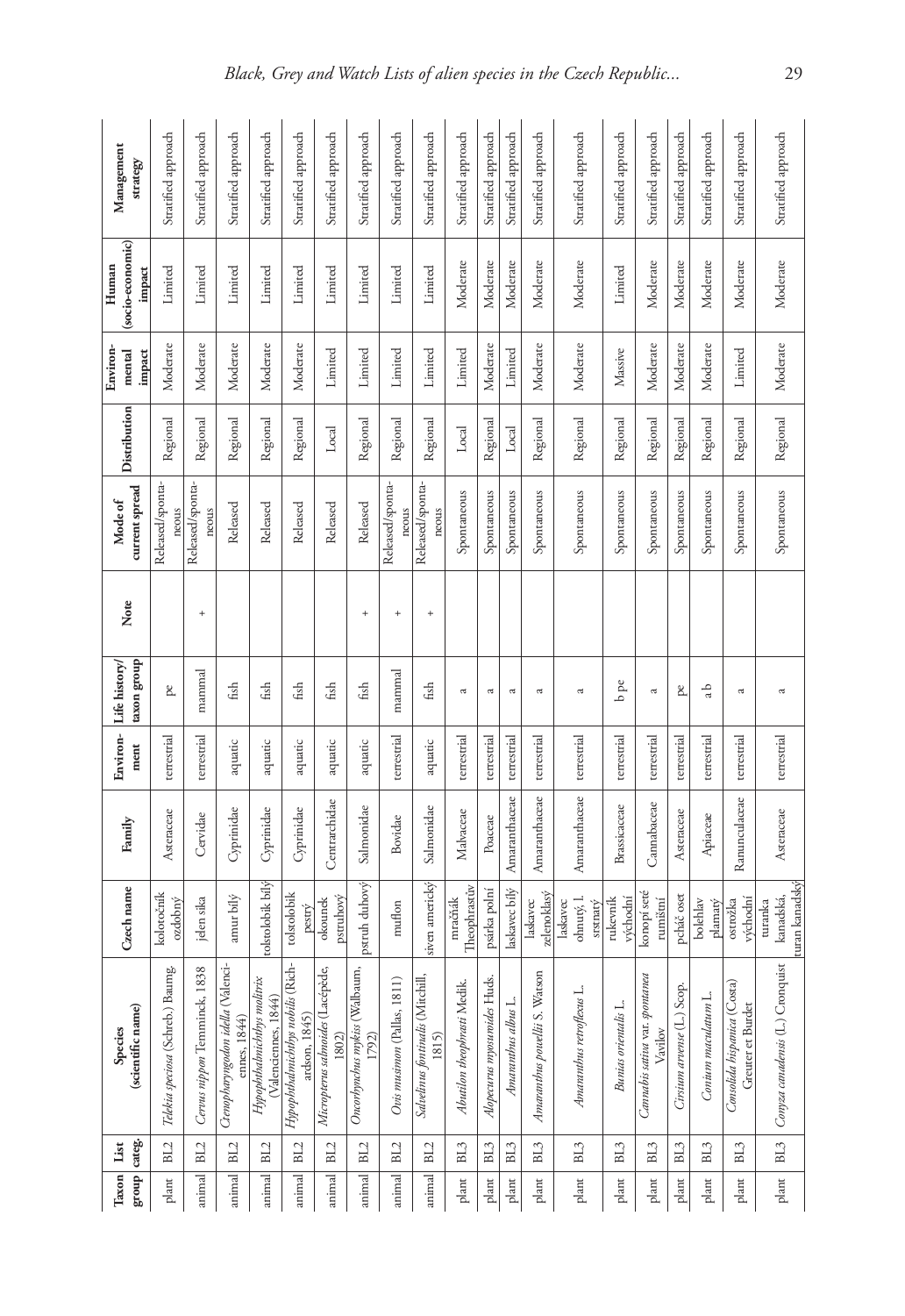|        | group categ.<br>Taxon List | (scientific name)<br>Species                                  | Czech name                       | Family          | Environ-<br>ment | taxon group<br>Life history | Note                                         | current spread<br>Mode of | Distribution | Environ-<br>mental<br>impact | (socio-economic)<br>Human<br>impact | Management<br>strategy |
|--------|----------------------------|---------------------------------------------------------------|----------------------------------|-----------------|------------------|-----------------------------|----------------------------------------------|---------------------------|--------------|------------------------------|-------------------------------------|------------------------|
| plant  | BL <sub>3</sub>            | Cuscuta campestris Yunck.                                     | kokotice ladní                   | Convolvulaceae  | terrestrial      | a                           |                                              | Spontaneous               | Local        | Moderate                     | Moderate                            | Stratified approach    |
| plant  | BL <sub>3</sub>            | Digitaria ischaemum (Schreb.)<br>Muhl.                        | rosička lysá                     | Poaceae         | terrestrial      | ಡ                           |                                              | Spontaneous               | Regional     | Moderate                     | Moderate                            | Stratified approach    |
| plant  | BL <sub>3</sub>            | Echinochloa crus-galli (L.) P. Beauv.                         | ježatka kuří<br>noha             | Poaceae         | terrestrial      | £                           |                                              | Spontaneous               | Regional     | Moderate                     | Moderate                            | Stratified approach    |
| plant  | BL <sub>3</sub>            | Galinsoga parviflora Cav.                                     | malokvětý<br>pétour              | Asteraceae      | terrestrial      | ಡ                           |                                              | Spontaneous               | Regional     | Limited                      | Moderate                            | Stratified approach    |
| plant  | BL3                        | Galinsoga quadriradiata Ruiz et<br>Pav.                       | pěťour srstnatý                  | Asteraceae      | terrestrial      | $\mathfrak{a}$              |                                              | Spontaneous               | Regional     | Limited                      | Moderate                            | Stratified approach    |
| plant  | BL <sub>3</sub>            | Iva xanthiifolia Nutt.                                        | řepňolistá<br>pouva              | Asteraceae      | terrestrial      | a                           |                                              | Spontaneous               | Local        | Moderate                     | Moderate                            | Stratified approach    |
| plant  | BL <sub>3</sub>            | Orobanche minor Sm.                                           | záraza menší                     | Orobanchaceae   | terrestrial      | $b$ pe $p$                  |                                              | Spontaneous               | Regional     | Moderate                     | Moderate                            | Stratified approach    |
| plant  | BL3                        | Oxalis corniculata L. var. corniculata                        | šťavel růžkatý<br>pravý          | Oxalidaceae     | terrestrial      | ab pe                       |                                              | Spontaneous               | Regional     | Limited                      | Moderate                            | Stratified approach    |
| plant  | BL <sub>3</sub>            | Osalis dillenii Jacq.                                         | šťavel prérijní                  | Oxalidaceae     | terrestrial      | ab pe                       |                                              | Spontaneous               | Regional     | Limited                      | Moderate                            | Stratified approach    |
| plant  | BL <sub>3</sub>            | Panicum miliaceum subsp. agricola<br>H. Scholz et Mikoláš     | proso seté<br>polní              | Poaceae         | terrestrial      | $\approx$                   | ruderale (Kitag.)<br>incl. subsp.<br>Tzvelev | Spontaneous               | Local        | Moderate                     | Moderate                            | Stratified approach    |
| plant  | BL3                        | cea<br>Portulaca oleracea L. subsp. olera                     | šrucha zelná<br>pravá            | Portulacaceae   | terrestrial      | a                           |                                              | Spontaneous               | Regional     | Limited                      | Moderate                            | Stratified approach    |
| plant  | BL <sub>3</sub>            | Rumex alpinus L.                                              | šťovík alpský                    | Polygonaceae    | terrestrial      | pe                          |                                              | Spontaneous               | Local        | Massive                      | Limited                             | Stratified approach    |
| plant  | BL3                        | Rumex longifolius subsp. sourekü<br>Kubát                     | dlouholistý<br>Sourkův<br>šťovík | Polygonaceae    | terrestrial      | pe                          |                                              | Spontaneous               | Local        | Limited                      | Limited                             | Stratified approach    |
| plant  | BL <sub>3</sub>            | Senecio inaequidens DC.                                       | úzkolistý<br>starček             | Asteraceae      | terrestrial      | pe                          |                                              | Spontaneous               | Regional     | Massive                      | Limited                             | Stratified approach    |
| plant  | BL <sub>3</sub>            | Setaria faberi R. A. W. Herrm                                 | bér ohnutý                       | Poaceae         | terrestrial      | ಡ                           |                                              | Spontaneous               | Regional     | Moderate                     | Moderate                            | Stratified approach    |
| plant  | BL3                        | Setaria verticillata (L.) P. Beauv.                           | bér přeslenitý                   | Poaceae         | terrestrial      | a                           |                                              | Spontaneous               | Regional     | Moderate                     | Moderate                            | Stratified approach    |
| animal | BL3                        | Ameiurus melas (Rafinesque, 1820) sumeček černý               |                                  | Ictaluridae     | aquatic          | fish                        |                                              | Spontaneous               | Local        | Moderate                     | Limited                             | Stratified approach    |
| animal | BL <sub>3</sub>            | Anguillicoloides crassus Kuwah.,<br>Niimi & Itagaki, 1974     | krevnatka<br>úhoří               | Anguillicolidae | aquatic          | invertebrate                |                                              | Spontaneous               | Regional     | Moderate                     | Moderate                            | Stratified approach    |
| animal | BL <sub>3</sub>            | Arion vulgaris Moquin-Tandon,<br>1855                         | plzák španělský                  | Arionidae       | terrestrial      | invertebrate                |                                              | Spontaneous               | Regional     | Moderate                     | Massive                             | Stratified approach    |
| animal | BL <sub>3</sub>            | Cameraria obridella Deschka &<br>Dimic, 1986                  | jírovcová<br>klíněnka            | Gracillariidae  | terrestrial      | invertebrate                |                                              | Spontaneous               | Regional     | Limited                      | Moderate                            | Stratified approach    |
| animal | BL3                        | Carassius gibelio (Bloch, 1782)                               | karas stříbřitý                  | Cyprinidae      | aquatic          | fish                        |                                              | Spontaneous               | Regional     | Massive                      | Moderate                            | Stratified approach    |
| animal | BL <sub>3</sub>            | 8<br>Carassius langsdorfii Temminck<br><b>Schlegel</b> , 1846 | karas ginbuna                    | Cyprinidae      | aquatic          | fish                        |                                              | Spontaneous               | Regional     | Moderate                     | Moderate                            | Stratified approach    |
|        |                            |                                                               |                                  |                 |                  |                             |                                              |                           |              |                              |                                     |                        |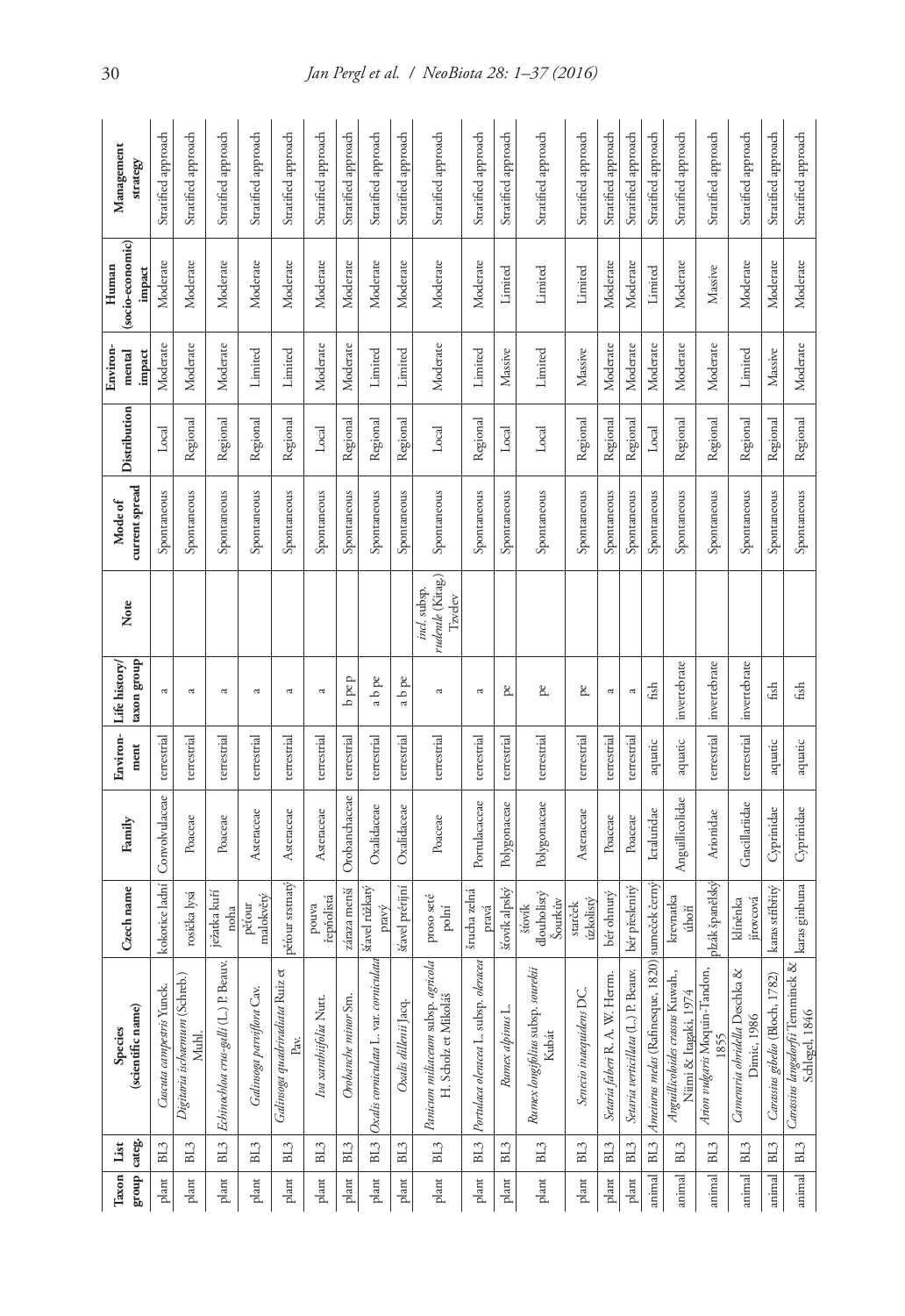|        | group categ.<br>Taxon List | (scientific name)<br>Species                          | Czech name                           | Family        | Environ-<br>ment         | taxon group<br>Life history | Note | current spread<br>Mode of | Distribution | Environ-<br>mental<br>impact | (socio-economic)<br>Human<br>impact | Management<br>strategy |
|--------|----------------------------|-------------------------------------------------------|--------------------------------------|---------------|--------------------------|-----------------------------|------|---------------------------|--------------|------------------------------|-------------------------------------|------------------------|
| animal | BL3                        | er,<br>Corbicula fluminea (O. F. Müll<br>1774)        | korbikula<br>asiiská                 | Cyrenidae     | aquatic                  | invertebrate                |      | Spontaneous               | Regional     | Moderate                     | Limited                             | Stratified approach    |
| animal | BL <sub>3</sub>            | न्द्रं<br>Diaspidiotus perniciosus (Comsto<br>(1881)  | zhoubná<br>štítenka                  | Diaspididae   | terrestrial              | invertebrate                |      | Spontaneous               | Regional     | Limited                      | Moderate                            | Stratified approach    |
| animal | BL <sub>3</sub>            | Dikerogammarus villosus (Sowinsky,<br>1894)           | blešivec ježatý                      | Gammaridae    | aquatic                  | invertebrate                |      | Spontaneous               | Regional     | Massive                      | Limited                             | Stratified approach    |
| animal | BL3                        | 71)<br>Dreissena polymorpha (Pallas, 17               | slávička mno-<br>hotvárná            | Dreissenidae  | aquatic                  | invertebrate                |      | Spontaneous               | Regional     | Massive                      | Moderate                            | Stratified approach    |
| animal | BL <sub>3</sub>            | Eriosoma lanigerum (Hausmann,<br>1802)                | vlnatka krvavá                       | Aphididae     | terrestrial              | invertebrate                |      | Spontaneous               | Regional     | Limited                      | Moderate                            | Stratified approach    |
| animal | BL3                        | 3)<br>Harmonia axyridis (Pallas, 177                  | východní<br>slunéčko                 | Coccinellidae | terrestrial              | invertebrate                |      | Spontaneous               | Regional     | Moderate                     | Moderate                            | Stratified approach    |
| animal | $\rm BL3$                  | କି<br>Hyphantria cunea (Drury, 177                    | přástevníček<br>americký             | Arctiidae     | terrestrial              | invertebrate                |      | Spontaneous               | Local        | Limited                      | Limited                             | Stratified approach    |
| animal | BL <sub>3</sub>            | Khawia sinensis Hsü, 1935                             | tasemnice                            | Lytocestidae  | terrestrial              | invertebrate                |      | Spontaneous               | Regional     | Limited                      | Limited                             | Stratified approach    |
| animal | BL <sub>3</sub>            | 58)<br>Lepomis gibbosus (Linnaeus, 175                | slunečnice<br>pestrá                 | Centrarchidae | aquatic                  | fish                        |      | Spontaneous               | Regional     | Moderate                     | Limited                             | Stratified approach    |
| animal | BL <sub>3</sub>            | ģ<br>Mus musculus / M. domesticus Li<br>naeus, 1758   | domácí/m. zá-<br>padoevropská<br>myš | Muridae       | terrestrial              | mammal                      |      | Spontaneous               | Regional     | Limited                      | Massive                             | Stratified approach    |
| animal | BL3                        | Myocastor coypus (Molina, 1782)                       | nutrie říční                         | Myocastoridae | terrestrial<br>(aquatic) | mammal                      |      | Released/sponta-<br>neous | Regional     | Limited                      | Limited                             | Stratified approach    |
| animal | BL <sub>3</sub>            | Neogobius melanostomus (Pallas,<br>1814)              | černotlamý<br>hlaváč                 | Gobiidae      | aquatic                  | fish                        |      | Spontaneous               | Regional     | Moderate                     | Limited                             | Stratified approach    |
| animal | BL <sub>3</sub>            | Nyctereutes procyonoides (Gray,<br>1834)              | psík mývalo-<br>vitý                 | Canidae       | terrestrial<br>(aquatic) | mammal                      |      | Spontaneous               | Regional     | Limited                      | Limited                             | Stratified approach    |
| animal | BL3                        | Ondatra zibethicus (Linnaeus,<br>1766)                | pižmová<br>ondatra                   | Arvicolidae   | terrestrial<br>(aquatic) | mammal                      |      | Spontaneous               | Regional     | Limited                      | Limited                             | Stratified approach    |
| animal | BL <sub>3</sub>            | Orconectes limosus (Rafinesque,<br>$1817)$            | rak pruhovaný                        | Cambaridae    | aquatic                  | invertebrate                |      | Spontaneous               | Local        | Massive                      | Limited                             | Stratified approach    |
| animal | BL <sub>3</sub>            | Osycarenus lavaterae (Fabricius,<br>1787)             | ploštička<br>lipová                  | Oxycarenus    | terrestrial              | invertebrate                |      | Spontaneous               | Regional     | Limited                      | Limited                             | Stratified approach    |
| animal | BL <sub>3</sub>            | Pacifastacus leniusculus (Dana,<br>1852)              | rak signální                         | Astacidae     | aquatic                  | invertebrate                |      | Spontaneous               | Local        | Massive                      | Limited                             | Stratified approach    |
| animal | BL <sub>3</sub>            | 8<br>Pseudorasbora parua (Temminck<br>Schlegel, 1846) | střevlička<br>východní               | Cyprinidae    | aquatic                  | fish                        |      | Spontaneous               | Regional     | Massive                      | Moderate                            | Stratified approach    |
| animal | BL <sub>3</sub>            | Rattus norvegicus (Berkenhout<br>(769)                | potkan                               | Muridae       | terrestrial              | mammal                      |      | Spontaneous               | Regional     | Moderate                     | Massive                             | Stratified approach    |
| animal | BL3                        | Rattus rattus (Linnaeus, 1758)                        | krysa obecná                         | Muridae       | terrestrial              | mammal                      |      | Spontaneous               | Local        | Limited                      | Moderate                            | Stratified approach    |
|        |                            |                                                       |                                      |               |                          |                             |      |                           |              |                              |                                     |                        |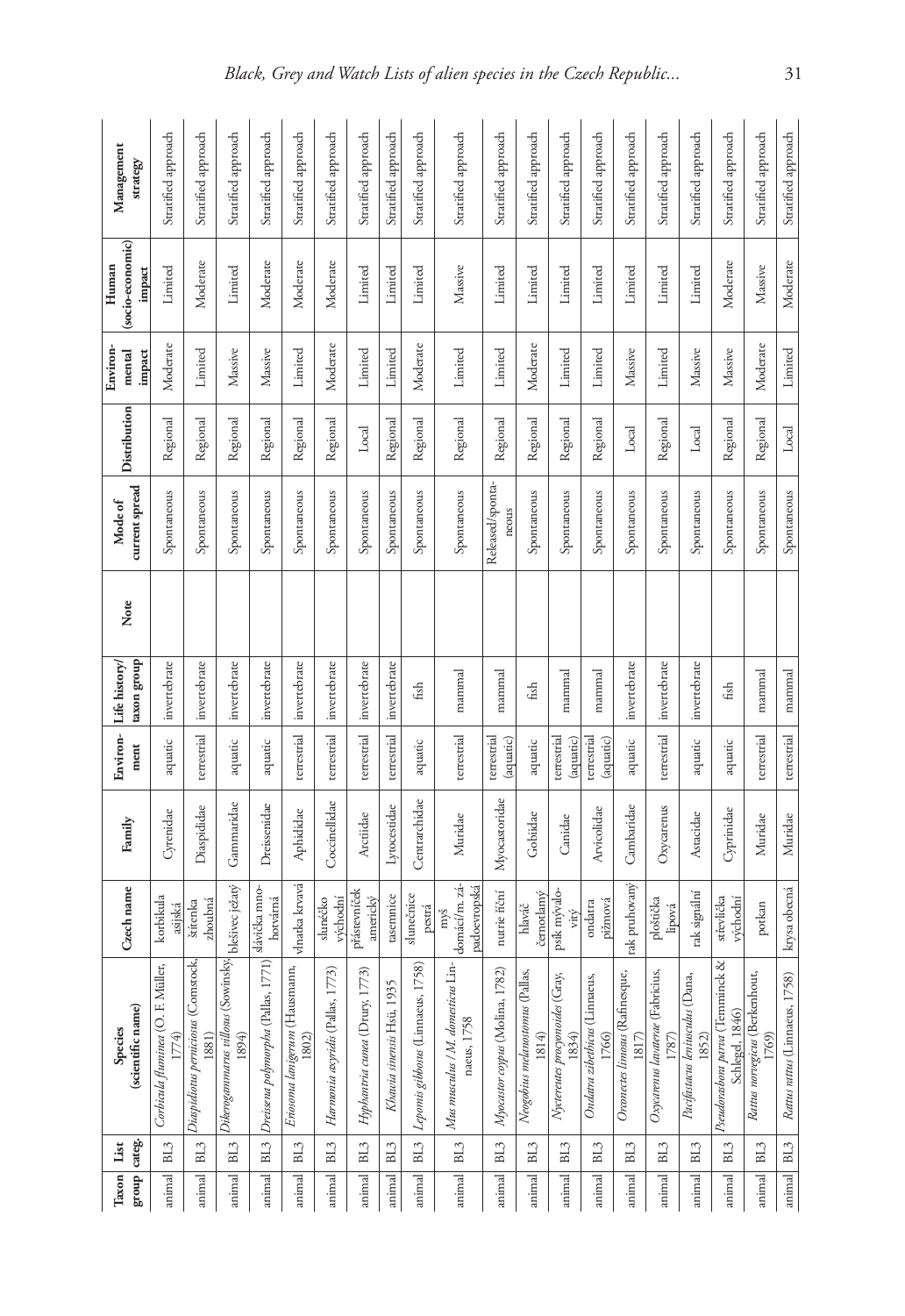| Management                | strategy          | Stratified approach                 | Stratified approach                                  | Tolerance                                | Tolerance                                       | Tolerance          | Tolerance                      | Tolerance                     | Tolerance                 | Tolerance                                                                            | Tolerance                 | Tolerance                        | Tolerance            | Tolerance              | Tolerance                   | Tolerance                                        | Tolerance                          | Tolerance                       | Tolerance                                            | Tolerance             | Tolerance                          |
|---------------------------|-------------------|-------------------------------------|------------------------------------------------------|------------------------------------------|-------------------------------------------------|--------------------|--------------------------------|-------------------------------|---------------------------|--------------------------------------------------------------------------------------|---------------------------|----------------------------------|----------------------|------------------------|-----------------------------|--------------------------------------------------|------------------------------------|---------------------------------|------------------------------------------------------|-----------------------|------------------------------------|
| (socio-economic)<br>Human | impact            | Limited                             | Limited                                              | Limited                                  | Limited                                         | Limited            | Limited                        | Limited                       | Limited                   | Limited                                                                              | Limited                   | Limited                          | Limited              | Limited                | Limited                     | Limited                                          | Limited                            | Limited                         | Limited                                              | Limited               | Limited                            |
| Environ-<br>mental        | impact            | Limited                             | Limited                                              | Limited                                  | Limited                                         | Limited            | Limited                        | Limited                       | Limited                   | Limited                                                                              | Limited                   | Limited                          | Limited              | Limited                | Limited                     | Limited                                          | Limited                            | Limited                         | Limited                                              | Limited               | Limited                            |
| Distribution              |                   | Local                               | Regional                                             | Regional                                 | Regional                                        | Regional           | Regional                       | Regional                      | Regional                  | Regional                                                                             | Regional                  | Regional                         | Regional             | Regional               | Local                       | Regional                                         | Regional                           | Regional                        | Regional                                             | Regional              | Regional                           |
| <b>Mode of</b>            | current spread    | Spontaneous                         | Released                                             | Released/sponta-<br>neous                | Spontaneous                                     | Spontaneous        | Spontaneous                    | Spontaneous                   | Spontaneous               | Spontaneous                                                                          | Spontaneous               | Spontaneous                      | Spontaneous          | Spontaneous            | Spontaneous                 | Released/sponta-<br>neous                        | Spontaneous                        | Released/sponta-<br>neous       | Spontaneous                                          | Spontaneous           | Spontaneous                        |
| Note                      |                   |                                     |                                                      |                                          |                                                 |                    |                                |                               |                           | Jacks.) Ciruja et<br>densiflora (B. D.<br>scoparia subsp.<br>incl. Bassia<br>Velayos |                           |                                  |                      |                        |                             |                                                  |                                    |                                 |                                                      |                       |                                    |
| Life history/             | taxon group       | invertebrate                        | $% \left( \left( \mathcal{A}\right) \right)$ reptile | s                                        | $b$ pe                                          | $\approx$          | pe                             | pe                            | a                         | a                                                                                    | $\overline{\mathfrak{c}}$ | a pe                             | pe                   | a                      | $\overline{\mathfrak{c}}$   | م                                                | $\approx$                          | pe                              | $\approx$                                            | $\varpi$              | pe,                                |
| Environ-                  | ment              | aquatic                             | aquatic (ter-<br>restrial)                           | terrestrial                              | terrestrial                                     | terrestrial        | terrestrial                    | terrestrial                   | terrestrial               | terrestrial                                                                          | terrestrial               | terrestrial                      | terrestrial          | terrestrial            | terrestrial                 | terrestrial                                      | terrestrial                        | terrestrial                     | terrestrial                                          | terrestrial           | terrestrial                        |
| Family                    |                   | Unionidae                           | Emydidae                                             | Rosaceae                                 | Apiaceae                                        | Asteraceae         | Asteraceae                     | Asteraceae                    | Amaranthaceae             | Amaranthaceae                                                                        | Asteraceae                | Poaceae                          | Cucurbitaceae        | Asteraceae             | Amaranthaceae               | Dipsacaceae                                      | Asteraceae                         | Rosaceae                        | merlík trpasličí Amaranthaceae                       | Poaceae               | Asteraceae                         |
| Czech name                |                   | škeble asijská                      | želva nádherná                                       | muchovník<br>klasnatý                    | ékařská, děhel<br>andělika<br>lékařský          | pelyněk roční      | Tournefortův<br>pelyněk        | pelyněk<br>Verlotů            | lebeda lesklá             | bytel metlatý<br>pravý                                                               | černoplodý<br>dvouzubec   | sveřep kylnatý                   | posed dvou-<br>domý  | chrpa rozkla-<br>ditá  | velbloudník<br>tenkokřídlý  | štětka větší                                     | oman smra-<br>dlavý                | jahodka<br>indická              |                                                      | milička menší         | jestřábníkolistý<br>starčkovec     |
| Species                   | (scientific name) | 1834)<br>Sinanodonta woodiana (Lea, | Trachemys scripta (Thunberg in<br>Schoepff, 1792)    | Κ.<br>Amelanchier spicata (Lam.)<br>Koch | Angelica archangelica L. subsp.<br>archangelica | Artemisia annua L. | Artemisia tournefortiana Rchb. | Artemisia verlotiorum Lamotte | Atriplex sagittata Borkh. | Bassia scoparia (L.) Voss subsp.<br>scoparia                                         | Bidens frondosus L.       | Arn<br>Bromus carinatus Hook. et | Bryonia dioica Jacq. | Centaurea diffusa Lam. | Corispermum pallasii Steven | Dipsacus strigosus Willd. ex Roem.<br>et Schult. | Dittrichia graveolens (L.) Greuter | Duchesnea indica (Jacks.) Focke | Dysphania pumilio (R. Br.) Mosya-<br>kin et Clemants | Eragrostis minor Host | Erechtites hieraciifolius (L.) DC. |
| List                      | group categ.      | BL3                                 | BL <sub>3</sub>                                      | $\rm G$                                  | $\overline{G}$                                  | GL.                | $\overline{d}$                 | G                             | G                         | $\overline{G}$                                                                       | $\overline{G}$            | $\overline{G}$                   | J                    | G                      | $\overline{d}$              | $\overline{G}$                                   | $\overline{d}$                     | F                               | $\overline{G}$                                       | $\overline{G}$        | $\overline{d}$                     |
| Taxon                     |                   | animal                              | animal                                               | plant                                    | plant                                           | plant              | plant                          | plant                         | plant                     | plant                                                                                | plant                     | plant                            | plant                | plant                  | plant                       | plant                                            | plant                              | plant                           | plant                                                | plant                 | $_{\rm plant}$                     |

32 *Jan Pergl et al. / NeoBiota 28: 1–37 (2016)*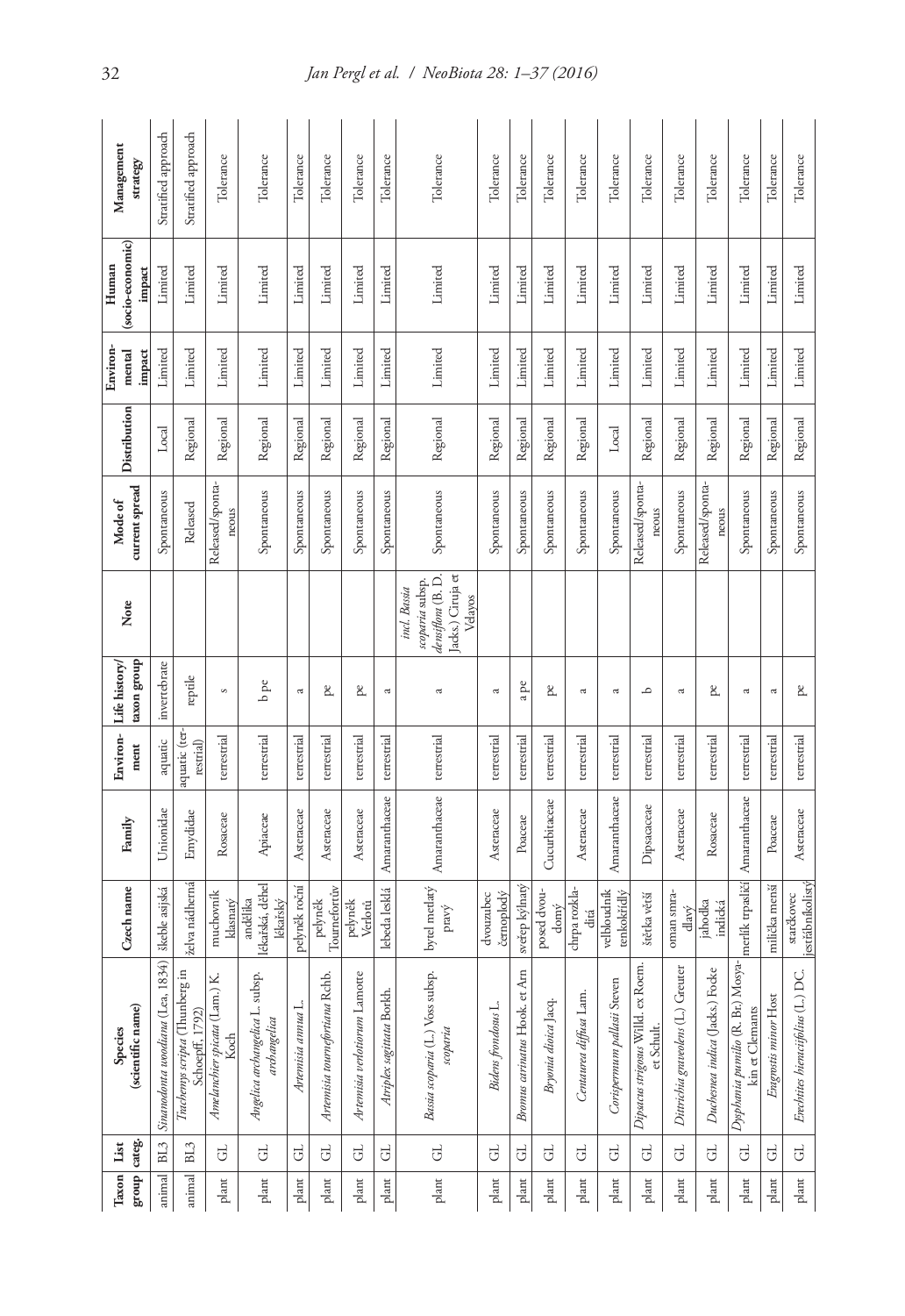| Management<br>strategy              | Tolerance                                                                               | Tolerance                          | Tolerance                                    | Tolerance                                              | Tolerance             | Tolerance                 | Tolerance                        | Tolerance                | Tolerance                 | Tolerance                 | Tolerance                    | Tolerance              | Tolerance                 | Tolerance          | Tolerance                           | Tolerance                                           | Tolerance                     | Tolerance                                      | Tolerance                   |
|-------------------------------------|-----------------------------------------------------------------------------------------|------------------------------------|----------------------------------------------|--------------------------------------------------------|-----------------------|---------------------------|----------------------------------|--------------------------|---------------------------|---------------------------|------------------------------|------------------------|---------------------------|--------------------|-------------------------------------|-----------------------------------------------------|-------------------------------|------------------------------------------------|-----------------------------|
| (socio-economic)<br>Human<br>impact | Limited                                                                                 | Limited                            | Limited                                      | Limited                                                | Limited               | Limited                   | Limited                          | Limited                  | Limited                   | Limited                   | Limited                      | Limited                | Limited                   | Limited            | Limited                             | Limited                                             | Limited                       | Limited                                        | Limited                     |
| Environ-<br>mental<br>impact        | Limited                                                                                 | Limited                            | Limited                                      | Limited                                                | Limited               | Limited                   | Limited                          | Limited                  | Limited                   | Limited                   | Limited                      | Limited                | Limited                   | Limited            | Limited                             | Limited                                             | Limited                       | Limited                                        | Limited                     |
| Distribution                        | Regional                                                                                | Regional                           | Regional                                     | Regional                                               | Regional              | Regional                  | Regional                         | Regional                 | Regional                  | Regional                  | Regional                     | Regional               | Regional                  | Regional           | Regional                            | Regional                                            | Regional                      | Regional                                       | Regional                    |
| current spread<br><b>Mode of</b>    | Spontaneous                                                                             | Spontaneous                        | Spontaneous                                  | Spontaneous                                            | Spontaneous           | Released/sponta-<br>neous | Spontaneous                      | Spontaneous              | Released/sponta-<br>neous | Spontaneous               | Spontaneous                  | Spontaneous            | Released/sponta-<br>neous | Spontaneous        | Released/sponta-<br>neous           | Released/sponta-<br>neous                           | Released/sponta-<br>neous     | Spontaneous                                    | Spontaneous                 |
| Note                                | Fernald et Wie-<br>gand) Wagenitz<br>septentrionalis<br>annuus subsp.<br>incl. Erigeron |                                    |                                              |                                                        |                       |                           |                                  |                          |                           |                           |                              |                        |                           |                    |                                     |                                                     |                               |                                                |                             |
| taxon group<br>Life history         | $\mathfrak{a}$                                                                          | a pe                               | da                                           | $b$ pe                                                 | pe                    | $\mathfrak{a}$            | $\overline{\mathfrak{c}}$        | $\approx$                | $\overline{\phantom{a}}$  | a pe aq                   | da                           | da                     | S                         | م                  | $\mathfrak{S}$                      | pe                                                  | م                             | da                                             | $\overline{\phantom{0}}$    |
| Environ-<br>ment                    | terrestrial                                                                             | terrestrial                        | terrestrial                                  | terrestrial                                            | terrestrial           | terrestrial               | terrestrial                      | terrestrial              | terrestrial               | aquatic                   | terrestrial                  | terrestrial            | terrestrial               | terrestrial        | terrestrial                         | terrestrial                                         | terrestrial                   | terrestrial                                    | terrestrial                 |
| Family                              | Asteraceae                                                                              | Asteraceae                         | Brassicaceae                                 | Brassicaceae                                           | Geraniaceae           | Poaceae                   | Amaranthaceae                    | Balsaminaceae            | Juglandaceae              | Araceae                   | Brassicaceae                 | Brassicaceae           | Caprifoliaceae            | Brassicaceae       | Berberidaceae                       | Lamiaceae                                           | Onagraceae                    | Onagraceae                                     | Onagraceae                  |
| Czech name                          | turan roční<br>pravý                                                                    | větevnatý<br>turan                 | ředkevník<br>galský                          | potočnicolistý<br>ředkevník                            | kakost sibiřský       | hřívnatý<br>ječmen        | merlík drob-<br>nolistý          | malokvětá<br>netýkavka   | královský<br>ořešák       | okřehek<br>červený        | hustokvětá<br>řeňcha         | virginská<br>řeňcha    | zimolez kozí<br>list      | mésiénice<br>roční | cesmínolistá<br>mahónie             | ékařská pravá<br>meduňka                            | udokališní<br>pupalka         | chicagská<br>pupalka                           | červenostonká<br>pupalka    |
| (scientific name)<br>Species        | Erigeron annuus (L.) Desf. subsp.<br>$a$ muns                                           | Erigeron strigosus Muhl. ex Willd. | Erucastrum gallicum (Willd.) O.<br>E. Schulz | Poir.)<br>Erucastrum nasturtifolium (I<br>O. E. Schulz | Geranium sibiricum L. | Hordeum jubatum L.        | Chenopodium striatiforme J. Murr | Impatiens parviflora DC. | Juglans regia L.          | Lemna turionifera Landolt | Lepidium densiflorum Schrad. | Lepidium virginicum L. | Lonicera caprifolium L.   | Lunaria annua L.   | Nutt.<br>Mahonia aquifolium (Pursh) | Melissa officinalis (L.) Lam. subsp.<br>officinalis | Oenothera glazioviana Micheli | Oenothera pycnocarpa G. F. Atk.<br>et Bartlett | Oenothera rubricaulis Kleb. |
| List                                | $\overline{G}$                                                                          | $\overline{d}$                     | $\overline{G}$                               | G                                                      | GL                    | J                         | $\overline{d}$                   | $\overline{G}$           | $\overline{G}$            | G                         | J                            | $\overline{G}$         | G                         | G                  | đ                                   | $\overline{G}$                                      | $\overline{d}$                | GL                                             | $\overline{d}$              |
| group categ.<br>Taxon               | plant                                                                                   | plant                              | plant                                        | plant                                                  | plant                 | plant                     | plant                            | plant                    | plant                     | plant                     | plant                        | plant                  | plant                     | plant              | plant                               | plant                                               | plant                         | plant                                          | $_{\rm plant}$              |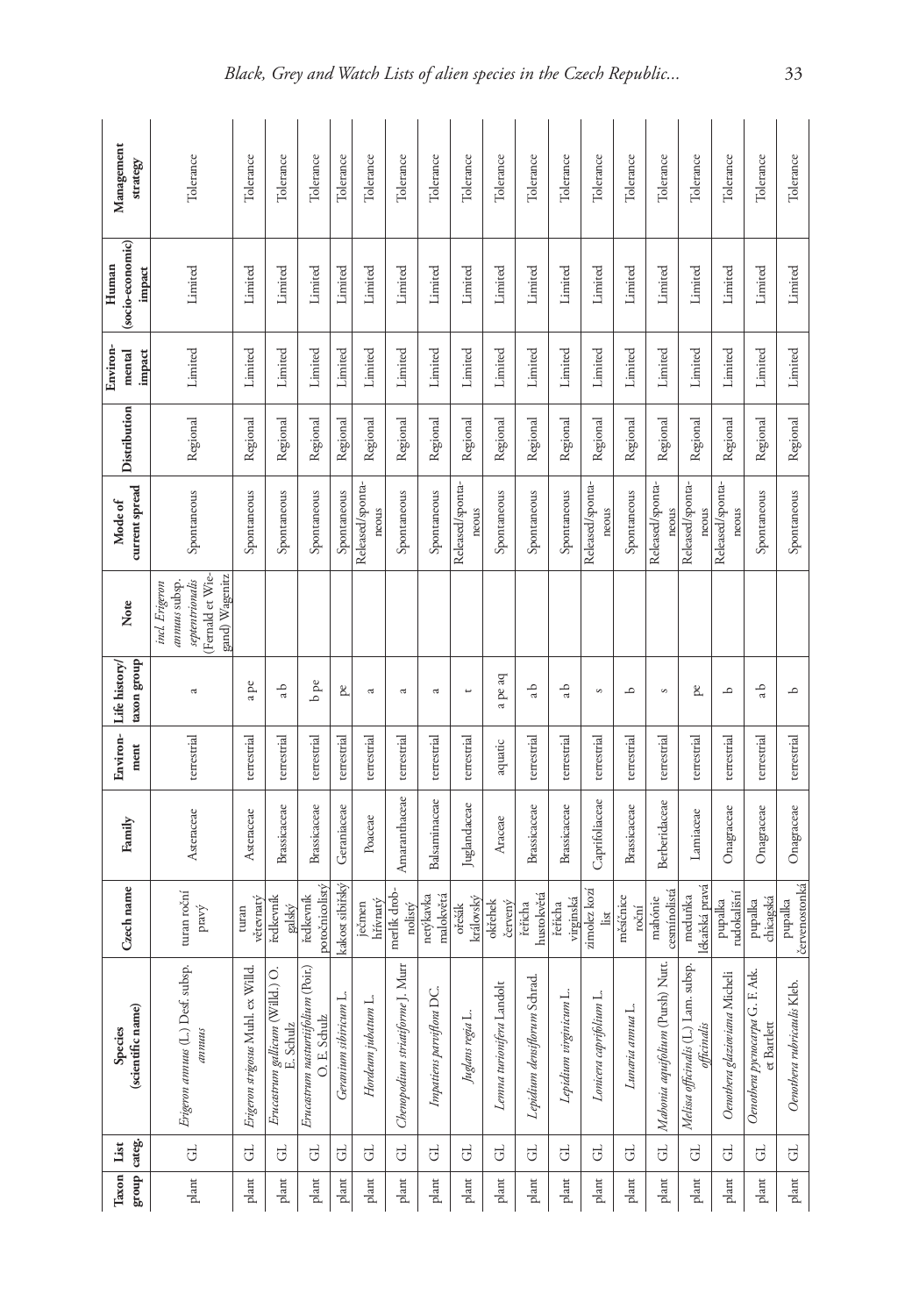| Management<br>strategy              | Tolerance                                           | Tolerance                                      | Tolerance                  | Tolerance                | Tolerance                 | Tolerance                           | Tolerance              | Tolerance              | Tolerance                         | Tolerance                 | Tolerance                             | Tolerance                           | Tolerance                                  | Tolerance                               | Tolerance                                         | Tolerance                              | Tolerance                        | Tolerance                             | Tolerance                                | Tolerance                           | Tolerance                             | Tolerance                                   |
|-------------------------------------|-----------------------------------------------------|------------------------------------------------|----------------------------|--------------------------|---------------------------|-------------------------------------|------------------------|------------------------|-----------------------------------|---------------------------|---------------------------------------|-------------------------------------|--------------------------------------------|-----------------------------------------|---------------------------------------------------|----------------------------------------|----------------------------------|---------------------------------------|------------------------------------------|-------------------------------------|---------------------------------------|---------------------------------------------|
| (socio-economic)<br>Human<br>impact | Limited                                             | Limited                                        | Limited                    | Limited                  | Limited                   | Limited                             | Limited                | Limited                | Limited                           | Limited                   | Limited                               | Limited                             | Limited                                    | Limited                                 | Limited                                           | Limited                                | Limited                          | Limited                               | Limited                                  | Limited                             | Limited                               | Limited                                     |
| <b>Environ</b><br>mental<br>impact  | Limited                                             | Limited                                        | Limited                    | Limited                  | Limited                   | Limited                             | Limited                | Limited                | Limited                           | Limited                   | Limited                               | Limited                             | Limited                                    | Limited                                 | Limited                                           | Limited                                | Limited                          | Limited                               | Limited                                  | Limited                             | Limited                               | Limited                                     |
| Distribution                        | Regional                                            | Regional                                       | Regional                   | Regional                 | Regional                  | Regional                            | Regional               | Regional               | Regional                          | Regional                  | Regional                              | Regional                            | Regional                                   | Regional                                | Local                                             | Regional                               | Regional                         | Regional                              | Regional                                 | Regional                            | Regional                              | Local                                       |
| current spread<br>Mode of           | Spontaneous                                         | Spontaneous                                    | Released/sponta-<br>neous  | Spontaneous              | Released/sponta-<br>neous | Spontaneous                         | Spontaneous            | Spontaneous            | Spontaneous                       | Released/sponta-<br>neous | Spontaneous                           | Spontaneous                         | Spontaneous                                | Spontaneous                             | Spontaneous                                       | Spontaneous                            | Spontaneous                      | Spontaneous                           | Spontaneous                              | Spontaneous                         | Spontaneous                           | Spontaneous                                 |
| Note                                |                                                     |                                                |                            |                          |                           |                                     |                        |                        |                                   |                           |                                       |                                     |                                            |                                         |                                                   |                                        |                                  |                                       |                                          |                                     |                                       |                                             |
| taxon group<br>Life history/        | pe                                                  | pe                                             | pe aq                      | pe,                      | pe                        | a                                   | a                      | ß                      | a                                 | pe                        | fish                                  | invertebrate                        | invertebrate                               | invertebrate                            | invertebrate                                      | invertebrate                           | invertebrate                     | invertebrate                          | invertebrate                             | invertebrate                        | invertebrate                          | invertebrate                                |
| Environ-<br>ment                    | terrestrial                                         | terrestrial                                    | aquatic                    | terrestrial              | terrestrial               | terrestrial                         | terrestrial            | terrestrial            | terrestrial                       | ne aquat?                 | aquatic                               | terrestrial                         | aquatic                                    | aquatic                                 | aquatic                                           | aquatic                                | terrestrial                      | aquatic                               | aquatic                                  | aquatic                             | aquatic                               | aquatic                                     |
| Family                              | Polygonaceae                                        | Polygonaceae                                   | Alismataceae               | Lamiaceae                | Crassulaceae              | Asteraceae                          | <b>Brassicaceae</b>    | Solanaceae             | Caryophyllaceae                   | Typhaceae                 | Ictaluridae                           | Trichostron-<br>gylidae             | Astacidae                                  | Dactylogyridae                          | Varunidae                                         | Diplozoidae                            | Fasciolidae                      | Gyrodactylidae                        | Gyrodactylidae                           | Gyrodactylidae                      | Gyrodactylidae                        | Corophiidae                                 |
| Czech name                          | rdesno mno-<br>hoklasé                              | stovík trojmo-<br>zolný                        | ší patka širolistá         | šišák vysoký             | rozchodník<br>španělský   | starček jarní                       | hulevník<br>Loeselův   | lilek vlnatý           | ptačinec bledý                    | sítinovitý<br>orobinec    | americký<br>sumeček                   | vlasovka                            | rak bahenní                                | žábrohlíst                              | krab říční                                        | žábrohlíst                             | motolice<br>obrovská             | <i><b>żábrohlíst</b></i>              | žábrohlíst                               | <b>žábrohlíst</b>                   | žábrohlíst                            |                                             |
| (scientific name)<br>Species        | õ<br>Rubrivena polystachya (Wall<br>Meisn.) M. Král | ser)<br>Rumex triangulivalvis (Dan<br>Rech. f. | Sagittaria latifolia Willd | Scutellaria altissima L. | Sedum hispanicum L.       | Kit.<br>Senecio vernalis Waldst. et | Sisymbrium loeselii L. | Solanum decipiens Opiz | Stellaria pallida (Dumort.) Crép. | Typha laomannii Lepech    | 1819)<br>Ameiurus nebulosus (Lesueur, | 933<br>Ashworthius sidemi Schulz, 1 | Astacus leptodactylus<br>Eschscholtz, 1823 | Dactylogyrus achmerowi Gu-<br>sev, 1955 | Ed-<br>Eriocheir sinensis H. Milne<br>wards, 1853 | Eudiplozoon nipponicum<br>(Goto, 1891) | Fascioloides magna (Bassi, 1875) | 1964<br>Gyrodactylus cyprini Diarova, | Gyrodactylus kherulensis Ergens,<br>1974 | 1962<br>Gyrodactylus shulmani Ling, | 1962<br>Gyrodactylus sprostonae Ling, | Sars,<br>Chelicorophium curvispinum<br>1895 |
|                                     | J                                                   | J                                              | J                          | J                        | J                         | J                                   | $\overline{G}$         | J                      | J                                 | $\overline{G}$            | $\overline{d}$                        | $\overline{G}$                      | GL,                                        | GL.                                     | J                                                 | ರ                                      | $\overline{G}$                   | $\rm G$                               | ರ                                        | $\overline{d}$                      | $\overline{d}$                        | $\overline{G}$                              |
| group categ.<br>Taxon   List        | plant                                               | plant                                          | plant                      | plant                    | plant                     | plant                               | plant                  | plant                  | plant                             | plant                     | animal                                | animal                              | animal                                     | animal                                  | animal                                            | animal                                 | animal                           | animal                                | animal                                   | animal                              | animal                                | animal                                      |

34 *Jan Pergl et al. / NeoBiota 28: 1–37 (2016)*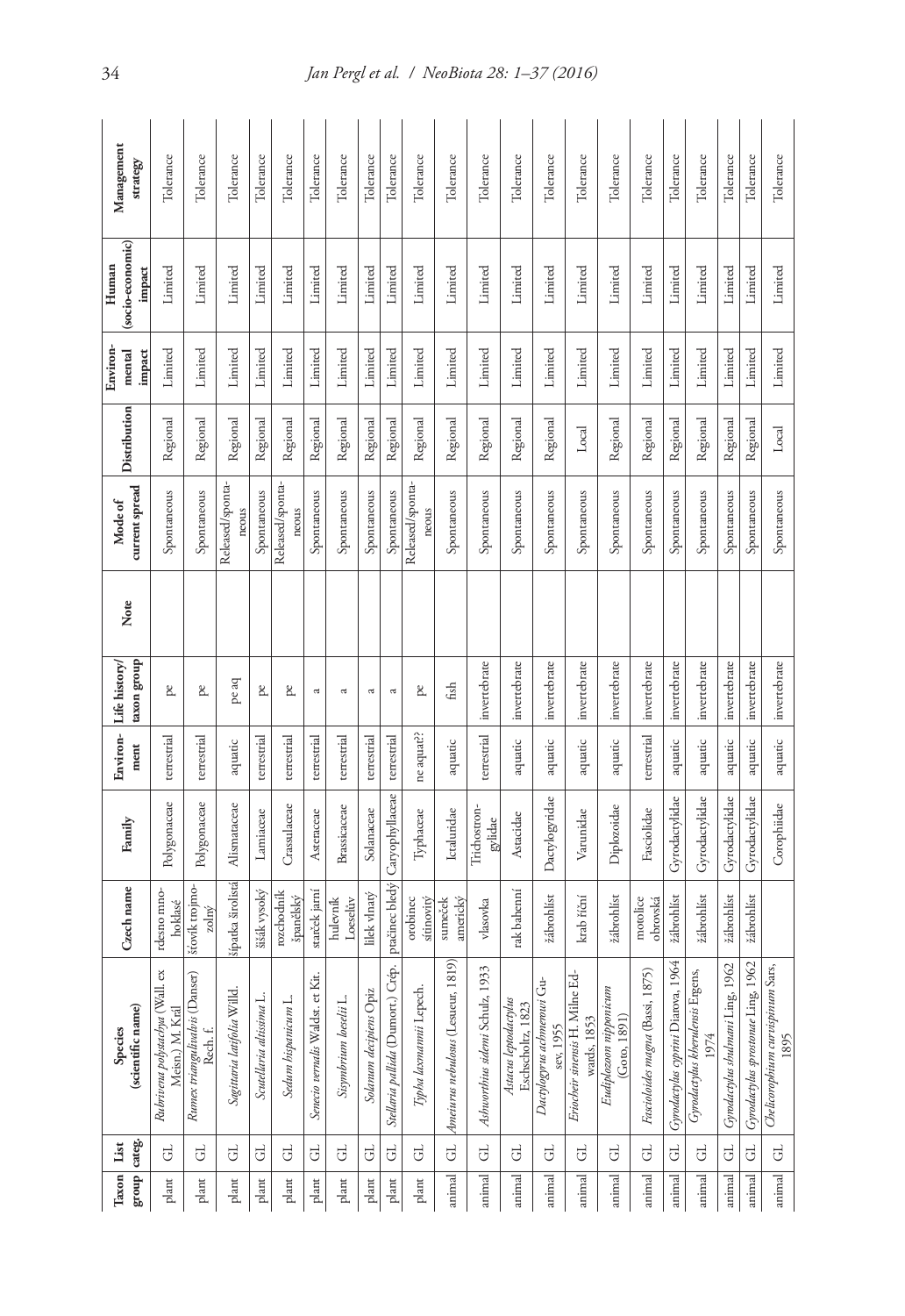| Management<br>strategy              | Tolerance                                          | Tolerance                                                  | Tolerance                                 | Tolerance                                |
|-------------------------------------|----------------------------------------------------|------------------------------------------------------------|-------------------------------------------|------------------------------------------|
| (socio-economic)<br>Human<br>impact | Limited                                            | Limited                                                    | Limited                                   | Limited                                  |
| Environ-<br>mental<br>impact        |                                                    | Regional Limited                                           | Regional Limited 1                        | Local   Limited                          |
| <b>Distribution</b>                 | Regional Limited                                   |                                                            |                                           |                                          |
| Mode of<br>current spread           | Spontaneous                                        | spontaneous                                                | spontaneous                               | Spontaneous                              |
| Note                                |                                                    |                                                            |                                           |                                          |
| Environ-Life history/<br>axon group |                                                    |                                                            | invertebrate                              | mammal                                   |
| ment                                |                                                    |                                                            |                                           | terrestrial                              |
| Family                              | asemnice Proteocephalidae terrestrial invertebrate | žábrohlíst Ancyrocephalidae aquatic invertebrate           | Ancyrocephalidae aquatic                  |                                          |
| Czech name                          |                                                    |                                                            | zábrohlíst                                | kamzík horský Bovidae                    |
| (scientific name)<br>Species        | эģ<br>Proteocephalus longicollis (Ze               | Yin &<br>Pseudodactylogyrus anguillae (<br>Sproston, 1948) | eudodactylogyrus bini (Kilkuchi,<br>1929) | Rupicapra rupicapra (Lin<br>naeus, 1758) |
|                                     | uimal GL                                           | nimal GL <sup>"</sup>                                      | nimal GL                                  | $nimal$ GL                               |
| group categ.<br>Taxon   List        |                                                    |                                                            |                                           |                                          |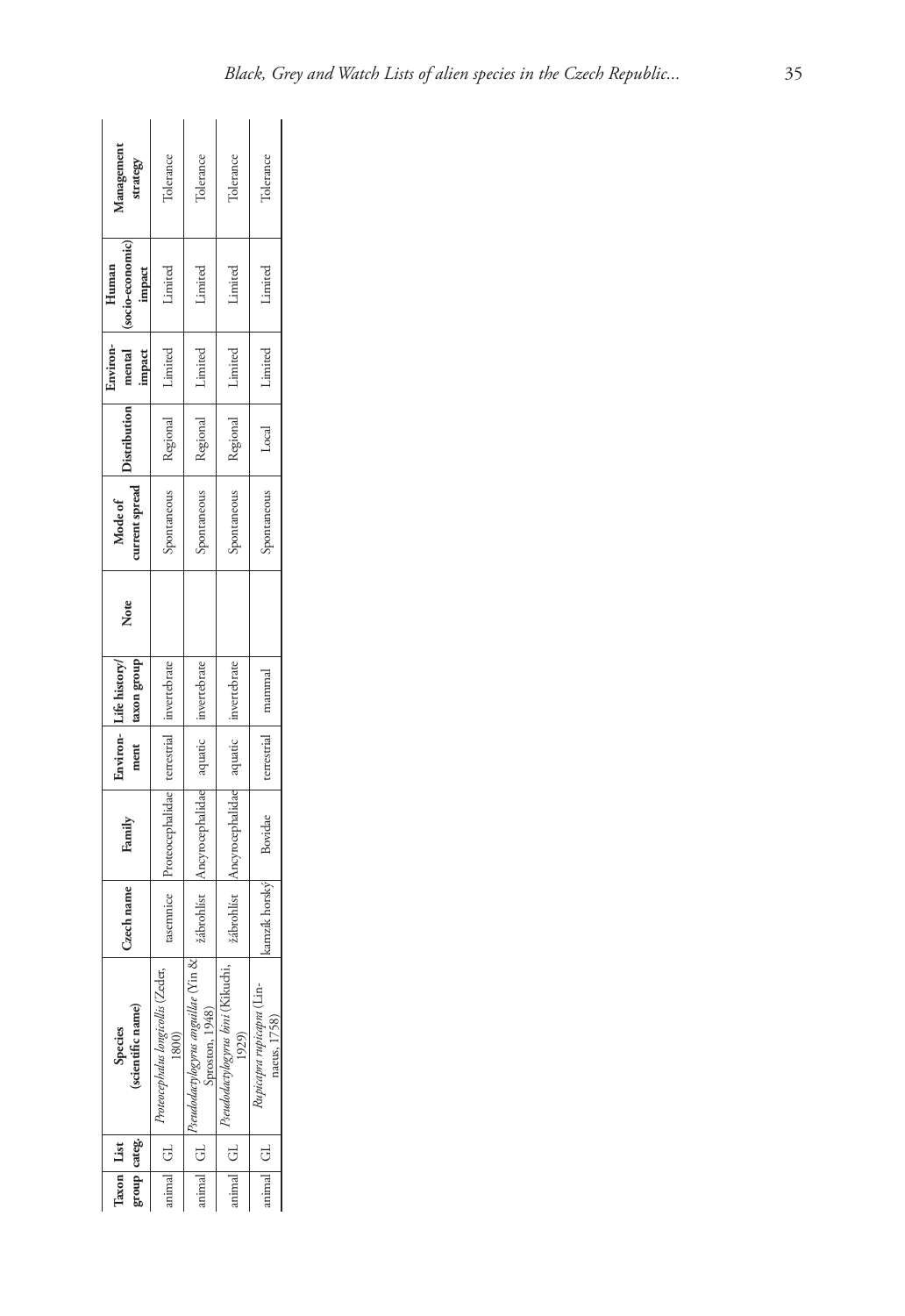| <b>Taxon</b> | List     | <b>Species</b>                                               | Czech name                      | Family                | Environ-                 | Life history/    |  |
|--------------|----------|--------------------------------------------------------------|---------------------------------|-----------------------|--------------------------|------------------|--|
| group        | category | (scientific name)                                            |                                 |                       | ment                     | taxon group      |  |
| plant        | WL       | Aesculus hippocastanum L.                                    | jírovec maďal ("koňský kaštan") | Sapindaceae           | terrestrial              | t                |  |
| plant        | WL       | Agrostis scabra Willd.                                       | psineček řídkokvětý             | Poaceae               | terrestrial              | pe               |  |
| plant        | WL       | Amaranthus crispus (Lesp. &<br>Thévenau) N. Terracc.         | laskavec kadeřavý               | Amaranthaceae         | terrestrial              | a                |  |
| plant        | WL       | Amaranthus deflexus L.                                       | laskavec skloněný               | Amaranthaceae         | terrestrial              | pe               |  |
| plant        | WL       | <i>Azolla filiculoides</i> Lamk.                             | azola americká                  | Salviniaceae          | aquatic                  | a f aq           |  |
| plant        | WL       | Cardamine chelidonia L.                                      | řeřišnice vlaštovičníkovitá     | <b>Brassicaceae</b>   | terrestrial              | a pe             |  |
| plant        | WL       | Cotoneaster sp.                                              | skalník                         | Rosaceae              | terrestrial              | $\boldsymbol{S}$ |  |
| plant        | WL       | Elodea canadensis Michx                                      | vodní mor kanadský              | Hydrochari-<br>taceae | aquatic                  | a f aq           |  |
| plant        | WL       | Elodea nutalii Planchon                                      | vodní mor americký              | Hydrochari-<br>taceae | aquatic                  | a f aq           |  |
| plant        | WL       | <i>Eragrostis pilosa</i> (L.) P. Beauv.                      | milička chlupatá                | Poaceae               | terrestrial              | $\rm{a}$         |  |
| plant        | WL       | Glyceria striata<br>(Lam.) Hitchc.                           | zblochan žíhaný                 | Poaceae               | terrestrial              | pe               |  |
| plant        | WL       | <i>Heracleum persicum</i> Fisch.                             | bolševník perský                | Apiaceae              | terrestrial              | b pe             |  |
| plant        | WL       | Heracleum sosnowskyi<br>Manden.                              | bolševník Sosnovského           | Apiaceae              | terrestrial              | b pe             |  |
| plant        | WL       | Lathyrus aphaca L.                                           | hrachor pačočkový               | Fabaceae              | terrestrial              | $\rm{a}$         |  |
| plant        | WL       | Lathyrus hirsutus L.                                         | hrachor chlupatý                | Fabaceae              | terrestrial              | a                |  |
| plant        | WL       | Ludwigia × kentiana<br>E.J. Clement                          | zakucelka                       | Onagraceae            | terrestrial<br>(aquatic) | pe aq            |  |
| plant        | WL       | Ludwigia grandiflora (M.<br>Micheli) Greuter & Burdet        | zakucelka velkokvětá            | Onagraceae            | terrestrial<br>(aquatic) | pe aq            |  |
| plant        | WL       | Oenothera depressa Greene                                    | pupalka vrbolistá               | Onagraceae            | terrestrial              | b                |  |
| plant        | WL       | Oenothera fallax Renner                                      | pupalka klamná                  | Onagraceae            | terrestrial              | b                |  |
| plant        | WL       | Oenothera issleri Renner ex<br>Rostański                     | pupalka Isslerova               | Onagraceae            | terrestrial              | b                |  |
| plant        | WL       | Panicum miliaceum subsp.<br><i>ruderale</i> (Kitag.) Tzvelev | proso seté rumištní             | Poaceae               | terrestrial              | a                |  |
| plant        | WL       | Paulownia tomentosa<br>(Thunb.) Steud                        | pavlovnie plstnatá              | Paulowniaceae         | terrestrial              | t                |  |
| plant        | WL       | Rudbeckia hirta L.                                           | třapatka srstnatá               | Asteraceae            | terrestrial              | pe               |  |
| plant        | WL       | Sisymbrium volgense<br>E. Fourn.                             | hulevník povolžský              | <b>Brassicaceae</b>   | terrestrial              | pe               |  |
| plant        | WL       | Spiraea sp.<br>(excluding native species)                    | tavolník                        | Rosaceae              | terrestrial              | $\boldsymbol{S}$ |  |
| animal       | WL       | Anoplophora glabripennis<br>(Motschulsky, 1853)              | kozlíček                        | Cerambycidae          | terrestrial              | invertebrate     |  |
| animal       | WL       | Babka gymnotrachelus<br>Kessler, 1857                        | hlaváč holokrký                 | Gobiidae              | aquatic                  | fish             |  |
| animal       | WL       | Bison bison (Linnaeus, 1758)                                 | bizon americký                  | Bovidae               | terrestrial              | mammal           |  |
| animal       | WL       | Capra aegagrus<br>Erxleben, 1777                             | koza bezoárová                  | Bovidae               | terrestrial              | mammal           |  |
| animal       | WL       | Corbicula fluminalis<br>(O. F. Müller, 1774)                 | korbikula brakická              | Cyrenidae             | aquatic                  | invertebrate     |  |
| animal       | WL       | Dreissena bugensis<br>Andrusov, 1897                         | slávička                        | Dreissenidae          | aquatic                  | invertebrate     |  |
| animal       | WL       | Gammarus tigrinus<br>Sexton, 1939                            | blešivec                        | Gammaridae            | aquatic                  | invertebrate     |  |
| animal       | WL       | Ictiobus cyprinellus<br>(Vallensciennes, 1844)               | kaprovec velkoústý              | Catostomidae          | aquatic                  | fish             |  |

**Table A2.** Watch list (WL) of plant and animal species. For plants life history is shown: a – annual, b – biennial, pe – perennial, s – shrub, t – tree, aq – aquatic.